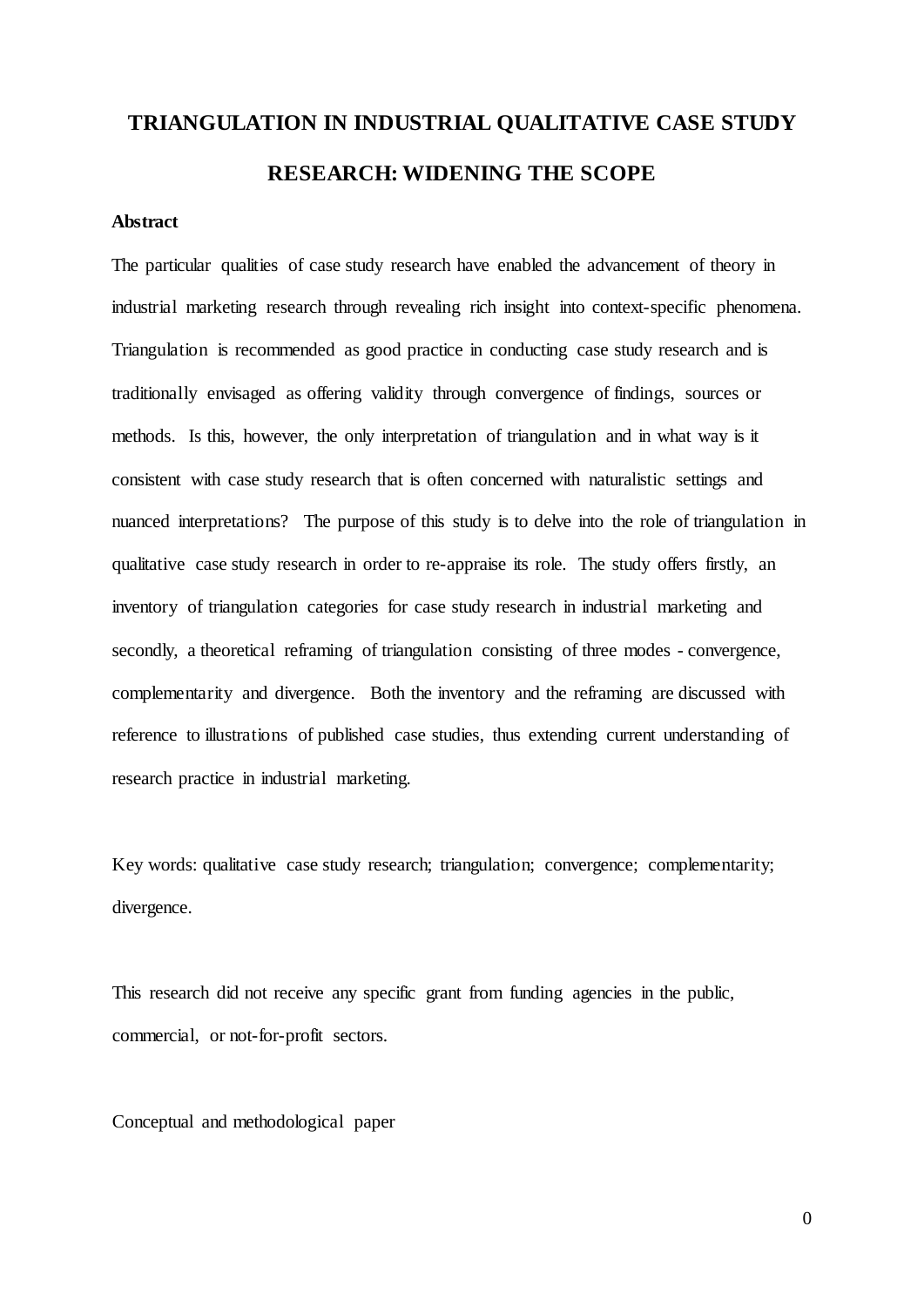#### **1. Introduction**

Case study research is a form of empirical inquiry that investigates a contemporary phenomenon in-depth and within a real-life context (Yin, 2018), through circumscribing the area of study to a single or to a small number of units (Creswell, 2007; Miles and Huberman, 1994; Swanborn, 2010; Yin, 2018). Although case study research is frequently envisaged and practised as a type or strategy of qualitative enquiry (Creswell, 2007; Dubois & Gadde, 2014; Miles & Huberman, 1994), it does not belong to any particular research tradition (Easton, 1995; Ragin 1992; Stake, 1995). Its holistic focus (Easton, 2010; Verschuren, 2003) enables it to look at a few strategically chosen cases in naturalistic settings (Piekkari et al. 2009), enabling researchers to learn about organizations at first hand (Daft, 1983) and to ground their investigations in managerial situations (Varadarajan, 2003). The empirical element of case study research consists of real-world data, characteristically derived from multiple sources (Cresswell, 2007). These data may be qualitative, quantitative or both (Piekkari et al. 2010), come from primary (for example Windler et al. 2017) and/or secondary data (Harrison et al. 2018), collected across multiple time periods (Woodside & Wilson, 2003), separate independent research studies (for example, Kowalkowski et al. 2015; Storbacka et al. 2013) or, possibly, from different research strategies (Scandura & Williams, 2000). Case study research can be inductive, deductive or abductive and so can build theory (Eisenhardt, 1989), test theory (Johnston et al. 1999) or refine theory (Dubois & Gadde, 2002) but, overall, its aim is to investigate a phenomenon within context in order to gain a nuanced view from multiple perspectives (Flyvbjerg, 2006; Woodside & Wilson, 2003). These characteristics offer significant benefits to industrial marketing researchers, who grapple with a range of problems, as illustrated in recent publications in *Industrial Marketing Management,* such as Beverland (2018), Lindström and Polsa, (2016), Töytäri et al. (2015) and Tanskanen and Aminoff (2015). An investigation of case study research in industrial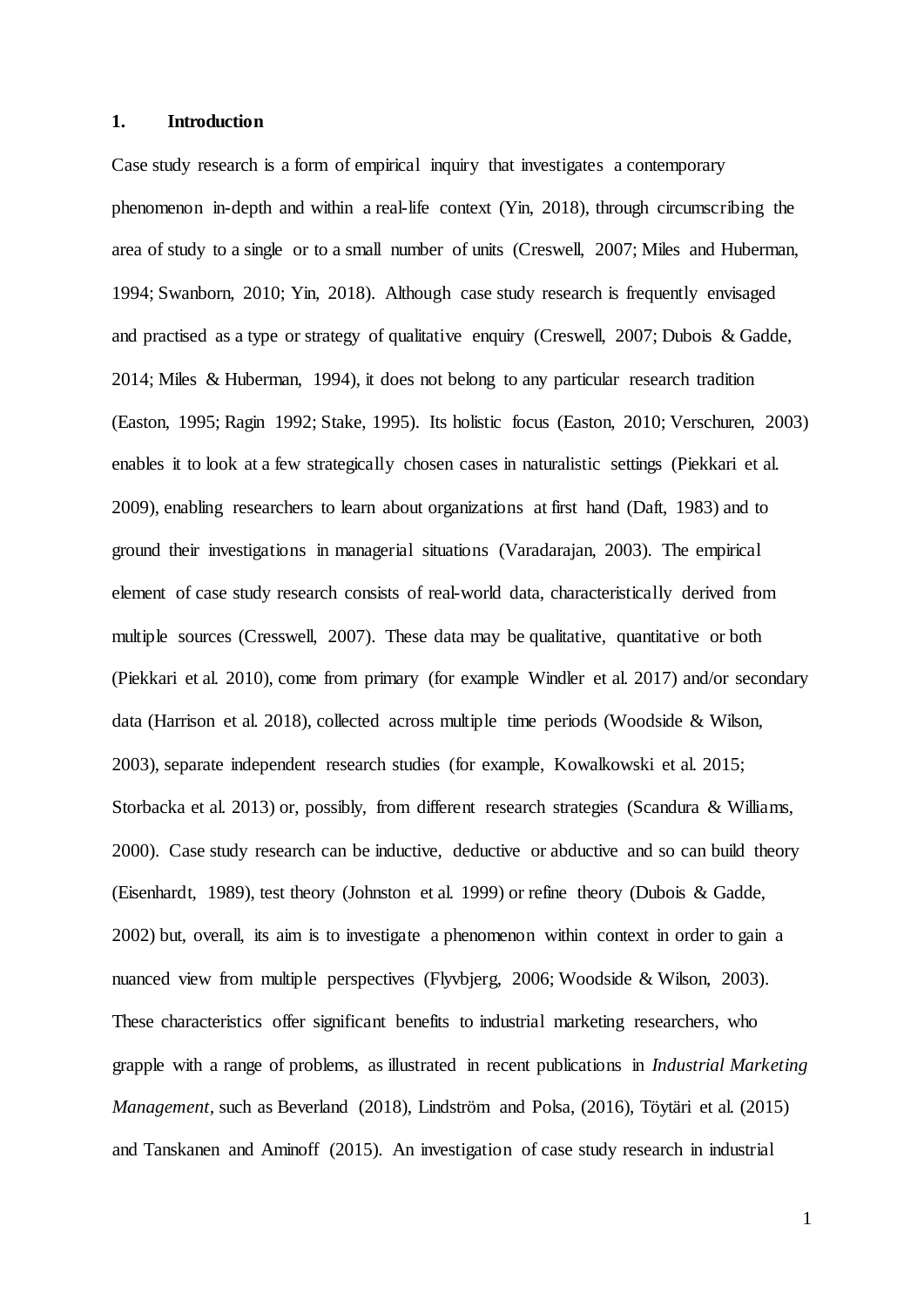marketing research is therefore likely to yield fertile ground for enquiry as well as appealing to a particular audience. Nevertheless, the discussion offers novel propositions about triangulation that are not confined to industrial or business-to-business marketing and indeed that may feature as a valuable focus of a subsequent future endeavour in the conclusions.

Discussions about rigour or quality in case study research (see, for example, Dubé & Paré, 2003; Gibbert & Ruigrok, 2010; Piekkari et al. 2009) recommend triangulation as good practice (Beverland & Lindgreen, 2010; Eisenhardt, 1989; Johnstone et al. 1999; Piekkari et al. 2010; Stake, 1994). Triangulation, originally a geometric technique for establishing location, is viewed in social sciences as a metaphor for research processes that employ different methods, theories or data sources that enable the capture of the phenomenon under study (Bilandzic, 2008, Wolfram Cox & Hassard, 2005). Triangulation, through this form of capture or corroboration, has long been asserted as a means of achieving a degree of validity or confidence in the findings of the study (Eisenhardt, 1989; Yin, 2018). However, in industrial marketing, case study research frequently consists of qualitative data (Dubois  $\&$ Gadde, 2014) where authors aim to capture complexity (Möller & Parvinen, 2015) by studying the phenomenon within context (Flyvbjerg, 2006; Woodside & Wilson, 2003). Given these characteristics of case study research, is the corroboration of findings consistent with this style of enquiry and for advancing theory in industrial marketing? This question prompts this re-appraisal of triangulation with the purpose of this study being an investigation into how it supports research that focuses on in-depth, complex and within-context questions. Case study research, moreover, has a somewhat undefined philosophical stance (Easton, 2010), so to offer an epistemological basis for this study, a constructivist stance is adopted, which is aligned with the descriptions of case study research that appear above.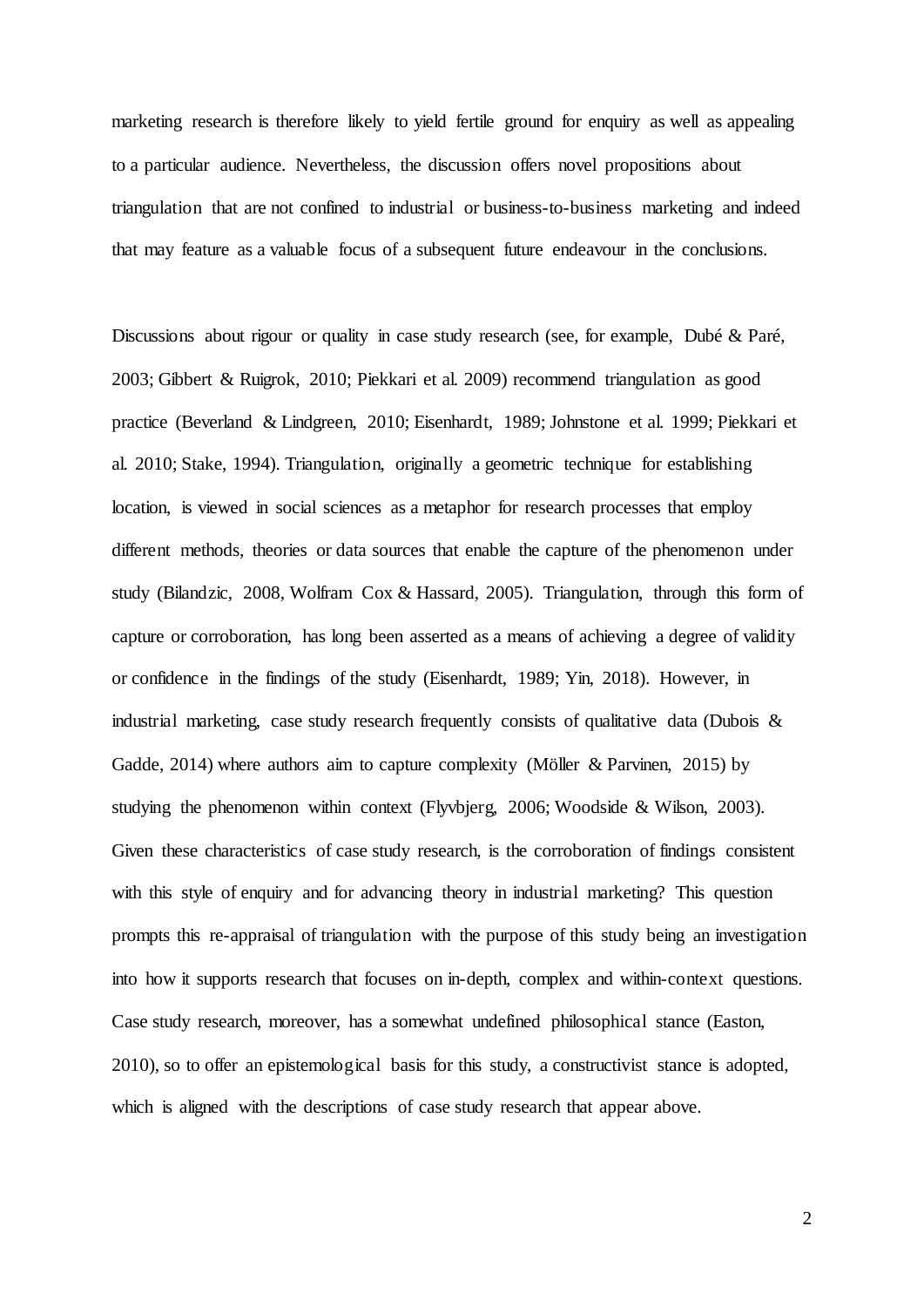The structure of this paper is as follows: first, an overview of triangulation in case study research and in industrial marketing; secondly, by a discussion of how triangulation might be re-framed in industrial marketing case study research and concluding with the contributions of the study, areas for further research, limitations and implications for practice.

#### **2. Triangulation in case study research**

Case study research features significantly in industrial marketing research so it seems a very fitting area to re-visit triangulation. The scenario for this study is set out with ten case study research papers published in industrial marketing journals as illustrations in Table 1. These papers do not form in any way a formally constituted selection or sample, they merely act as illustrations that support the discussion. Although the epistemological basis, for case study research rarely features in published papers (Gibbert et al. 2008) to achieve the aim of this study, a consideration of epistemological foundations is important (see section 2). The column on triangulation category has been developed and subsequently extended from Denzin's (1978) categories (see Table 2). Triangulation mode emerges from the discussion around reframing triangulation (see section 3). Table 1 will be referred to throughout the paper as a means of providing practical examples of industrial marketing case studies that illuminate the study's key points.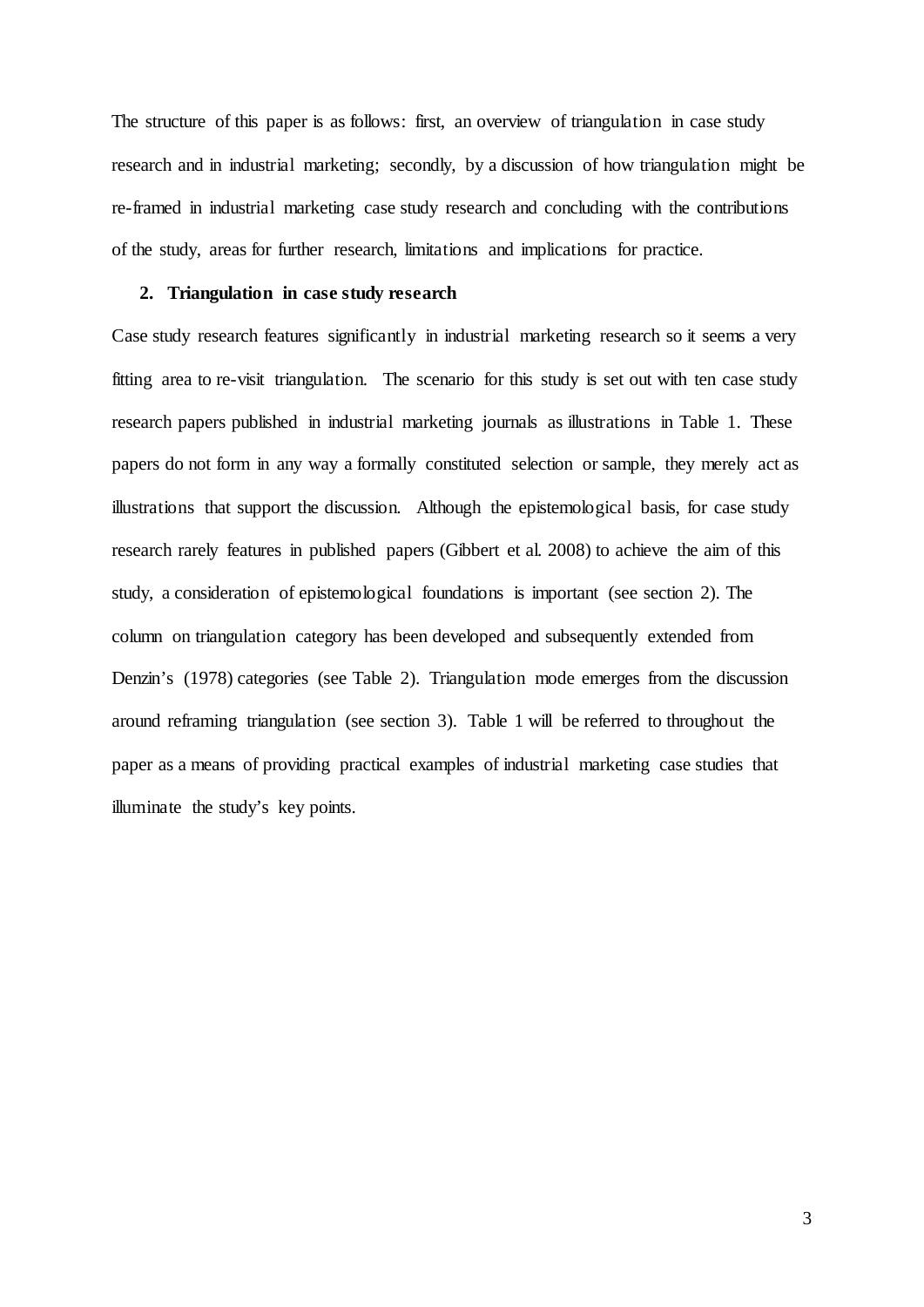| <b>Authors</b><br>(year)             | <b>Philosophical position</b>                                                                                                                                                       | <b>Triangulation category</b><br>and mode                                       | <b>Evidence of triangulation</b>                                                                                                                                                                                                                    | <b>Description</b>                                                                                                                                                                                                                                                      |
|--------------------------------------|-------------------------------------------------------------------------------------------------------------------------------------------------------------------------------------|---------------------------------------------------------------------------------|-----------------------------------------------------------------------------------------------------------------------------------------------------------------------------------------------------------------------------------------------------|-------------------------------------------------------------------------------------------------------------------------------------------------------------------------------------------------------------------------------------------------------------------------|
| Aarikka-<br>Stenroos et al<br>(2017) | Assumed social<br>constructivism. Study<br>focuses on interests, goals,<br>perceptions and influence                                                                                | Data/source, unit and<br>researcher<br>Convergence                              | Data includes interviews, media data,<br>ethnographical observations and<br>minutes from meetings. Cases<br>represent polar types of innovation.                                                                                                    | Two comparative and longitudinal<br>case studies. Examines the<br>management of the full innovation<br>process, from visioning to                                                                                                                                       |
|                                      | of interviewees on<br>innovation.                                                                                                                                                   |                                                                                 | Analysis conducted by different<br>researchers with different experience<br>of the phenomena being studied.                                                                                                                                         | commercialization, in extensive<br>networks.                                                                                                                                                                                                                            |
| Gonçalves et<br>al. (2019)           | Assumed post-positivism.<br>Authors seek to validate<br>presence of institutional<br>logics, assumed to exist<br>theoretically and then<br>identify additional logics.              | Iterative<br>Complementarity                                                    | Multiple theories guide the<br>interpretation of findings. Study<br>validates presence of institutional<br>logics based on theory and identifies<br>additional logics by ecosystem level.<br>Systematically compares literature,<br>data and cases. | Uses ecosystem to examine how<br>institutional logics shape the action<br>of embedded individuals in business<br>interactions. 12 cases. Multiple<br>data from interviews, observation<br>and documentation. Actors<br>interviewed at different levels of<br>ecosystem. |
| Ito $(2018)$                         | Assumed social<br>constructivism as views of<br>individuals shaped research<br>including author self-<br>interview and observation<br>but there is mention of<br>internal validity. | Data/source and unit<br>(multiple cases).<br>Convergence (internal<br>validity) | Multiple data sources including<br>interviews, secondary data and for<br>one case, self-interview and<br>observation. Points to common<br>characteristics across cases but<br>without specific reference to unit<br>triangulation.                  | Longitudinal study of 6 cases (5<br>within one brand). Focus on the<br><b>ffectbolishment</b> of new<br>e.<br>business projects by external firms,<br>organizations, and individuals.                                                                                   |
| Ivens et al.<br>(2016)               | Assumed post-positivist,<br>based on terms such as,<br>'antecedent variables'.                                                                                                      | Methodological (within)<br>Convergence                                          | Mixed methods from multiple and<br>different sources (written documents,<br>company reports, strategy papers,<br>internal newsletters and internal<br>documents from the KAM teams)<br>plus 35 interviews -all qualitative.                         | Single case study of large industrial<br>company, exploring key account<br>management (KAM) activities in<br>interaction with the firm-internal<br>network.                                                                                                             |

# *Table 1 Industrial marketing examples of triangulation in qualitative case study research*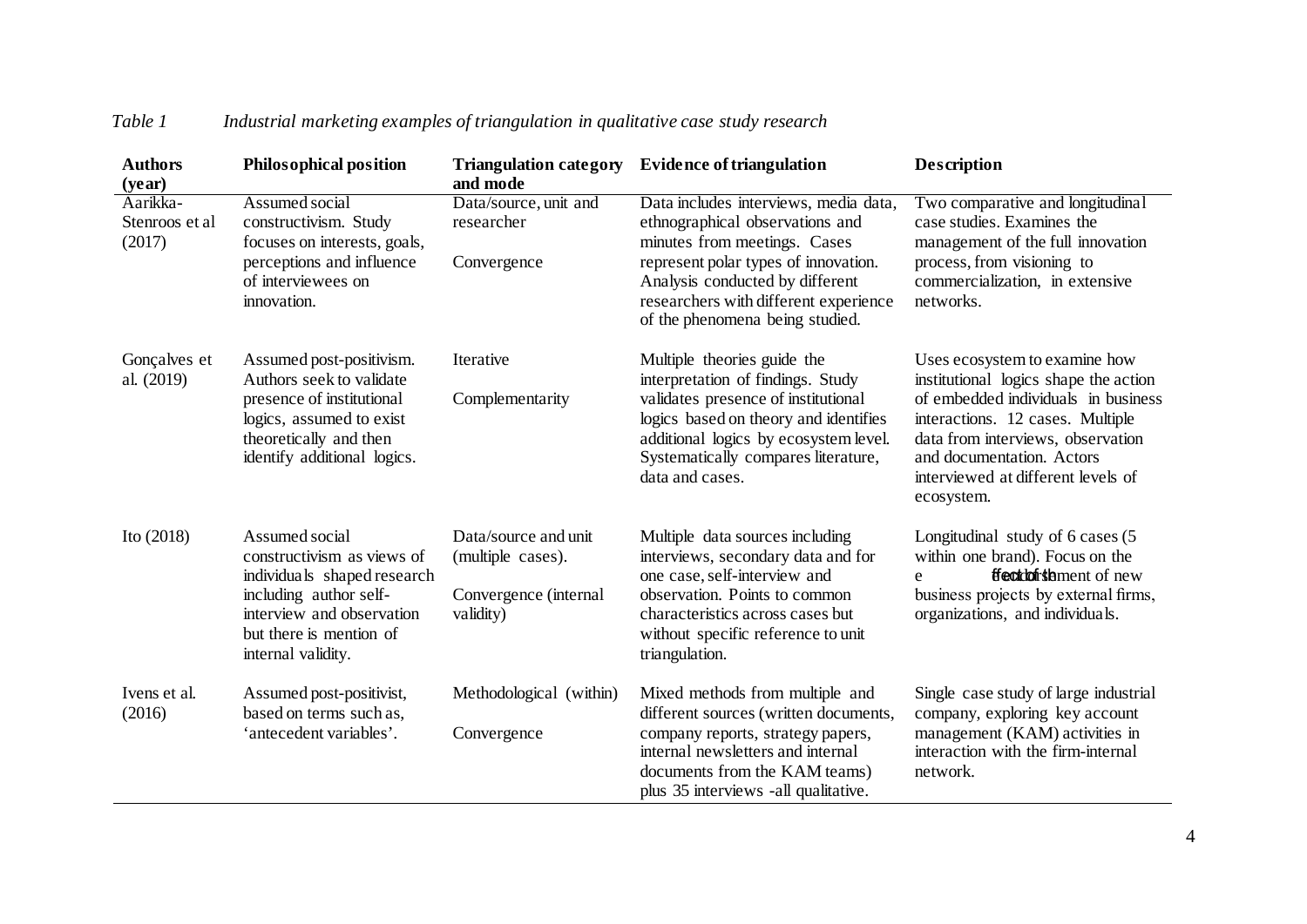| Järvinen &                               | Assumed social                                                                                                           | Data source and                                | Multiple data sources i.e., interviews                                                                      | Single exploratory and extreme case                                                 |
|------------------------------------------|--------------------------------------------------------------------------------------------------------------------------|------------------------------------------------|-------------------------------------------------------------------------------------------------------------|-------------------------------------------------------------------------------------|
| Taiminen<br>(2016).                      | constructivism as study<br>offers rich description of                                                                    | researcher.                                    | and researcher familiarity with<br>content platform.                                                        | study. Investigates organizational<br>processes for developing content to           |
|                                          | the case and advances<br>theoretical understanding of<br>this new phenomenon.                                            | Convergence                                    |                                                                                                             | meet customer needs integrating<br>content marketing with B2B selling<br>processes. |
| Karjaluoto et<br>al. (2015).             | Assumed post-positivist.<br>Refers to 'construct                                                                         | Data/source. Also uses<br>multiple cases (unit | Data from interviews, observations<br>and secondary sources. Described as                                   | Multiple case studies on digital<br>marketing communications (DMC)                  |
|                                          | validity'. Also refers to<br>process in which                                                                            | triangulation?)                                | a 'quality' procedure. Data<br>triangulation stated as being used to                                        | regarded as an 'ensemble' (unit<br>triangulation). Engage in process                |
|                                          | interpretations were                                                                                                     | Convergence/                                   | 'increase the construct validity of the                                                                     | very similar to complementary mode                                                  |
|                                          | evaluated by case firms.                                                                                                 | complementarity                                | study'.                                                                                                     | of triangulation although aim is<br>construct validity.                             |
| Lopes de<br>Sousa Jabbour                | Assumed post-positivism.<br>Survey used to confirm                                                                       | Strategic and/or<br>methodological             | Uses a quantitative-qualitative<br>approach for methodological                                              | Multi method to study the external<br>green supply chain practices of               |
| et al. (2017)                            | study hypotheses. Case<br>studies provided more<br>Complementarity<br>'thorough understanding'<br>of the survey results. |                                                | triangulation combining a survey and                                                                        | large companies and the effect on                                                   |
|                                          |                                                                                                                          | multiple qualitative case studies.             | environmental performance.                                                                                  |                                                                                     |
| Lundgren-<br>Henriksson &<br>Kock (2016) | Stated interpretivist.                                                                                                   | Perceptual and<br>data/source                  | Data from multiple level actors<br>across 3 organisations, providing<br>nuanced picture. Finds strategy was | Single case exploring how co-<br>opetition is constructed using<br>sensemaking.     |
|                                          |                                                                                                                          | Complementarity                                | talked about in different ways.                                                                             |                                                                                     |
|                                          |                                                                                                                          |                                                | Multiple sources - observation and<br>retrospective data through interview.                                 |                                                                                     |
|                                          |                                                                                                                          |                                                | Overlap identified in multiple,                                                                             |                                                                                     |
|                                          |                                                                                                                          |                                                | contrasting discourses and meanings                                                                         |                                                                                     |
|                                          |                                                                                                                          |                                                | within discourse.                                                                                           |                                                                                     |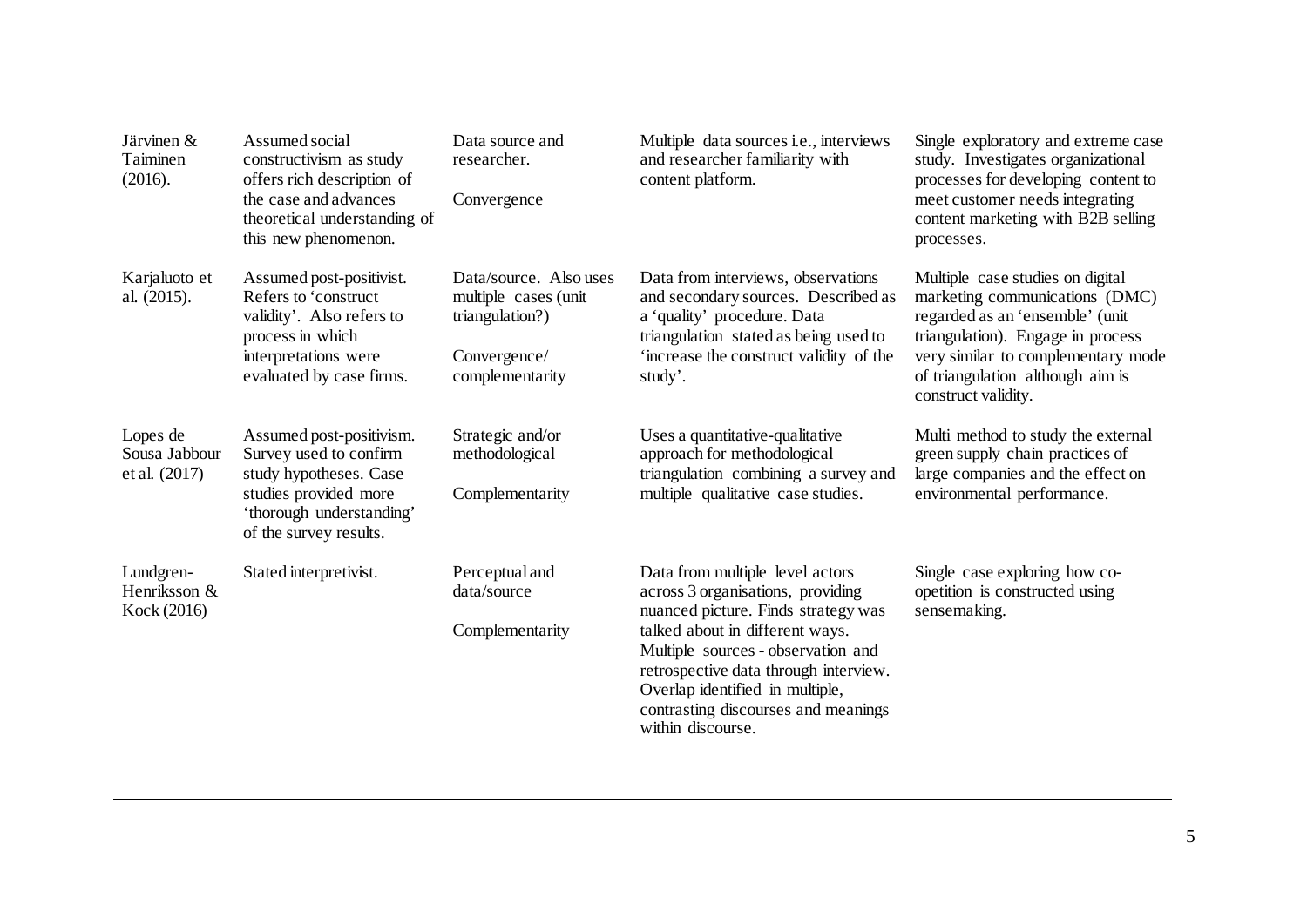| Pattinson et al.<br>(2018) | Stated interpretive<br>approach'.                                                    | Reflexive                      | Uses the complementary processes of<br>immersion and crystallization to                                              | Multiple case studies to explore the<br>emergence of coopetitive                                   |
|----------------------------|--------------------------------------------------------------------------------------|--------------------------------|----------------------------------------------------------------------------------------------------------------------|----------------------------------------------------------------------------------------------------|
|                            |                                                                                      | Complementarity                | ensure reflexivity in both the<br>collection and analysis of data. Data                                              | sensemaking within SMEs.                                                                           |
|                            |                                                                                      |                                | document analysis.                                                                                                   |                                                                                                    |
| Windler et al.<br>(2017)   | Assumed constructivist<br>stance as uses an interactive<br>research approach whereby | Strategic or<br>methodological | Uses different research strategies in<br>two separate data collection phases<br>involving 1. Interviews; and 2. case | Seeks to develop and apply a<br>methodology for identifying,<br>assessing and segmenting customers |
|                            | concepts, ideas and<br>findings are tested with<br>different target groups.          | Convergence                    | studies comprising a workshop and<br>interviews. Informants differed in<br>each.                                     | for business solutions. Case studies<br>were longitudinal.                                         |
|                            |                                                                                      |                                | collection involved 16 interviews and                                                                                |                                                                                                    |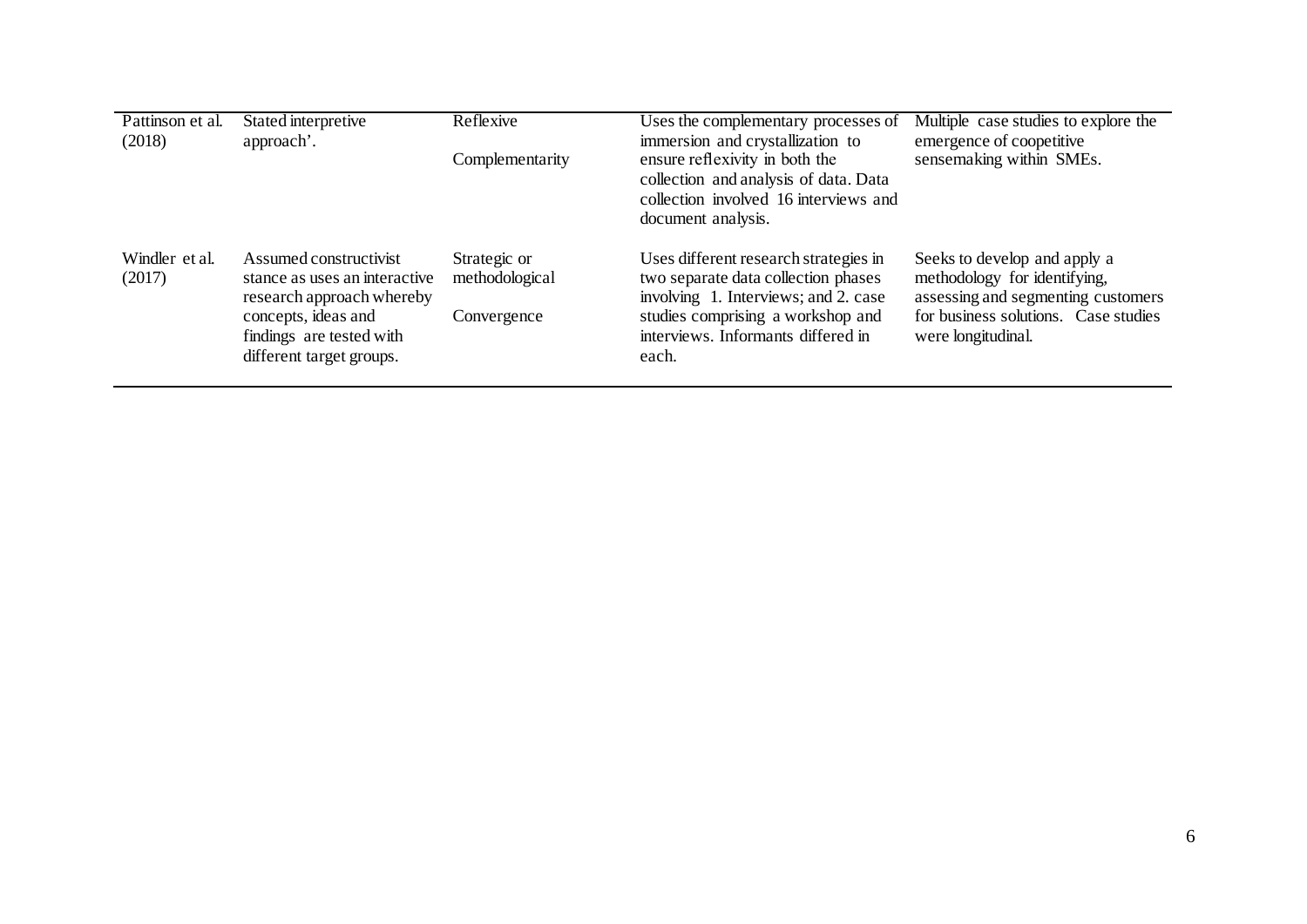Discussion of what constitutes good case study research is extensive in the literature and in industrial marketing research. Yin's (2018) criteria include steps in order to claim validity (internal and external), reliability and generalisability and are all aligned with positivist research. As illustrated in Table 1, validity in case study research continues to be a feature when arguing for the quality of a study even within what appears to be a constructivist or interpretivist study. Whether the recommendations are based on distillations of experience (Eisenhardt 1989; Yin 2018), analyses of publications (Beverland & Lindgreen, 2010; Piekkari, Welch & Paavilainen, 2009), or both, triangulation is consistently advised (for example, Beverland & Lindgreen, 2010; Dubé & Paré, 2003; Eisenhardt & Graebner, 2007; Gibbert & Ruigrok, 2010). Of particular interest to this study, are analyses of case studies in industrial marketing research, where the method appears particularly prevalent. Beverland and Lindgreen (2010), for example, offer three measures for improving case study quality: access to raw data, explanation of negative cases and evidence of data triangulation. Similarly, Piekkari, Plakoyiannaki and Welch (2010) find that best practice in case study research is characterised by multiple data sources, linkages between research effort and theory and the application of triangulation techniques. These steps are followed in the studies by Ivens et al. (2016) and Windler et al. (2017) as illustrated and described in Table 1. According to Woodside (2010), researchers should also triangulate across research methods, going beyond common techniques such as interviews and observations to gain accuracy, although whether accuracy is the goal of case study researchers is a moot point. In spite of the tendentiousness of this statement, there is consensus that in the industrial marketing case study research (as shown in the illustrations in Table 1), triangulation forms an important element. The comment about accuracy does however suggest that further enquiry may indicate ways in which current triangulation practice may be extended, in particular how the epistemological diversity of qualitative case study research in industrial marketing, as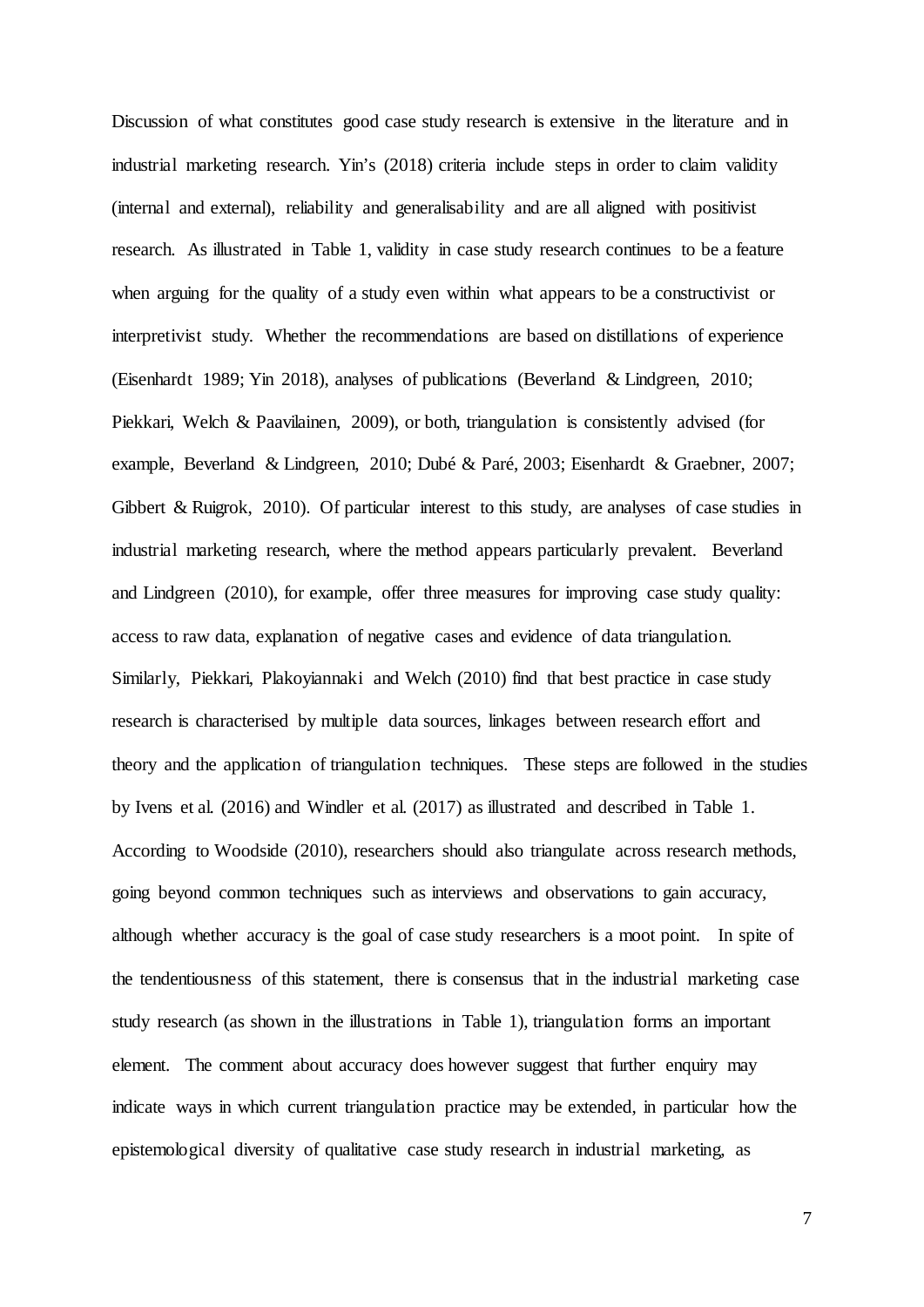illustrated in Table 1, offers the potential for widening the scope of triangulation. In order to appreciate the role of triangulation in case study research, it is first worth revisiting its foundations.

# *2.1 Foundations of triangulation*

The original purpose of triangulation was to establish the distance between any two points or the relative position of two or more points by using such measures as vertices of a triangle or series of triangles (dictionary.com). With its absorption into social sciences, triangulation serves as a metaphor for research that employs different methods, theories or data sources, as a means of capturing social reality in a comprehensive manner (Bilandzic, 2008). A seminal contribution to triangulation was the work on multi-trait multi-method known as MTMM, which stated that multiple, independent measures of the same trait correlate more highly with each other than they do with measures of different traits involving separate methods (Campbell & Fiske, 1959). This notion of corroboration or convergence has underpinned much of the thinking behind triangulation, where it is argued that it contributes to internal and external validity (Jick, 1979; Decrop, 2004) and indicates that the conclusions of the study are not associated with sources of invalidity, characteristic of any given method (Davis et al. 2011; Scandura & Williams, 2000). As a result of this thinking, triangulation became a generally accepted means of providing research studies, whether qualitative, quantitative or mixed-methods, with a degree of validity (Bryman, 2006; Flick, 1992; Jick, 1979).

# *2.2 Triangulation in case study research*

According to the contributors to good practice in case study research, triangulation can address both validity (Beverland & Lockshin, 2003; Yin, 2018) and reliability (Jick, 1997; Miles & Huberman, 1994). The contention according to Yin (2018) is that triangulating measures from different sources strengthens the validity of a study through countering bias that may arise from single measures and so contributes to establishing 'facts'. This vein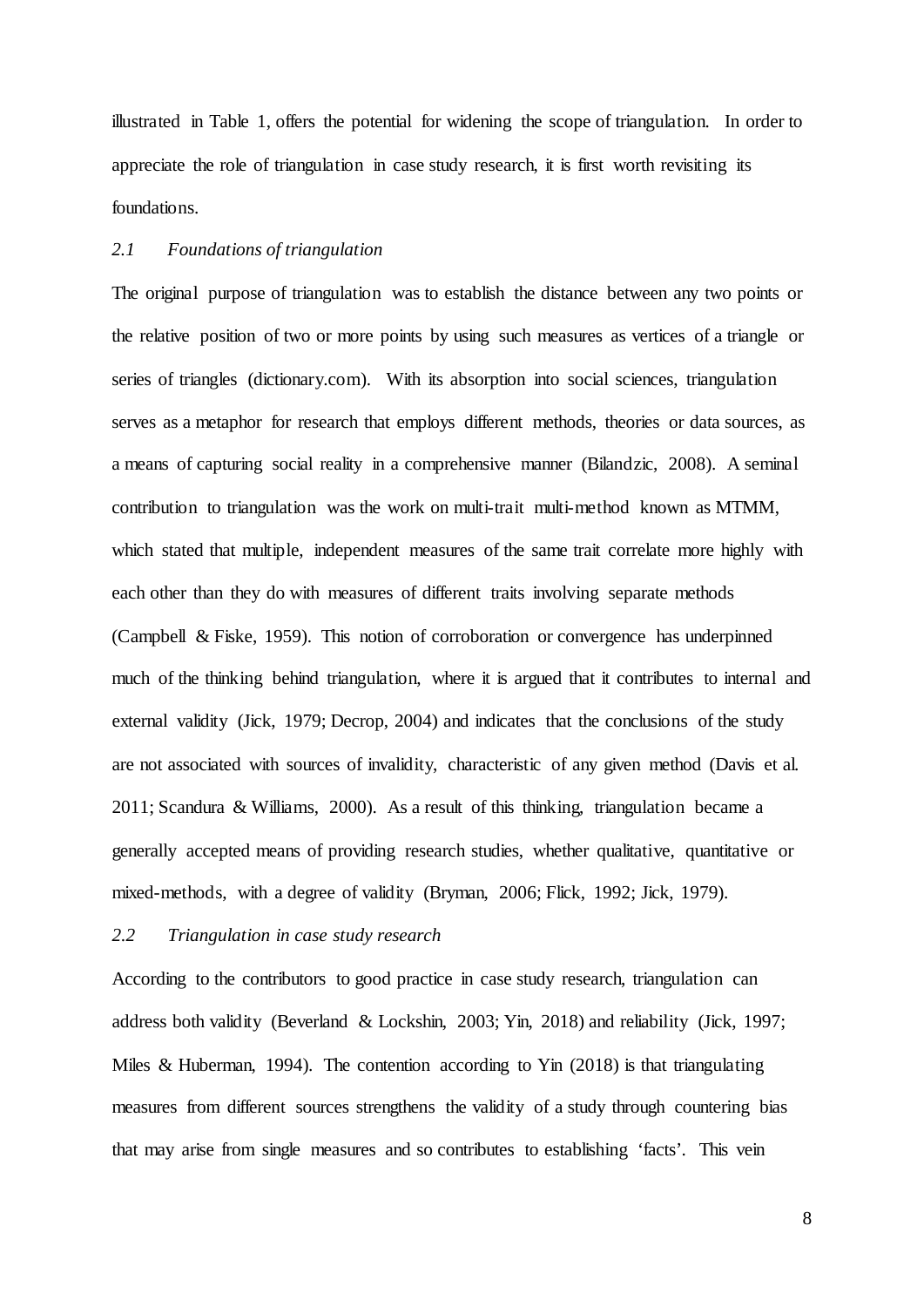continues with claims about how triangulation may support construct validity by triangulating the number of data sources (Beverland & Lockshin, 2003; Dubois & Gibbert, 2010), how it supports internal validity (Dubé & Paré, 2003) and convergent validity (Jick, 1979). Broadly speaking, the role of triangulation is understood as a means of corroboration through the convergence of sources, interpretations or even perceptions, thus checking the study's validity (Hammersley, 2008), ensuring a version of the truth (Guenzi & Storbacka, 2015; Järvensivu & Törnroos, 2010) or verifying the repeatability of an observation/interpretation (Stake, 2005). A recent example of triangulation used in this way, features in the study by Aarikka-Stenroos et al. (2017), where the authors report convergence of data and researcher interpretation (see Table 1). Such a view of triangulation for case study research follows a positivist or post-positivist view that is consistent with a single objective reality that centres on converging findings (Wolfram Cox & Hassard, 2010) or even accuracy (Woodside, 2010) or facts (Yin, 2018), signifying that the thrust of triangulation in case study research remains one of convergence (Eisenhardt, 1989; Beverland & Lindgreen, 2010).

Before venturing further into triangulation, clarification about exactly what is being triangulated is useful. Denzin's (1978) original four categories of triangulation: data, method, researcher and theory have been extended. Decrop (2004), for example, proposed informant, multi-level, longitudinal and interdisciplinary categories and Marschan-Piekkari et al. (2004) have added unit triangulation. Table 2 has been developed from the literature to present an inventory of eleven categories of triangulation deemed appropriate for qualitative case study research in industrial marketing. Examples have been drawn from industrial marketing and other disciplines.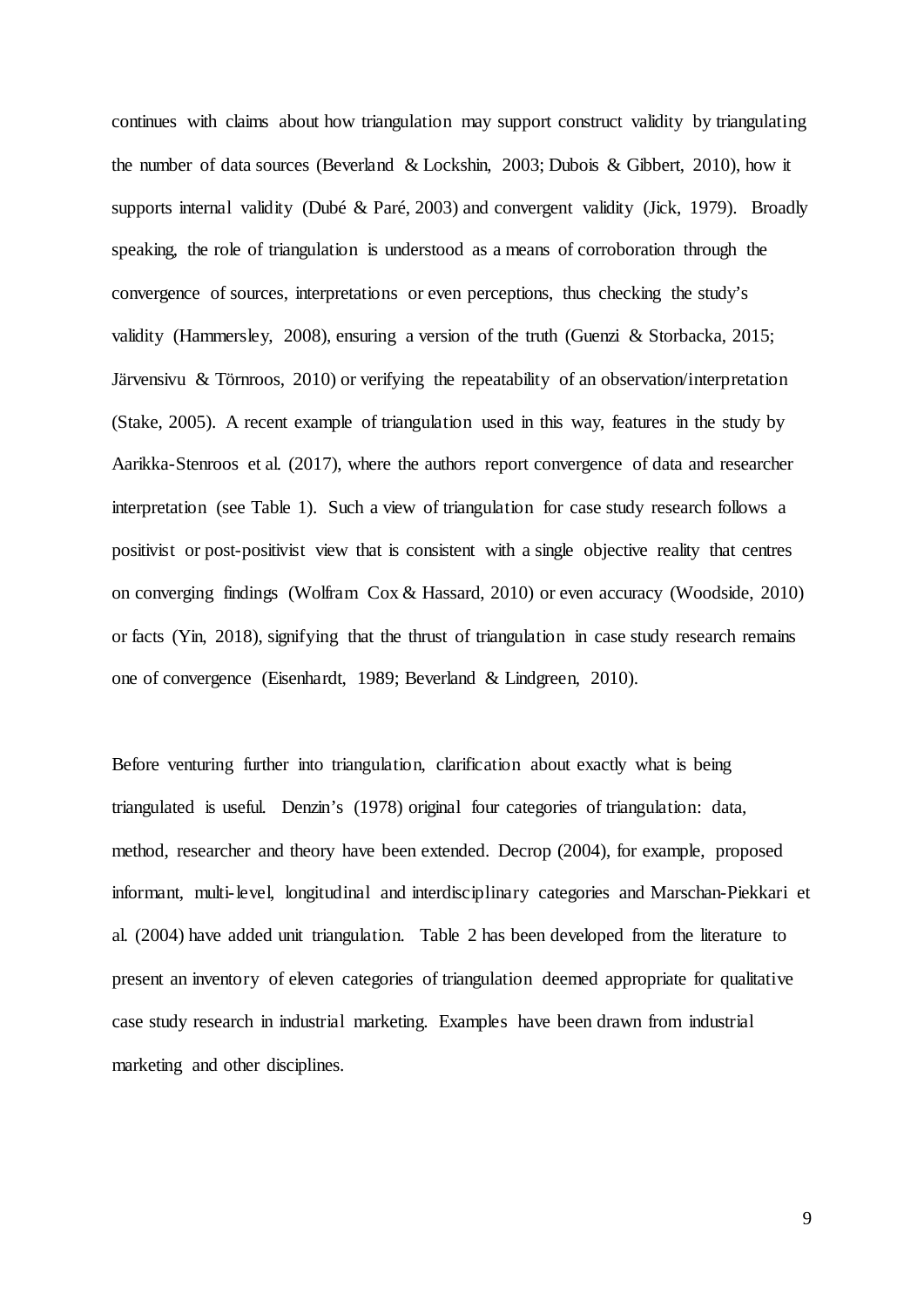<span id="page-10-0"></span>

| Category                                         | Application in qualitative case study research                                                                                                                                                                                                                                                    | <b>Example</b>                                                                                                                                                                          |
|--------------------------------------------------|---------------------------------------------------------------------------------------------------------------------------------------------------------------------------------------------------------------------------------------------------------------------------------------------------|-----------------------------------------------------------------------------------------------------------------------------------------------------------------------------------------|
| Data or source                                   | Collect similar data types or sources e.g. interviews from<br>different informants; variations in time (longitudinal), situations,<br>levels of expertise, informant perspectives to deepen and<br>strengthen research. In line with recommendations for multiple<br>data sources                 | Authors mix primary and secondary data sources that<br>were collected over a period of time to enhance<br>analysis (Aarikka-Stenroos et al. 2017).                                      |
| Investigator/researcher                          | Two or more researchers involved in gathering, analysing and<br>interpreting data. May also involve external peer review of<br>codes, inferences, conclusions. Could be extended to decision-<br>making to strengthen whole research design.                                                      | Reliability enhanced through one researcher agreeing<br>analysis with other (Järvinen & Taiminen, 2016), see<br>Table 1.                                                                |
| Theoretical or<br>interdisciplinary              | Use more than one theoretical or disciplinary perspective in the<br>interpretation of findings to facilitate theory-building or theory<br>extension. Vibrant discussion in accounting literature.                                                                                                 | Kushner & Morrow (2003) triangulate grounded<br>theory, feminist theory, critical theory to yield<br>methodological advancement.                                                        |
| Meta-triangulation or<br>scientific philosophies | Builds on previous triangulation category where researchers use<br>multi-paradigmatic or inter-paradigmatic approaches to building<br>rich, contextualised and multidimensional theories. Might raise<br>questions of incommensurability (see also between methods)                               | Jasperson et al. (2002) conduct review in which<br>relationships between power and information<br>technology impacts, development or deployment and<br>management are triangulated.     |
| Unit/project                                     | Conventionally refers to use of two or more cases to replicate or<br>converge findings across the cases. Scope however for findings<br>that are complementary or even divergent inherent in multiple<br>case study research. May also include existing case studies or<br>projects <sup>1</sup> . | Ito (2018) uses multiple cases (see Table 1).<br>Kowalkowski et al. (2016) and Storbacka et al. (2013)<br>bring together existing independent studies or projects<br>in fresh research. |
| Perceptual                                       | Views of actors at multiple levels or in diverse contexts,<br>unlocking emic meanings. Consistent with findings not                                                                                                                                                                               | Comparison of data from multiple informants, leading<br>to follow-up interviews for clarification (Hallinger &                                                                          |

 $\frac{1}{1}$  We would like to thank the reviewers for this suggestion.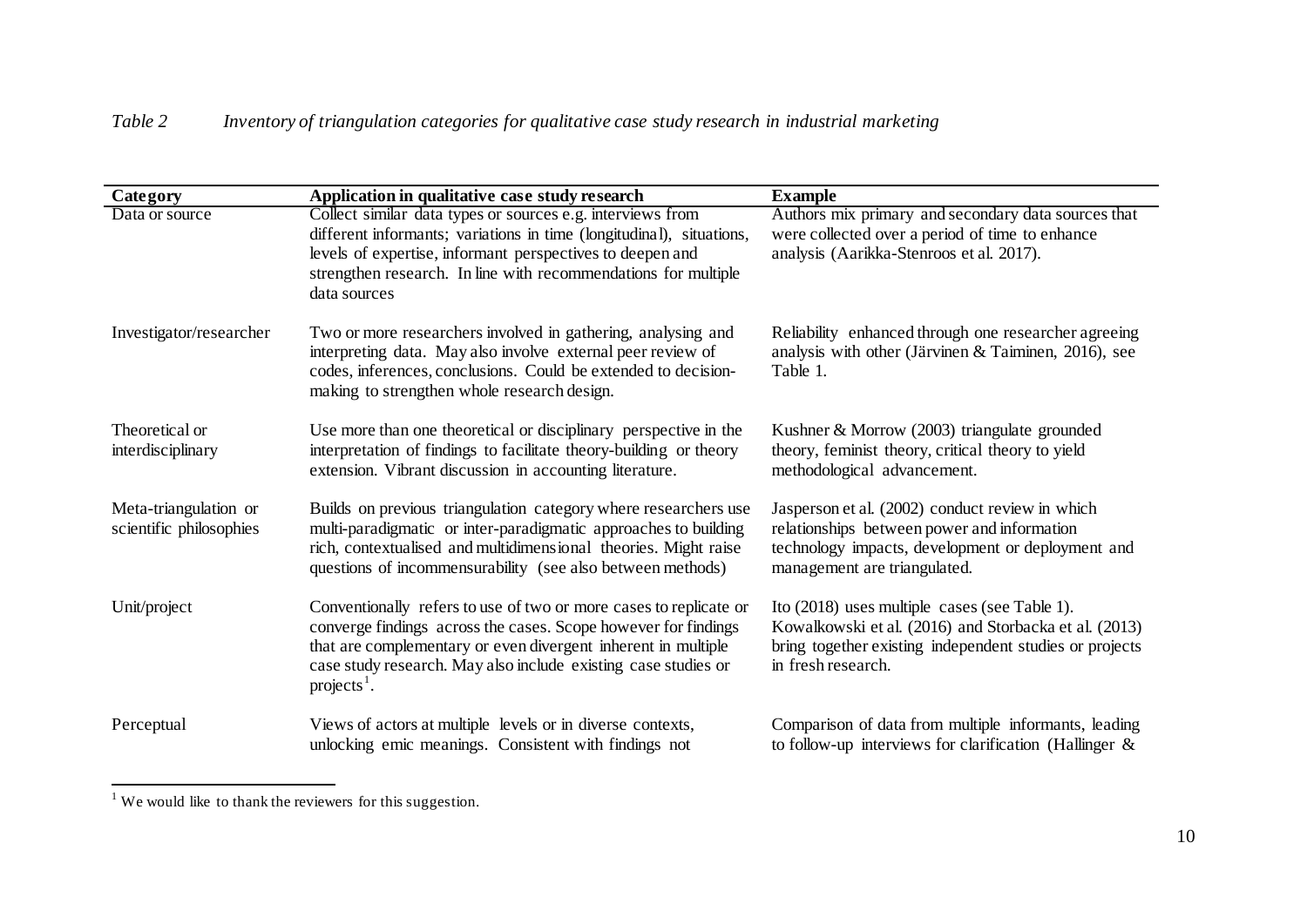|                                | converging, instead seeking nuance.                                                                                                                                                                                                                                                         | Truong, 2016).                                                                                                                                |
|--------------------------------|---------------------------------------------------------------------------------------------------------------------------------------------------------------------------------------------------------------------------------------------------------------------------------------------|-----------------------------------------------------------------------------------------------------------------------------------------------|
| Reflexive                      | Relating not combining different kinds of data to counteract<br>threats to validity initially. Scope however for increased role of<br>researchers in unlocking deeper insight through engagement<br>with data/informants. Importance of researcher's self-awareness<br>in research process. | Pattinson et al. 2018 (see Table 1) attempt reflexivity<br>through processes of immersion and crystallization.                                |
| Iterative                      | Employing systematic iterations between literature, case<br>evidence (existing) and intuition, such as abductive reasoning.                                                                                                                                                                 | Systematic comparison of the cases, data and the<br>literature (Gonçalves et al. 2019).                                                       |
| Methodological or data<br>type | Within-method (varieties of same method) used in study e.g.<br>interviews and documents.                                                                                                                                                                                                    | Ivens et al. (2016) report use range of qualitative data<br>sources (primary and secondary) as an instance of<br>within method triangulation. |
|                                | Between method (different methods) e.g. focus group and survey<br>data                                                                                                                                                                                                                      |                                                                                                                                               |
| Strategic (research)           | Using multiple research strategies, e.g. observation, interviews,<br>surveys to gain a holistic perspective or a version of truth.                                                                                                                                                          | Jack & Raturi (2006) report on 3 related investigations<br>- case studies, survey and financial performance data.                             |
| Indefinite                     | Where actors in a situation give different accounts of a particular<br>event with little attempt to reconcile these accounts. Important<br>departure from triangulation as convergence.                                                                                                     | No specific example found                                                                                                                     |

Categories compiled from Bechara & Van de Ven (2011); Bonoma (1985); Bryman (n.d.); Denzin (1978); Decrop (2004); Downward & Mearman (2007); Dubois & Gadde (2014); Erzburger & Prein (1997); Flick (1992); Gibbert & Ruigrok (2010); Hammersley & Atkinson (1983); Hammersley, 2008; Jick (1979); Lewis (1998); Lewis & Grimes (1999); Marschan-Piekkari et al. (2004); Miles & Huberman (1994); Modell (2010); Olsen (2004); Patton (1989); Scandura & Williams (2000).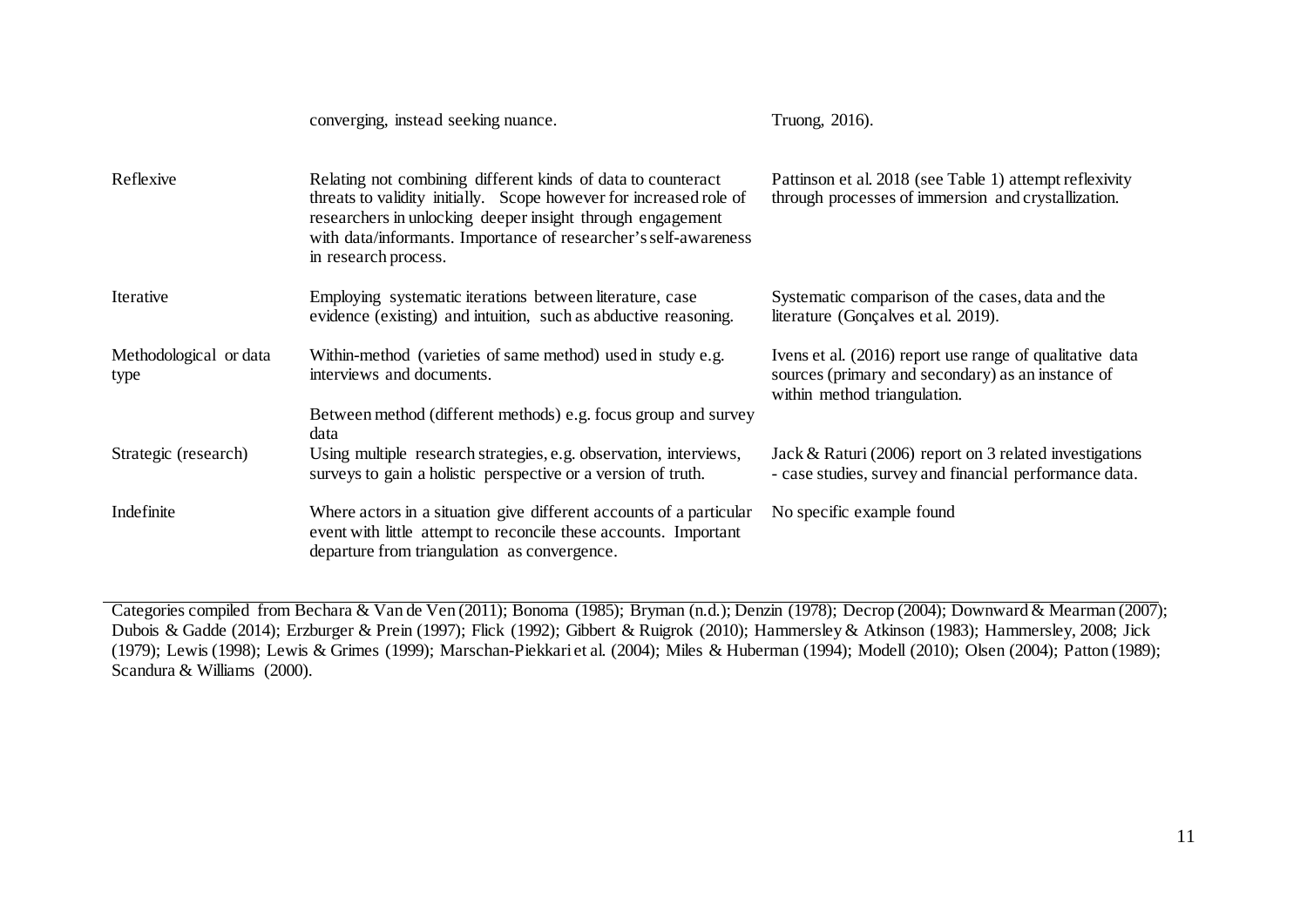The following paragraphs briefly expand these categories with examples where they are found, beginning with the first category in the table – **data or source** triangulation. In qualitative case study research, this category would use qualitative data generated from a variety of sources, such as interviews from different informants, at different times or observation of different situations or contexts (Patton, 1989). The assumption is that having several data sources, varied by time, place or some other variable, the study acquires a degree of convergent validity (Jick, 1979) or enhanced confidence (Bryman, n.d.). For example, Aarikka-Stenroos et al. (2017) mix primary and secondary data sources that were collected over a period of time to enhance their analysis. The second category is **researcher** triangulation, where two or more researchers engage in the interpretation of evidence, conventionally to arrive at agreement (for example, Voss et al. 2002). There may be some parallels between this triangulation category and inter-coder reliability where the aim is to achieve a degree of consistency between coders (Miles & Huberman, 1994). An analysis of published mixed methods studies found that descriptions and applications of researcher triangulation were inconsistent, lacked detailed reporting, revealed incongruence between procedures and associated claims, however this research was limited to single-strand data analysis to reduce researcher bias (Archibald, 2016). According to the literature, researcher triangulation seems largely to be focused on the elimination of bias rather than enriched interpretations that some case study researchers might seek. Although, an example of an enriched style of researcher triangulation is illustrated by Järvinen and Taiminen (2016), who as well as gathering primary data through interviews and secondary data from the digital content of the case firm, independently review the raw data.

The third category of triangulation is **theoretical** where, it is contended greater insight may be gained from looking at a data set from a number of theoretical perspectives (Decrop, 1999;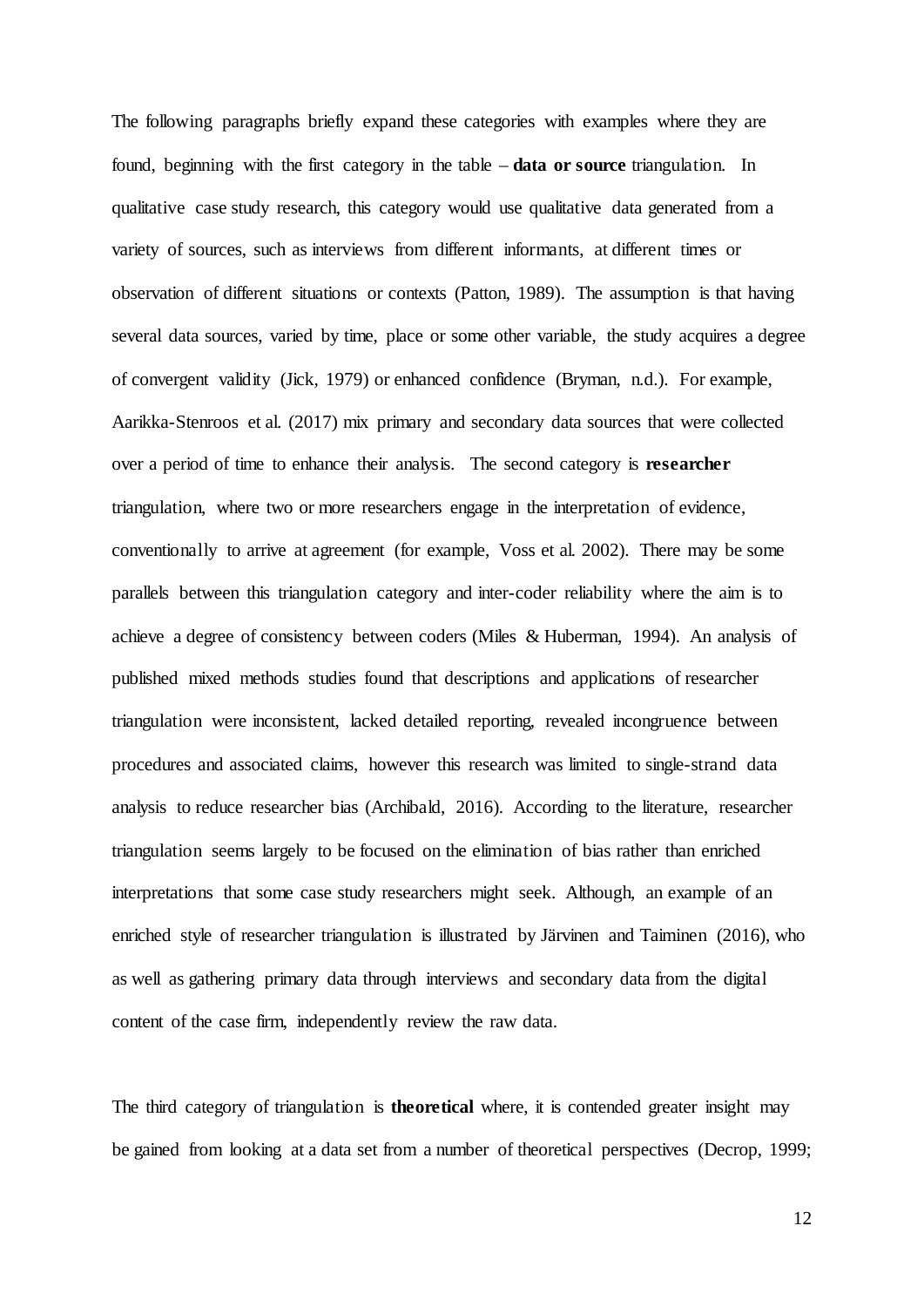Downward & Mearman, 2007; Hoque et al. 2013) or, as Jick (1979) opined, triangulation may serve as a critical test for competing theories. Denzin (1978) outlines a three-step process for theoretical triangulation which consists of a) defining theoretical perspectives to be used b) data analysis using each theoretical lens and c) theory-building to account for the differing interpretations. He concludes that for theoretical triangulation to be a success, the researcher needs to have a sensitivity to fresh theoretical insights. His rather structured approach may not suit all researchers but the overall aim of being alert to theoretical pluralism, as argued by Hoque, Covaleski, and Gooneratne (2013) in their investigation into management accounting, may be a suitable fit with case study research. Building on theoretical triangulation is **metatriangulation** (Lewis & Grimes, 1999). Here, researchers apply multiple paradigms as a means of exploring '*disparity and interplay and thereby arrive at an enlarged and enlightened understanding of the phenomena of interest*' (Lewis & Grimes, 1999 p. 676). By adopting multiple lenses, representations may become two or even three dimensional to enable higher levels of abstraction (Wolfram Cox & Hassard, 2005). Furthermore, triangulating alternative philosophies of science can provide a richer and more holistic understanding of complex managerial problems (Bechara & Van de Ven, 2011), such as those encountered in industrial scenarios. This particular category of triangulation illustrates just how far it has travelled from its measurement origins and, unsurprisingly, entails some warnings. Bringing multiple paradigms to bear in the investigation of a phenomenon may to some extent preserve its integrity but researchers need to be aware of the potential transition zones between paradigms (Modell, 2015). Equally, it is asserted that the concept of incommensurability is restrictive and inhibits the exchange and discussion of research from studies in other paradigmatic camps (Davies & Fitchett, 2005). There appears to be no official cease fire to 'paradigm wars' of incommensurability but triangulating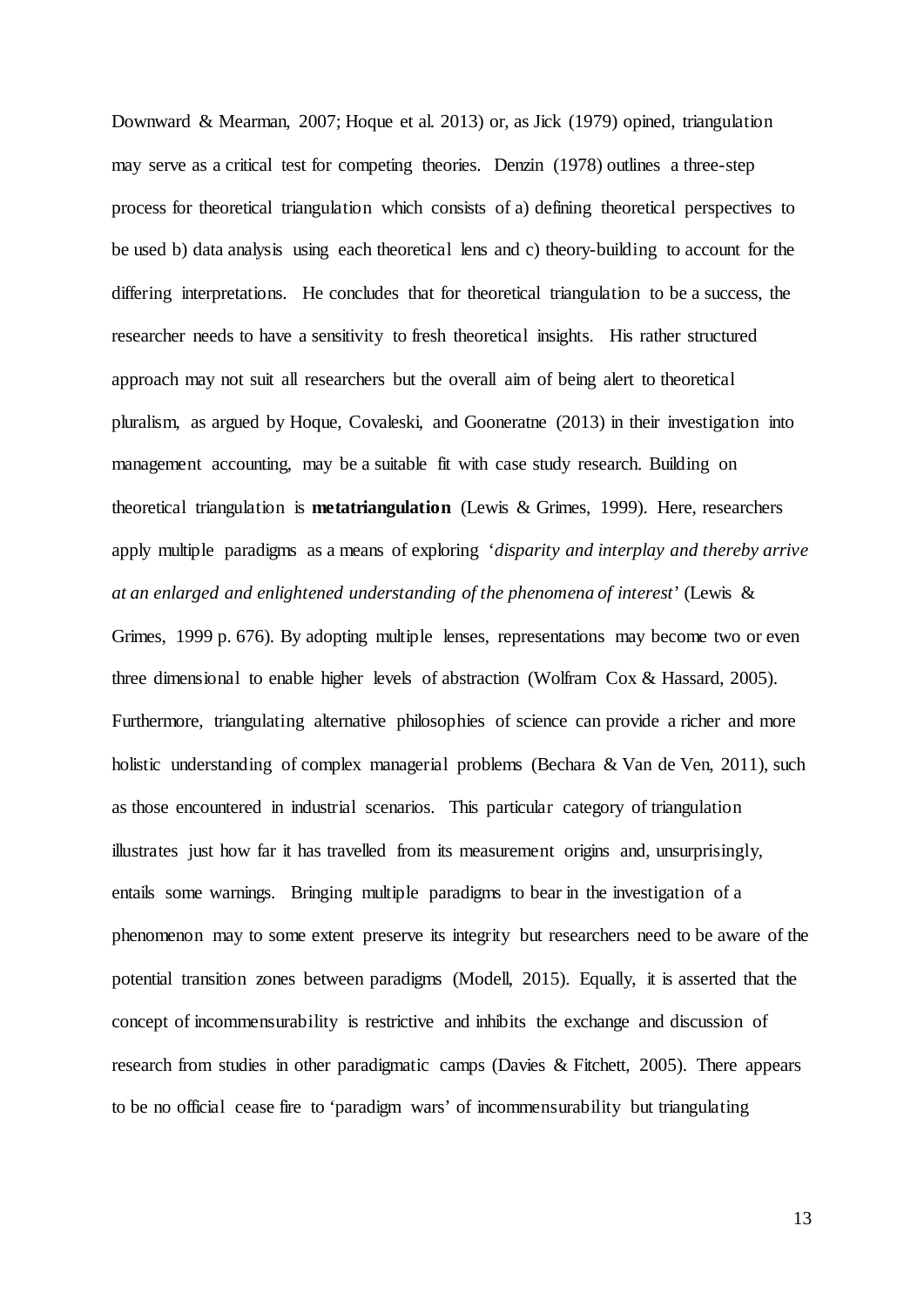multiple theoretical lens in case study research is once again aligned with its purpose of unlocking 'emic insights' (Sinkovics et al. 2008).

**Unit** triangulation refers to the process of evaluating the various units of analysis in the research (Marschan-Piekkari et al. 2004) and appears similar to cross case analysis (Miles & Huberman, 1994). This particular triangulation category has strong links with sampling or selection in case study research, where cases or units of analysis are chosen on the basis of their likelihood of being able to generate new theory (Eisenhardt & Graebner, 2007). The choice of single and multiple cases or units in case study research is hotly debated (see Dubois & Araujo, 2007; Dubois & Gadde, 2014; Eisenhardt & Graebner, 2007) and involves questions of replication (Yin, 2018), theoretical sampling (Eisenhardt & Graebner, 2007) or saturation (Hoque et al. 2013). The success of unit triangulation thus rests on robust selection processes rather than any criteria of generalising to a population (Järvensivu & Törnroos, 2010). As shown in Table 1, Ito (2018) triangulates the multiple units in his case study in line with suggestions by Marschan-Piekkari et al. (2004) but rather seems not to press home some of the obvious benefits of the multiple cases. Instead the author presents each case separately, only comparing the data across the cases in a summary table. Whereas, Karjaluoto, Mustonen & Ulkuniemi, (2015) regard their cases as an 'ensemble' that represents the diversity in the selection. Other researchers have brought together a number of previously unlinked research projects to progress research, for example, Kowalkowski et al. (2015) bring together five independent research projects to identify service growth strategies. This approach adds a new and interesting dimension to selection in case study research.

The four following categories of triangulation offer some alternatives to assumptions of convergence through a recognition of the value of differing views and perceptions, although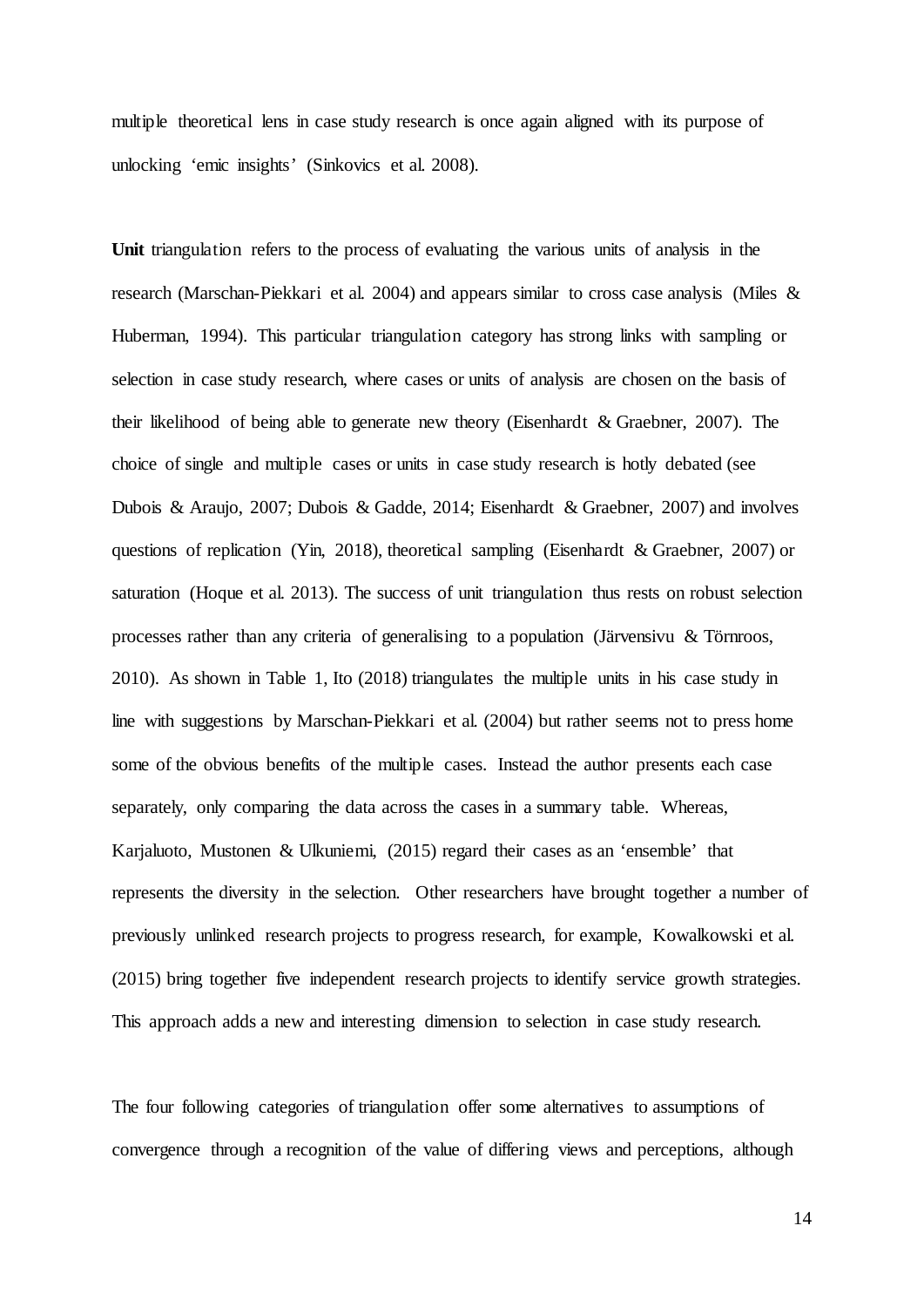surprisingly retaining references to validity. **Perceptual** triangulation, for example refers to knowledge generated through multiple data sources and how this knowledge is framed by the perceptions of actors (Bonoma, 1985). Lundgren-Henriksson and Kock (2016) appear to use a form of perceptual triangulation by using sensemaking to identify how multiple managers individually ascribe meaning to change. **Reflexive** triangulation (see Pattinson, Nicholson, & Lindgreen, 2018 in Table 1) consists of researchers returning to their research to compare the various accounts, phases, including their own perspectives (Hammersley & Atkinson, 1983). Hammersley (2008) later develops a view of triangulation described as **indefinite**, where actors in a situation give different accounts of a particular event, with the researchers making little attempt at reconciliation and no attempt at all in checking for validity. Indefinite triangulation can therefore result in divergent interpretations or uncover multiple perspectives (Fielding & Fielding, 1986); in so doing it encourages reflection on how one arrives at the interpretation. A further comparison can be made with **iterative** triangulation (Lewis, 1998) where evidence from existing cases is triangulated with the literature and 'intuition'. An example of this type of triangulation might be detected in the systematic comparison of the cases, data and the literature by Gonçalves et al. (2019). Whilst intuition as a research skill may have its limitation, these four triangulation categories highlight the recursive and creative nature of case study research and coincide with the purpose of qualitative research.

The penultimate category in Table 2, of **methodological** triangulation**,** is a familiar aspect of triangulation, generally subdivided into within-method and between-method triangulation. The former uses multiple techniques within a given methodology, for example, qualitative evidence from focus groups and archival analysis. Researchers will need to be aware of differences that exist even in data sets of the same type, for example, in the level of detail or the analysis and presentation (Farmer et al. 2006) but in case study research, within-method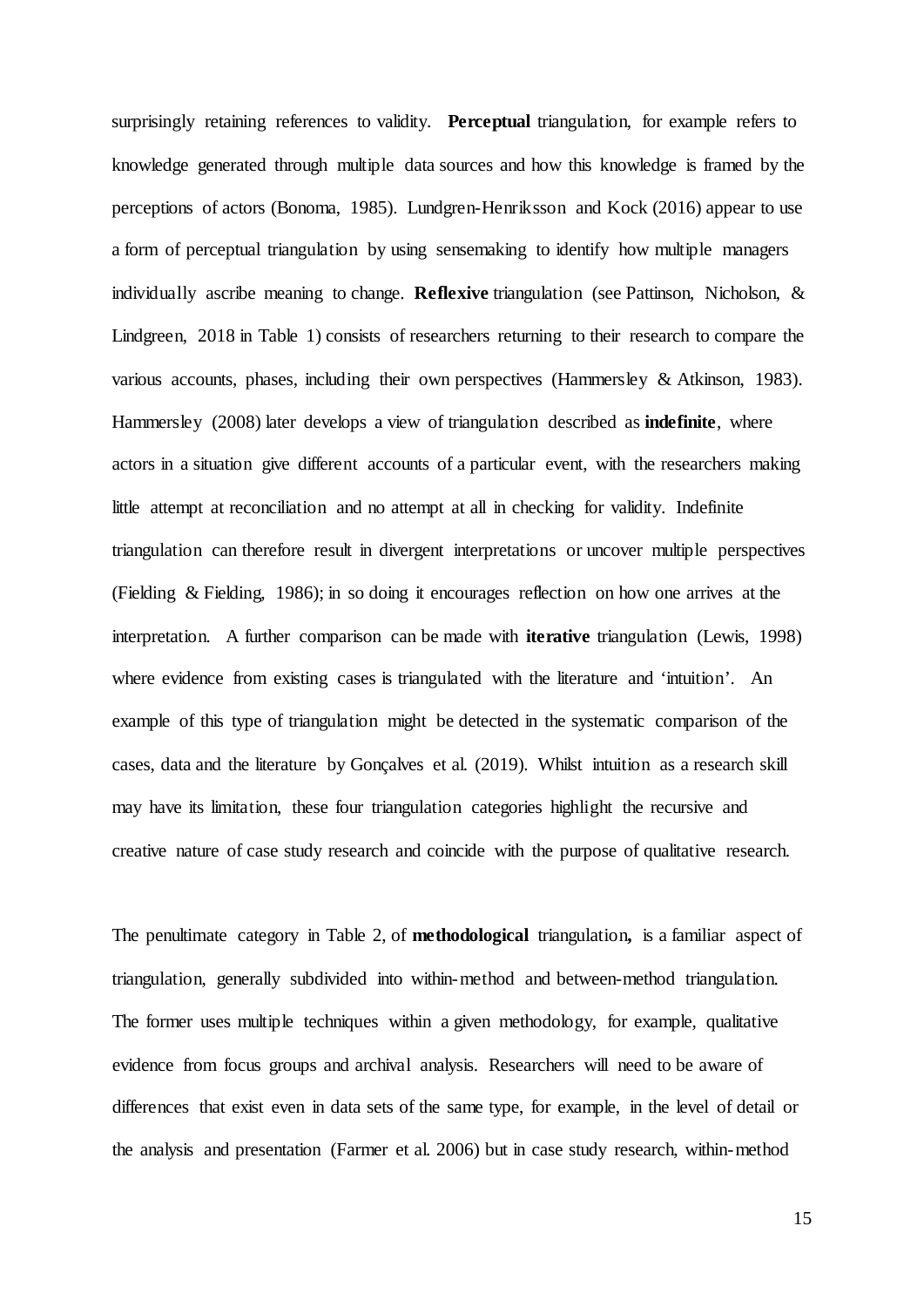triangulation can increase the internal validity of the findings (Dubé & Paré, 2003), contribute to criteria such as trustworthiness (Sinkovics et al. 2008) or confirmability/dependability/transferability and credibility (Lincoln & Guba, 1985). There are parallels once again with the MTMM model of Campbell and Fiske (1959) described above. Within-method triangulation is used by Ivens et al. (2016) as shown in Table 1, where a range of qualitative data sources are collected and analysed. Between-method triangulation combines sources from different methodologies, usually understood to be qualitative and quantitative. The studies by Lopes de Sousa Jabbour et al. (2017) and Windler et al. (2017) appear to use steps in their research that might correspond to methodological triangulation (see Table 1). Whilst Denzin (1978) may argue that these examples of between-method, Miles and Huberman (1994) see it as triangulation by data type and there is no easy resolution to these differing viewpoints. At a practical level, between-method triangulation has prompted concerns about how data from such different sources might be weighted (Jick, 1979) or how might the authors convey confidence or trustworthiness across diverse data sources. The rationale for between-method triangulation rests on the proposition that the use of more than one method compensates for any weaknesses in the other and is thus the basis for mixed methods research (Erzberger & Prein, 1997; Greene et al. 1989; Jick, 1979). **Strategic** triangulation may be derived from a similar thought process employing multiple methods to counterbalance strengths and weaknesses of particular research designs (Scandura & Williams, 2000) with a series of studies by Jack and Raturi (2006) providing a possible example (see Table 2).

This inventory of triangulation categories is an indication of the potential of triangulation for case study research and as illustrated, there is evidence of researchers in industrial marketing using explicitly or implicitly several of the categories. The inventory reveals an extensive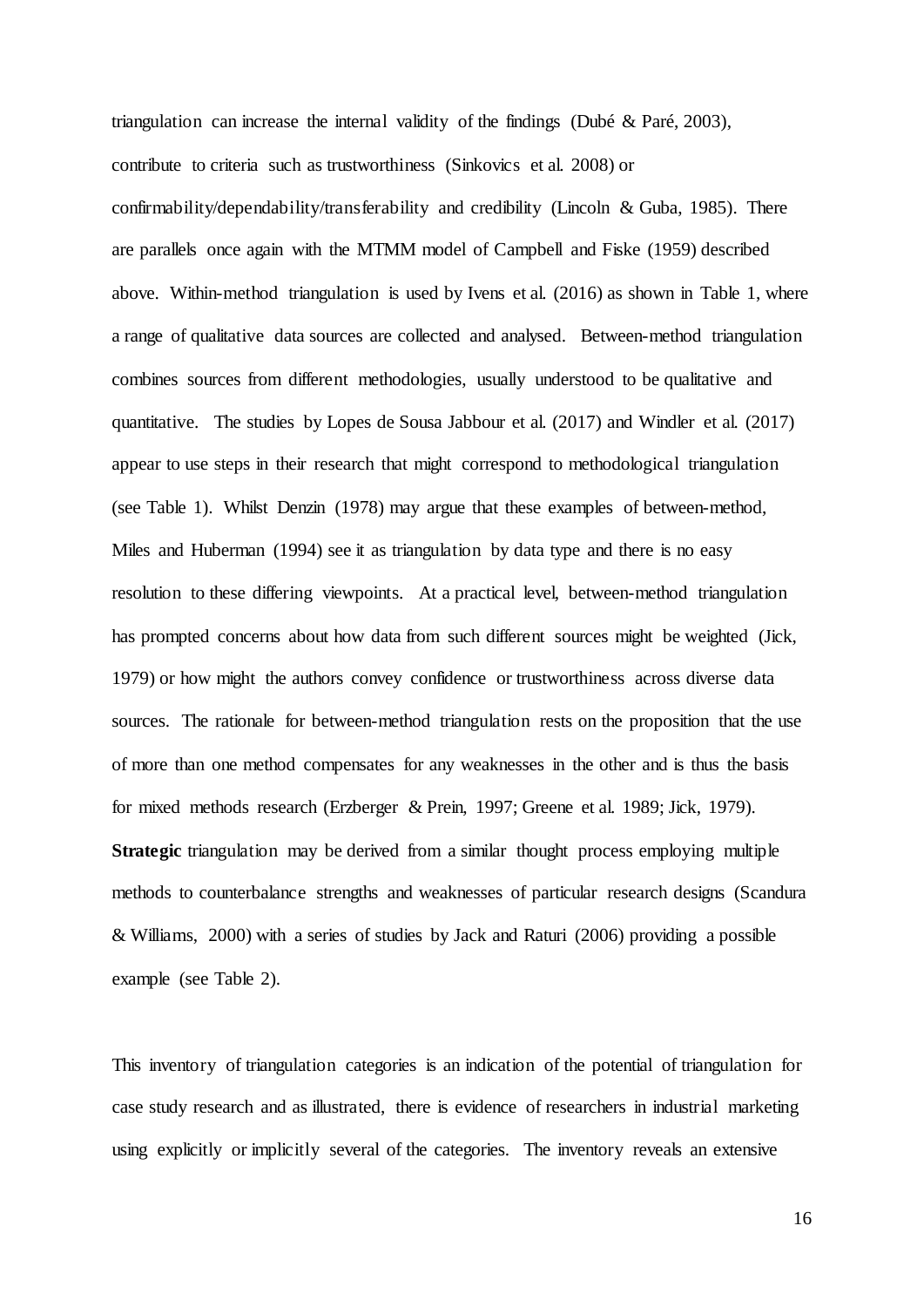and perhaps unexpected range of triangulation categories (11) in the literature, many of which on the face of it are dedicated to validity claims. Whilst examples of data, researcher, unit and methods triangulation abound, other examples of triangulation categories are far less common. Do so many categories of benefit case study research and what does each category actually bring to good practice in case study research? It is also apparent that some of the practices of case study researchers implicitly use a form of triangulation, such as unit triangulation, which is more widely recognised as multiple case study research. If the purpose of multiple case study research is to build stronger theory through comparisons grounded varied empirical evidence (Eisenhardt and Graebner, 2007), then surely the purpose of unit triangulation is similar (Marschan-Piekkari et al. 2004).

Table 2 also reveals some deep-seated inconsistencies in triangulation as the categories in case study research tend to represent a positivist view, consistent with a single objective reality that centres on converging findings (Wolfram Cox & Hassard, 2010). The purpose of triangulation in case study research therefore still seems to be one largely of convergence (Eisenhardt, 1989; Beverland &Lindgreen, 2010). Stake (2004), although subscribing to views about repeatability in case study research by observing that if researchers subscribe to a constructed reality, it becomes hard to believe that any complex observation can be triangulated in this way. Therefore, case study researchers in industrial marketing may need to be aware that whilst triangulation may offer benefits, the term and indeed the practice is redolent of its original interpretation as a means of corroborating findings and interpretations.

There is some evidence of triangulation, however, being used as a means of identifying alternative explanations in marketing research reports (see Diaz Ruiz & Holmlund, 2017). If the notion of a plurality of views (Piekkari et al. 2010) is axiomatic to case study research,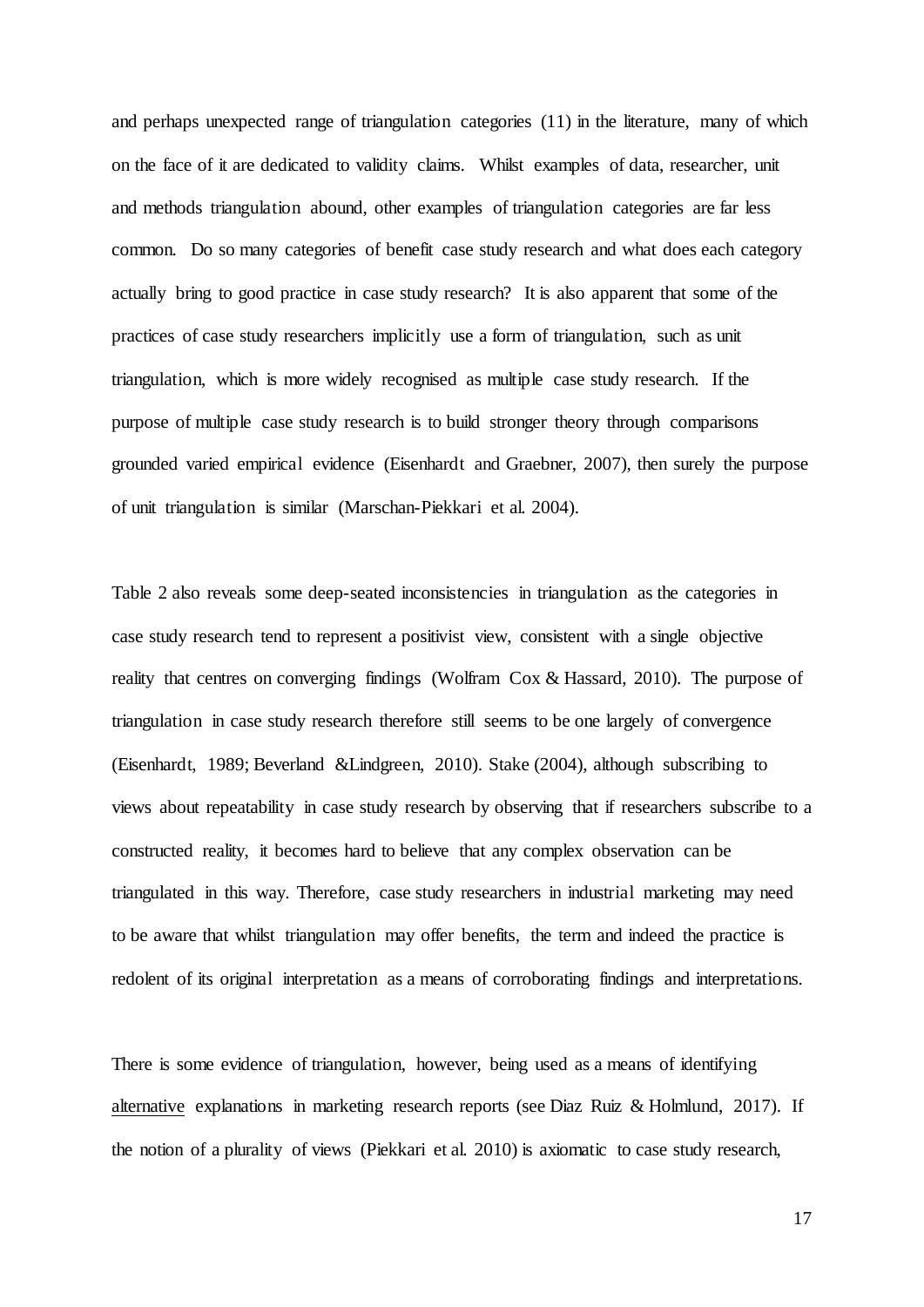then is there a role for triangulation in supporting that goal? It is timely therefore to reframe triangulation in case study research to capture the breadth of contributions in industrial marketing literature. However, as the discussion in the preceding section has attempted to show, such 'measures' may not be consistent with more contemporary thinking in qualitative case study research, particularly within industrial marketing. As this paper argues, there may be ways in which triangulation may strengthen case study research other than validity.

#### *2.3 Alternative views of triangulation*

Accounts exist of triangulation denoting a shift towards seeing it as capable of exposing analytic richness (Fielding, 2009), through enhancing the evaluation of alternative explanations (Patton, 1989; Wallendorf & Belk, 1989) and offering different perspectives on the phenomenon (Dubé & Paré, 2003; Silverman, 2006). Triangulation may thus '*stimulate us to better define and analyze problems in organizational research'* (Jick, 1979, p. 610).

This important step away from a focus on convergence indicates that triangulation may act as a kaleidoscope (Flick, 1992), a prism (Wilson & Hutchinson, 1991) or as a means of crystallization (Richardson, 2000). Within the mixed-methods literature, discussions have taken place on how triangulating quantitative and qualitative methods can result in complementary, divergent or even contradictory outcomes (Erzberger & Prein, 1997; Flick, 1992). Complementary outcomes offer researchers the opportunity to establish a holistic view of the phenomenon through a balance of qualitative and quantitative methods (Erzberger & Prein, 1997; Jick, 1979). Divergent, dissonant or contradictory results encourage or, even oblige, researchers to seek deeper meanings to explain contrasting findings (Flick, 2017). Mixed methods researchers are often adept at navigating the qualitative and quantitative 'divide'. Kelle & Erzberger (2004) argue that triangulation firstly, serves as a cumulative validation of research results and secondly, enables an amplification of perspectives on the phenomenon and, perhaps, this observation goes to the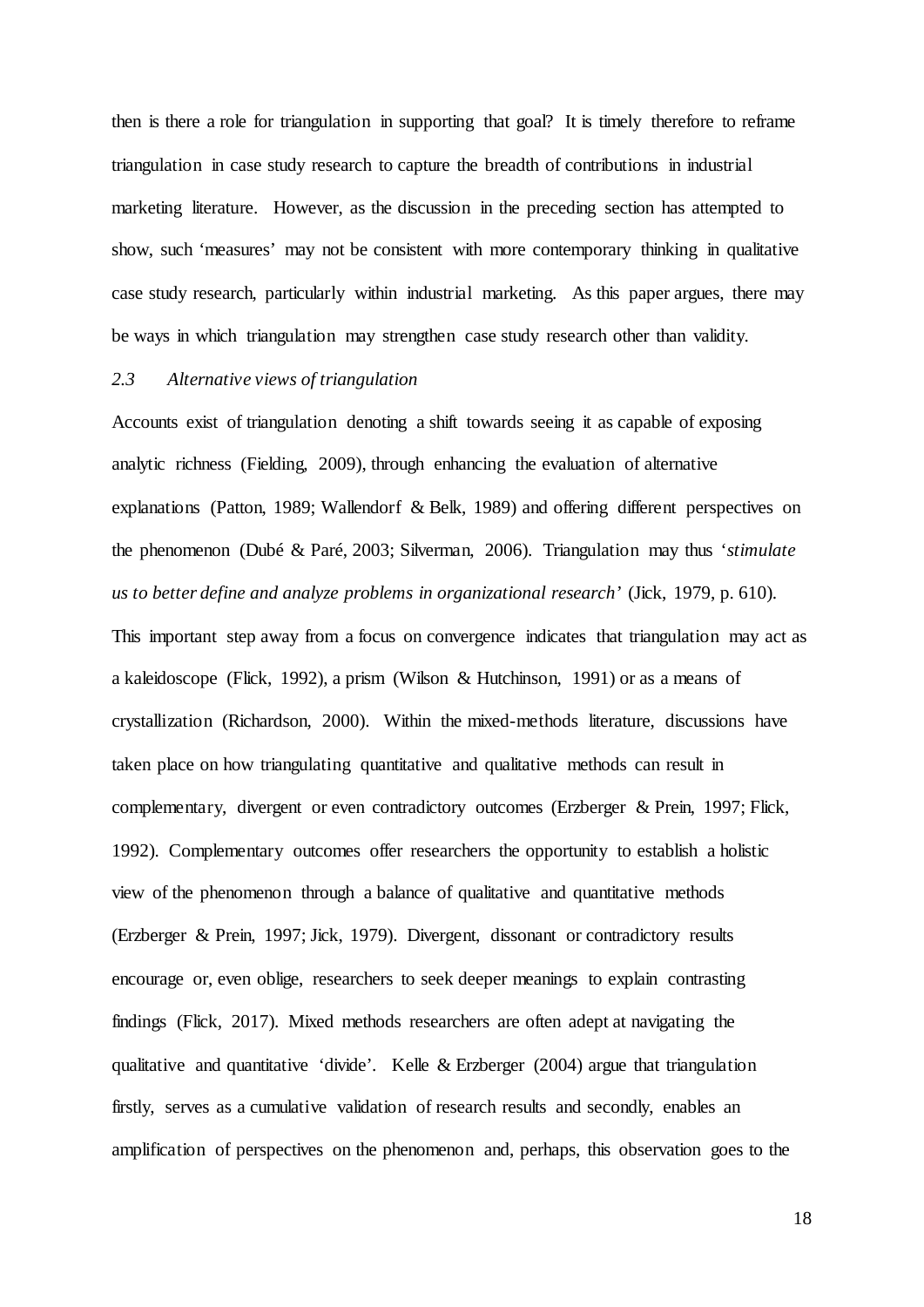very heart of what triangulation offers, that is both a means of asserting confidence in the findings and a conviction that all avenues have been explored. These alternative outcomes are largely 'owned' by the mixed methods contributors such as Erzberger & Prein, (1997), Jick, (1997) and Mertens & Hesse-Biber (2012) as they are chiefly predicated on the issues related to combining or bringing together qualitative and quantitative data but they also provide a foundation for reframing of triangulation for case study research.

#### *2.4 Case study epistemology and triangulation*

The term qualitative research comprises a broad church of thinking and practices but according to Miles and Huberman (1994) is characterised by investigations conducted through an intense and/or prolonged contact with the 'field'. Such investigations, they state, provide a holistic overview consisting of perceptions of local actors as they explicate the way in which they account for their day-to-day situations. However qualitative research is underpinned by more than one epistemological position, examples of which are positivism, post-positivism or realism, constructivism and critical theory (Guba & Lincoln, 1994; Sobh & Perry, 2006), critical postmodernism (Gephart, 2004) and, with reference to case study research, naïve relativism (Järvensivu & Törnroos, 2010). Investigations into case study research have indicated that researchers make little explicit reference to the epistemological basis for their studies (for example, Gibbert et al. 2008), leading to calls for some philosophical validation of research approaches (Easton, 2010). In line with the aim of this study, which is to widen the scope of triangulation in qualitative case study research, some epistemological positioning is offered. Case study research occupies a somewhat ambiguous position ontologically or, as Gerring (2004, p. 352) describes it, as being 'neither fish nor fowl'. This ambiguity may contribute to the multiplicity of epistemological assumptions drawn from the studies in Table 1. Indeed, there are only two specific references to an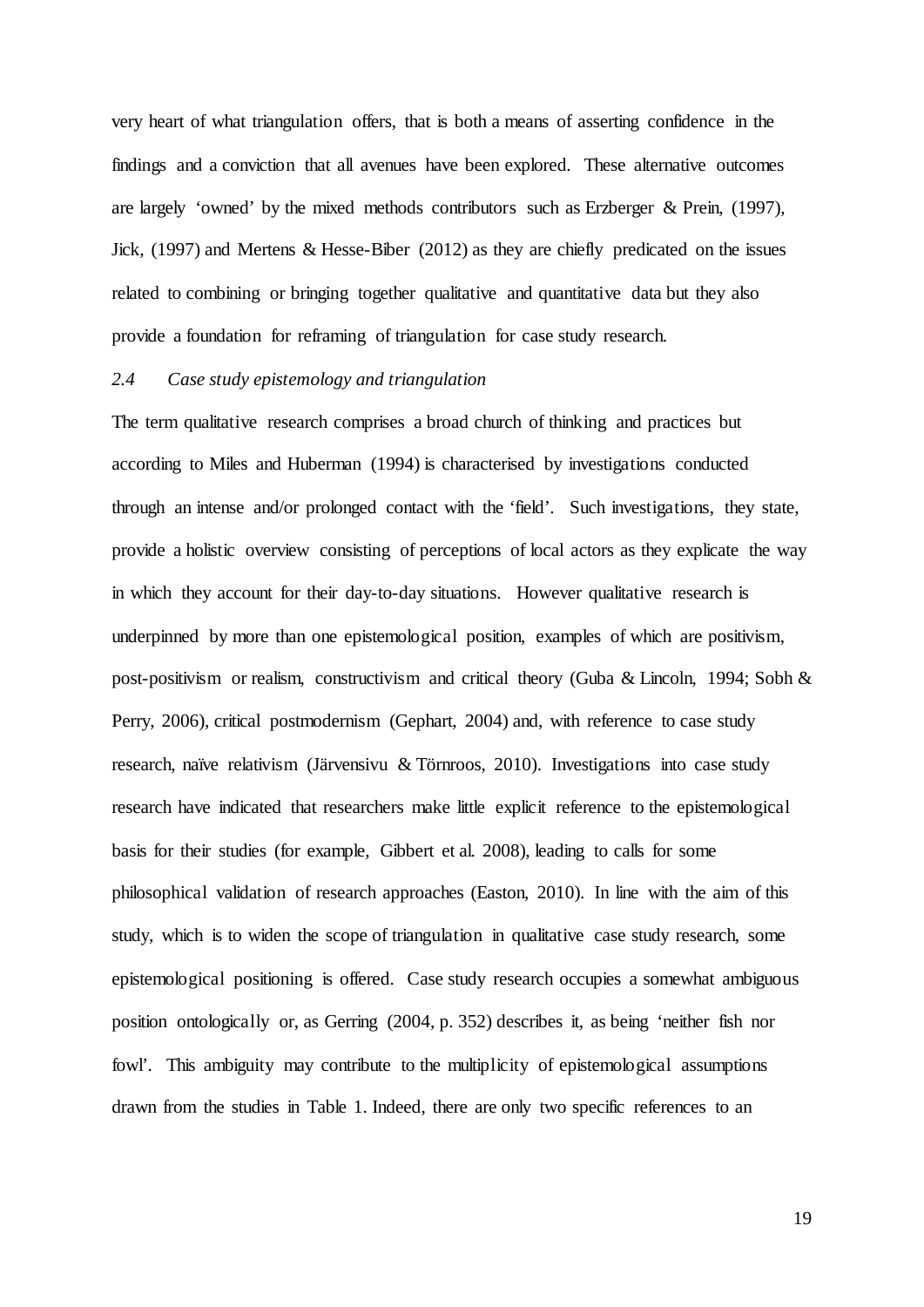epistemological or ontological stance therein - Lundgren-Henriksson & Kock (2016) and Pattinson et al. (2018), who state that their studies are based on an interpretivist stance.

Using a continuum has provided one way of positioning epistemological approaches to case study research, with naïve realism at one extreme and naïve relativism at the other and critical realism and moderate constructionism or constructivism lying between these two extremes (Järvensivu & Törnroos, 2010). Although critical realism has its adherents in case study research, for example Easton (2010) and Sobh and Perry (2006), there are arguments that an interpretivist epistemology, united with a constructivist ontology, is a good fit with the aims of case study research (Peters, Pressey, Vanharanta, & Johnston, 2013). Constructivist and interpretivist research assume multiple realities, subject-object interrelatedness and contextuality (Guba, 1979), which makes the assumption that sense-making or meaning ‐ making activities constitute forms of reality (Lincoln, 2007), that consist of an interpretation of the phenomenon (Hirschman, 1986). In Table 1, an example of a single case investigates coopetition from a sense-making perspective, that relates instances of multiple meanings and nuanced interpretations (Lundgren-Henriksson & Kock, 2016). The argument for investigating case studies using qualitative methods is that both experiential understanding and interpretation as method enable the capture of complex meanings (Stake, 1995), thus enabling that deep understanding of actors, interactions and behaviours (Borghini, Carù, & Cova, 2010) so central to the strategy. An extension to this style of thinking is a process of inquiry in which practitioners become co-researchers and researchers become copractitioners, as each articulates what they have been made aware of in the unfolding process (Shotter, 2006). As a possible illustration of this process of enquiry, Karjaluoto et al. (2015) describe how they presented the interpretations of their data to the case firms which were discussed in workshops, leading to complementary interpretations and revisions.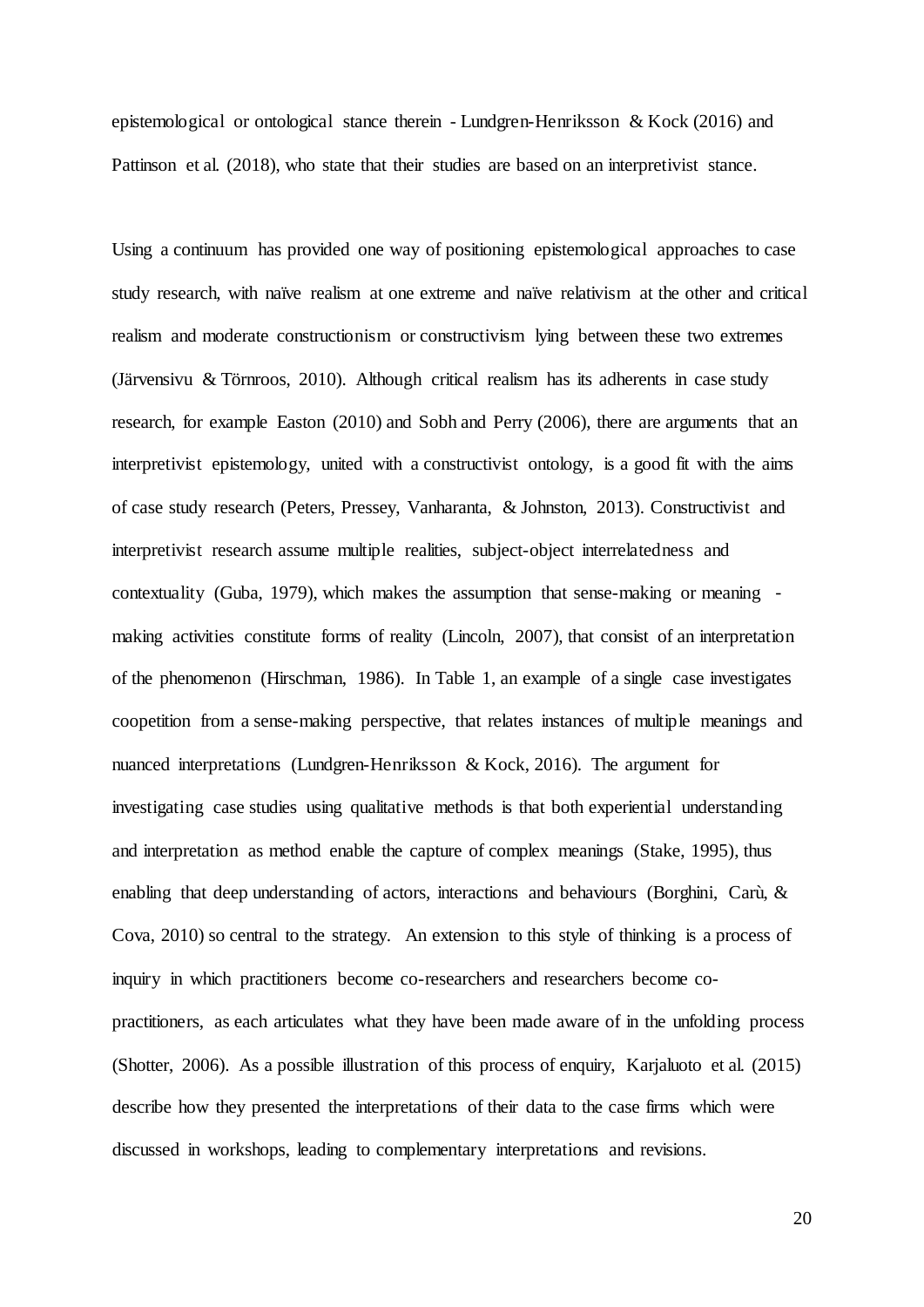Whilst constructivist researchers share the goal of studying a complex world of lived experience from the point of view of those that live it with a respect for a life view, the emic perspective and the actor's definition of a situation (Schwandt, 1994), positivist language and techniques persist. An explicitly interpretive illustration in Table 1 (Pattinson et al. 2018) refers to immersion and crystallization (see Richardson, 2000) but then goes on to describe how these processes support the validity of the study. Against a background of what might be considered constructivist research, it is somewhat disconcerting to note again reference to validity in the study by Aarika-Stenroos et al. (2017), which focuses on the interests, goals, perceptions and influence of interviewees on innovation. Such variation in terminology and conflicting vocabulary tends to substantiate Gerring's (2004) comment above about the epistemological ambiguity of qualitative case study research. It is this ambiguity which has prompted this reframing of triangulation, further inspired by consideration of the relative merits of different methods, and mixed methods in particular, for allowing value to be attributed to multiple realities through divergence and complementarity rather than a focus on convergence.

#### **3 Reframing triangulation**

In this section, a reframing of triangulation is presented where it better supports the plurality characteristic of case study research, as seen in industrial marketing investigations. This study contends that triangulation offers scope to the constructivist researcher through its ability to act as a prism or kaleidoscope. This contention is presented in Figure 1, where three modes of triangulation are portrayed that extend the scope of triangulation for industrial marketing cases. The convergence mode shows the outcomes of a triangulation category, such as researcher, narrowing to a specific point; the complementarity mode shows outcomes overlapping or running in parallel and, finally, the divergent mode illustrates how outcomes might be quite diverse or even dissonant. Research approaches that might accompany these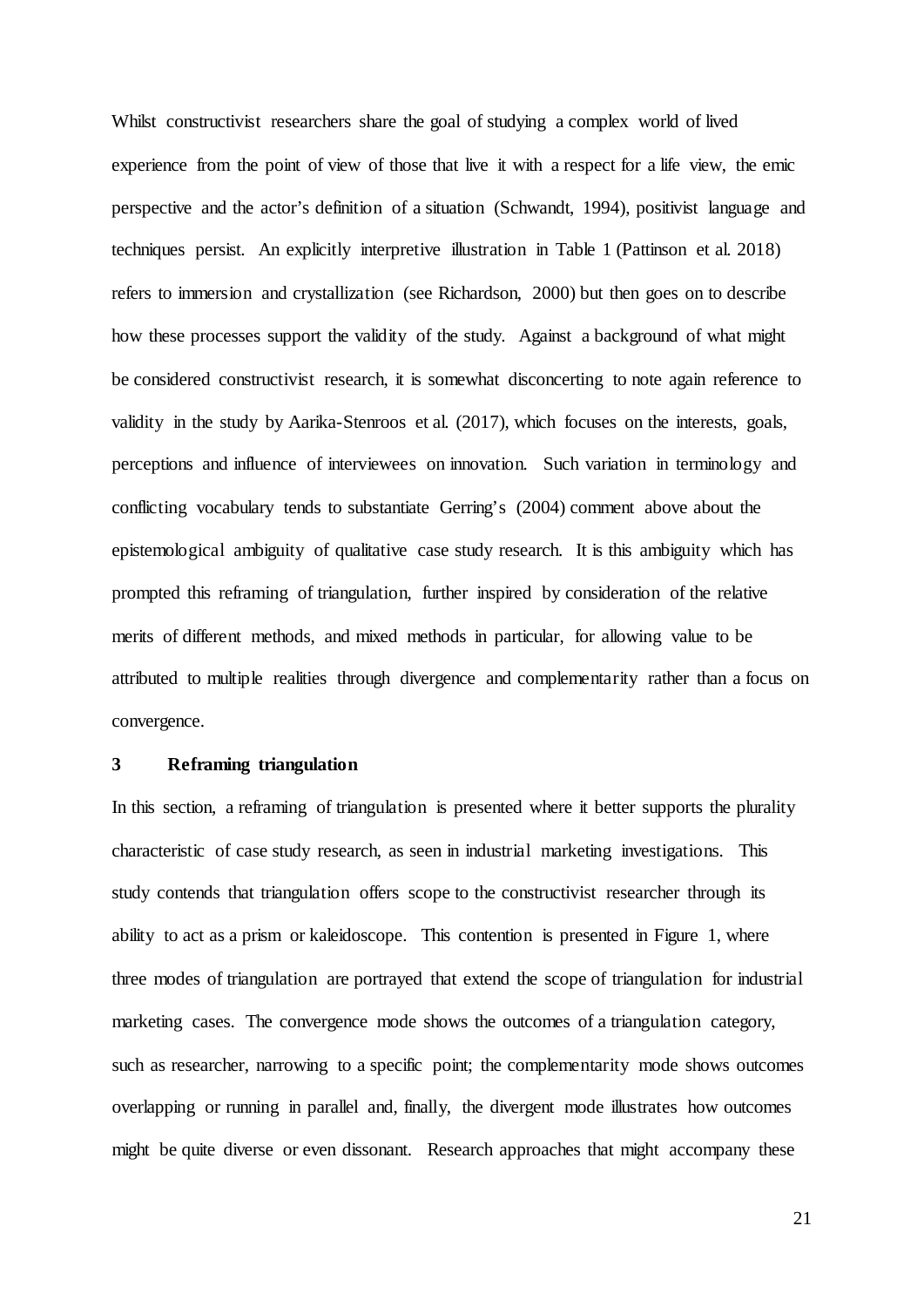modes are presented in italics. These three modes are now discussed in greater detail with references to the case study illustrations from industrial marketing in Table 1.

As noted previously, a distinctly positivist or post-positivist view of triangulation appears to dominate much of the case study research methods literature, where the aim is to corroborate (Miles and Huberman, 1994), to converge (for example, Greene et al.1989) or to correlate (Homburg et al. 2012), with five out of the ten illustrations in Table 1 citing convergence or an equivalent. Convergence of data, in methods or in researcher interpretation supports claims for validity, trustworthiness (Decrop, 2004; Wallendorf & Belk, 1989) or instils confidence (Eisenhardt, 1989). However, the view that triangulation may act as a prism (Wilson & Hutchinson, 1991) or kaleidoscope (Flick, 1992), offers case study researchers in industrial marketing significant opportunities for gaining greater insight. Triangulation, accordingly, can be extended to include complementary and divergent as well as convergent modes that might support the emergence of new theory. As such it enables researchers to reflect upon different interpretations of their study at a number of different levels from data to metatheoretical.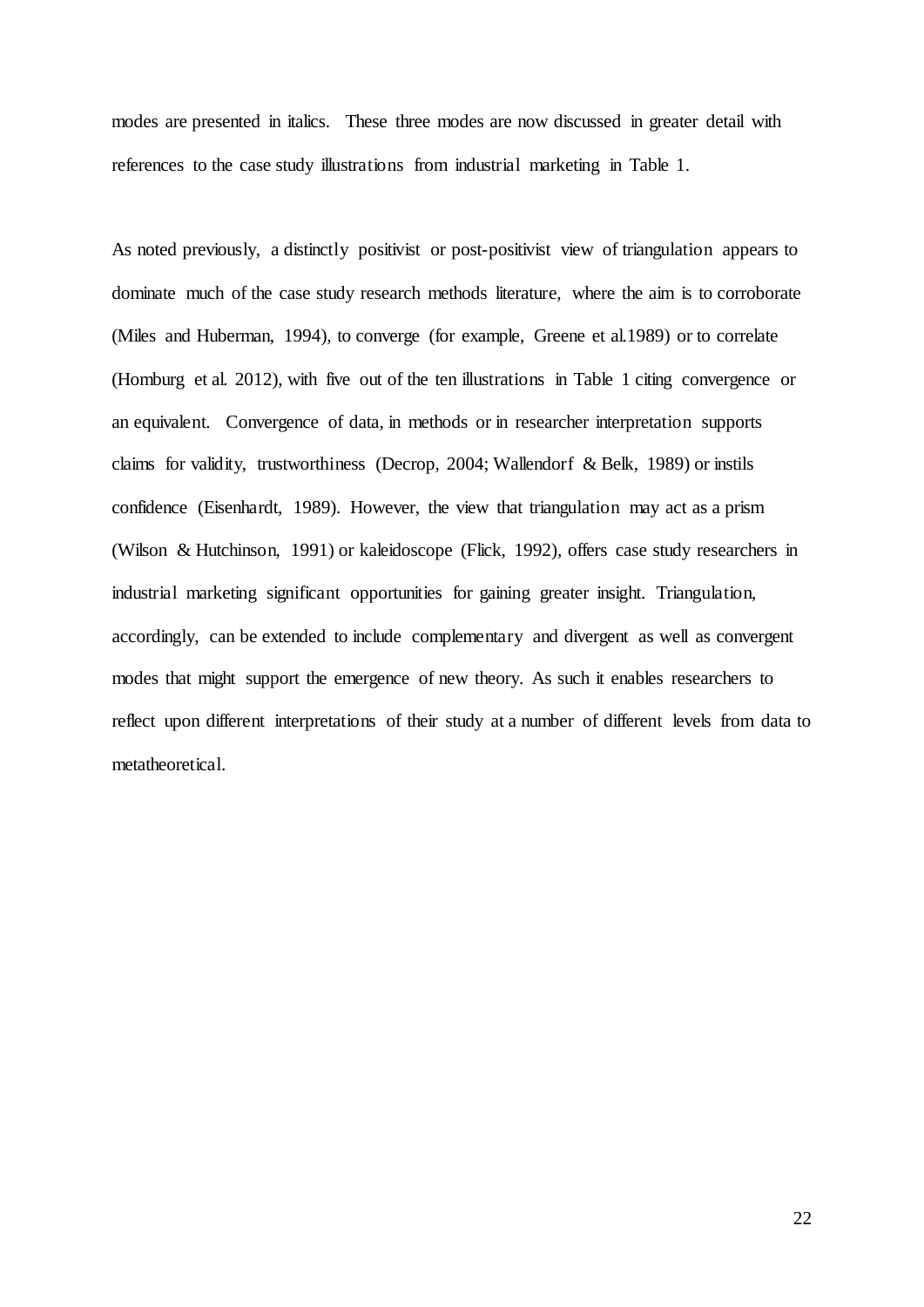*Figure 1 Three modes of triangulation for qualitative case study research in industrial marketing*

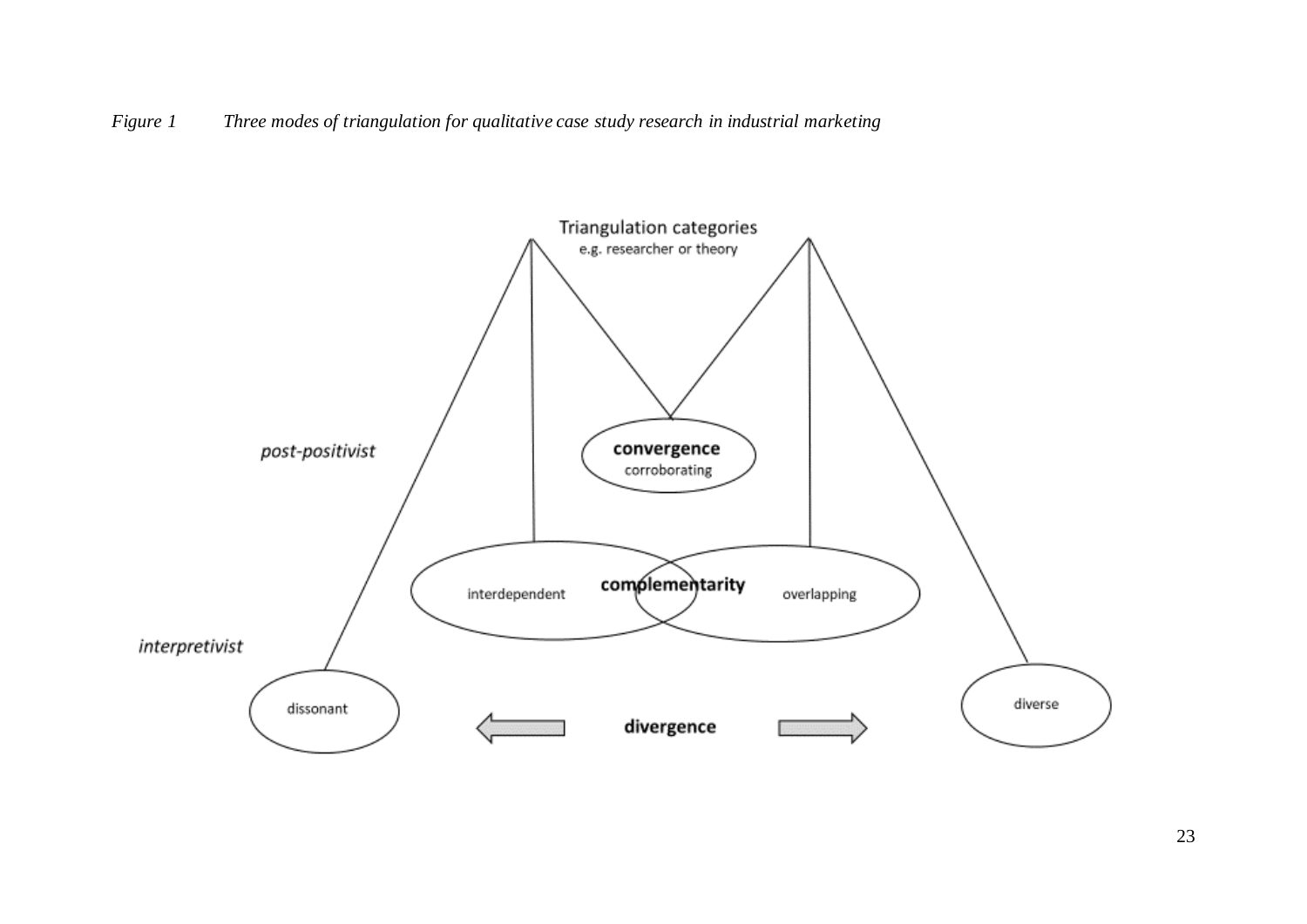#### *3.1 Triangulation as convergence*

Triangulation, as discussed above, is frequently predicated on findings or outcomes that converge on a single point, with the likelihood of theoretical concepts and their operational definitions capturing various empirical phenomena with greater precision (Modell, 2009). This convergence encourages researchers to have greater confidence in the reliability and/or validity of the research (Greene et al. 1989; Wolfram Cox & Hassard, 2010). As shown in Table 1, Karjaluoto, et al. (2015) state explicitly that data triangulation supports the validity of their study, similarly, Ito (2018) mentions internal validity. In so doing, the authors suggest a post-positivist epistemology. Such thinking is in line with recommendations by Scandura and Williams (2000), who urge the corroboration of findings in the triangulation of differing research strategies so that the study becomes more convincing. Reflexive triangulation (Hammersley & Atkinson, 1983) also serves as a reminder of this mode of triangulation, where the aim is to minimise threats to validity. Less common categories of triangulation such as iterative and perceptual triangulation (see Table 2) may sit less easily with the convergence mode, seeming instead to be more consistent with moderate constructionism (Järvensivu & Törnroos, 2010) or abductive reasoning (Dubois & Gadde, 2002, 2014).

In mixed methods research, it is assumed that findings will converge where two or more distinct methods yield comparable data (Jick, 1979), which chimes with the refrain of the convergence stream that triangulation consists of finding points of intersection across the various categories of triangulation. The study by Ivens et al. (2016) provides such an example where the authors triangulate multiple qualitative sources (within-method triangulation) but only later do they make claims for validity and reliability which are not directly related. Järvinen and Taiminen (2016) triangulate data sources and researcher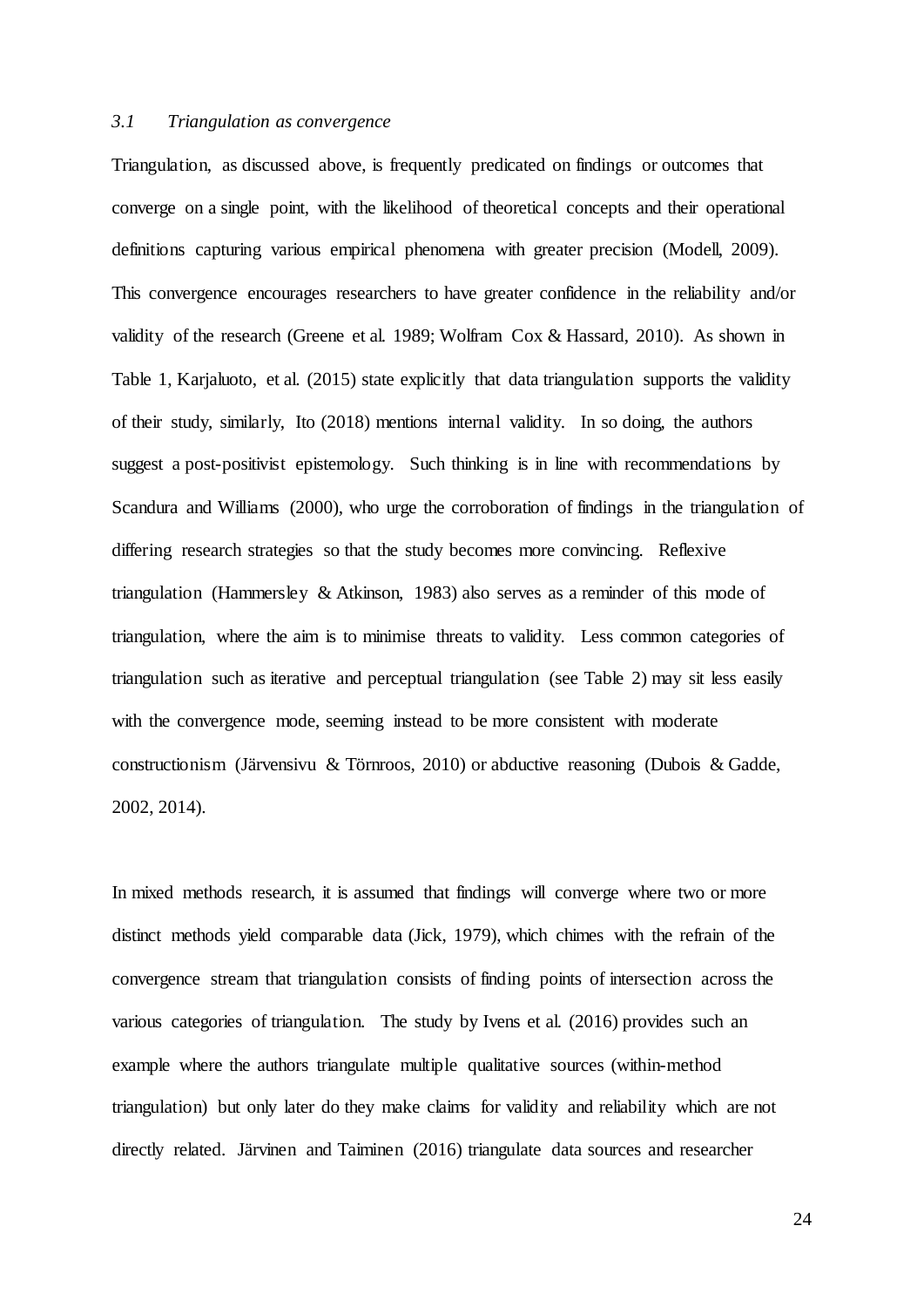interpretations to achieve convergence. These illustrations therefore rely on triangulation for convergence but do not necessarily follow a critical realist epistemology as suggested in Figure 1. For case study research, where new depths or fresh insight are sought that contribute to theory building (Siggelkow, 2007), the focus could be on triangulation revealing findings that jar. Triangulation as convergence, therefore, in case study research, whilst seeking to establish traditional forms of rigour, runs the risk of constraining the discussion to those points of the study that can be corroborated and thus miss some of those insights that this research strategy is intended to uncover. Equally, the very act of reconciling the data, sources or interpretations so that they converge may offer valuable insights into the research (Farmer et al. 2006), indicating that it is a finely balanced argument for case study researchers in industrial marketing.

# *3.2 Triangulation as complementarity*

By moving away from the need for corroboration, then the potentially constricting nature of convergence (Wolfram Cox & Hassard, 2005) is replaced by a process of potential liberation through seeking complementary information (Erzberger & Prein, 1997; Hammersley, 2008). The concept of complementarity has been used in management theory to explain how some organizational activities and practices when adopted together actually enhance each other (Milgrom & Roberts, 1995). This notion of two different entities merging in such a way so that the qualities of each are enhanced or improved is central to complementarity (en.oxforddictionaries.com/definition/complementarity) and it has been observed that complementary findings although they display a degree of interdependence, rely on each other for clarity of understanding (Carroll & Rothe, 2010). In mixed methods research, complementarity shows how different facets of a phenomenon overlap or run in parallel (Greene et al. 1989). In Table 1, a study into green supply chain practices (de Sousa Jabbour et al. 2017) triangulates a survey with multiple case studies to gain a more thorough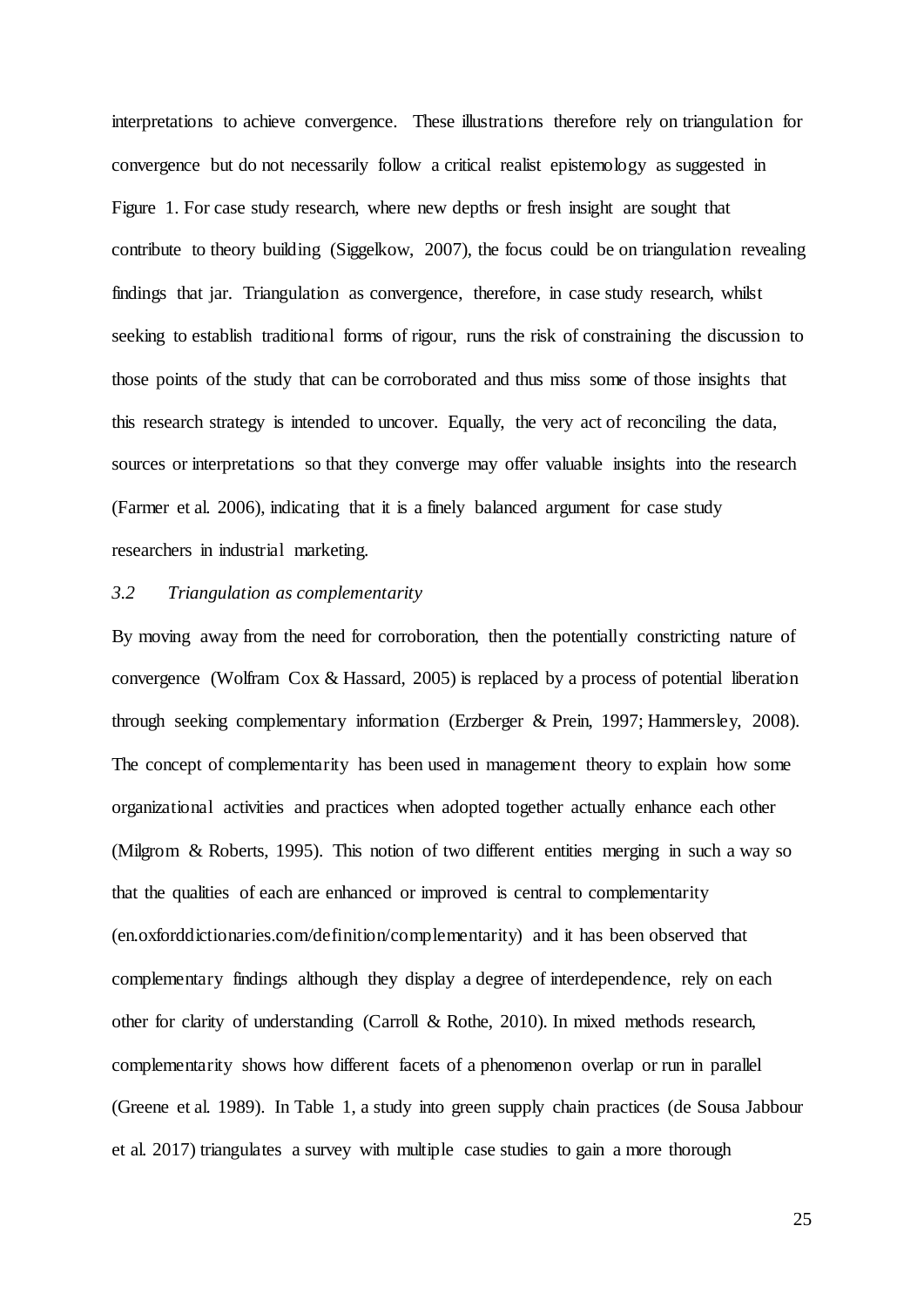understanding of the variables in the survey. This particular study suggests a complementary mode of triangulation with an overall epistemological foundation that is hard to discern, possibly owing to its mixed methods approach. The study by Pattinson et al. (2018), as cited earlier, appears to use immersion and crystallization as complementary processes to achieve reflexive triangulation. A complementary mode of triangulation can thus offer an enhanced and clarified view (Crump & Logan, 2008) of the phenomenon.

Complementarity across the various triangulation categories does seem to provide a basis for liberation that the mixed method researchers describe (for example, Hammersley, 2008). It is quite common that researchers work independently to code and analyse data, coming together only at the end of the task but complementarity offers an alternative. Meta-triangulation would seem to be a particularly strong possibility for the complementarity mode owing to its basis on multiple and interrelated paradigms. The study by Gonçalves (2019) invokes several logics and theories (service dominant logic, neo-institutional and ecosystems) to guide the interpretation of the findings in a study seeking to validate institutional logics in business interactions. The category of unit triangulation might be more problematic for the complementary mode of triangulation. Contributors to case selection in multiple case study research argue for the practice of replication, that is, where further cases are selected to verify or confirm the theory emerging from the study (Gibbert et al. 2008; Yin, 2018). Theoretical sampling is intended to allow for more robust theory (Eisenhardt & Graebner, 2007), where each case study forms a distinct experiment but situated in a real-world context in which the phenomenon occurs. Underlying these arguments, is the view that the findings from each case, as they converge, will strengthen the emergent theory. What is the impact then of triangulation as complementarity in multiple case study research? Since any two cases are unlikely to be identical in real life, findings that complement each other, that is, are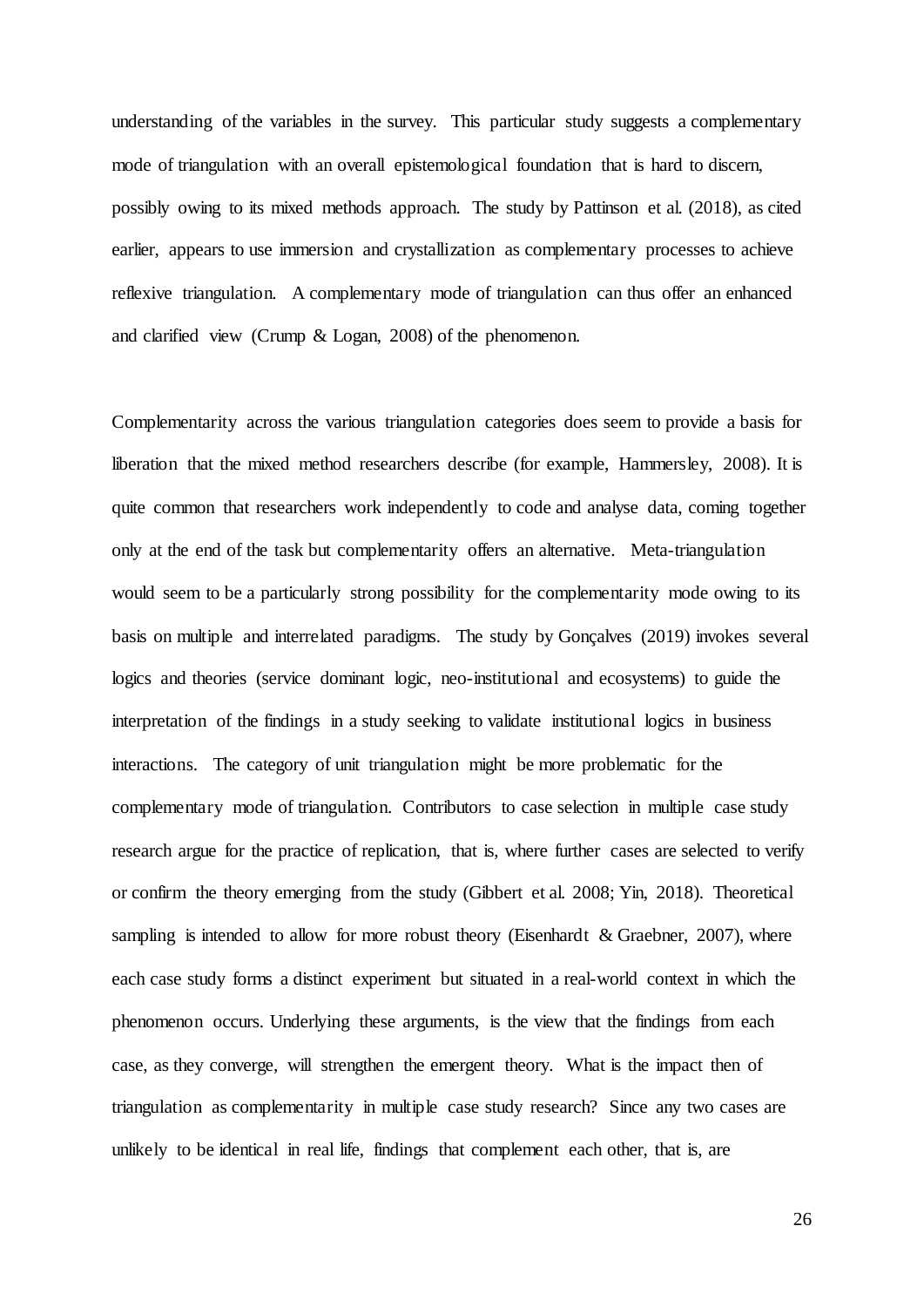interdependent and/or overlap may offer the enhanced understanding that case study research is well suited to uncover. Complementarity is thus a valuable mode in triangulation, as it can explain differing perspectives of the research phenomenon through for example such categories as reflective, iterative or perceptual, thus offering arguably greater insight than convergence.

#### *3.3 Triangulation as divergence*

The third mode of triangulation shown in Figure 1 is divergence. Divergence makes appearances in the mixed methods research literature (for example Jick, 1997; Modell, 2015) and in qualitative research (for example Patton, 1989; Flick, 2004). Jick (1997) argues that divergence in data and its subsequent reconciliation may add credibility to the study and uncover unseen factors. It may also lead to clearer definitions and theoretical elaboration (Davis et al. 2011; Wolfram Cox & Hassard, 2010). More broadly, if researchers pay attention to anomalies in data, they may be able to interrogate existing theoretical perspectives (Hesse-Biber, 2010) and discover emic meanings held by actors (Sinkovics et al. 2008; Stake, 2004). In case study research, divergent findings support other methods of establishing rigour or quality, such as addressing negative cases (Beverland & Lindgreen, 2010), and can lead to reflection on coding categories (Welch, Piekkari, Plakoyiannaki & Paavilainen-Mäntymäki, 2011). Gibbert and Ruigrok (2010) describe in their analysis of case study research practices how a creative reporting of setbacks in case study research actually enhances rigour, providing evidence of thorough and interesting research. Such 'messiness' may assist new insight into the theory development and lead to new avenues of inquiry that contribute to knowledge development (Davis et al. 2013). Dubois and Gadde (2002) relate how observations may add new dimensions to the subject, resulting in quite a different picture of phenomenon. Divergence can play a significant role in revealing new theory but as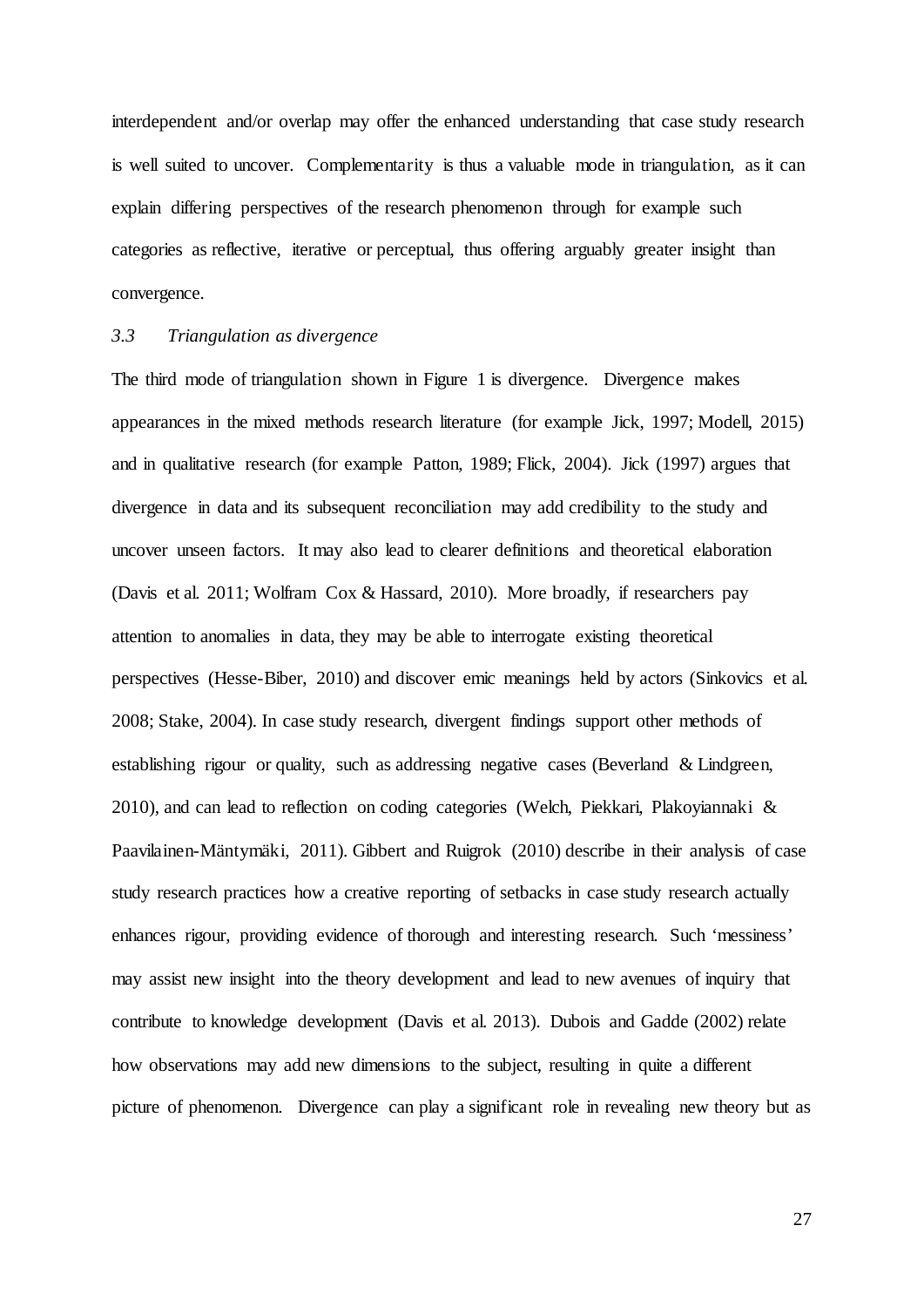a mode of triangulation, it is frequently overlooked in the practice of case study research in spite of its benefits, which is why there is no illustration in Table 1.

Returning once again to Table 2, how might divergence affect triangulation categories? It does not take much reflection to realise that dealing with divergence is part of every researcher's experience and practice, for example divergence in researcher triangulation may offer valuable paths to explore or follow. Perceptual triangulation seems to invite divergence as a means of achieving some holistic understanding, as indeed does iterative and reflective. Meta-triangulation also offers a suitable 'space' to accommodate differing explanations (Lewis & Grime, 1999). Once again, unit triangulation may be something of a sticking point. Conventional wisdom in case study research is the believe that the selection of cases is based on their suitability for 'illuminating and extending the relationships of the constructs' implying that the theory will be more robust if there is convergence across the cases (Eisenhardt & Graebner 2007, p. 27). Surely, though, this depends on the aim of the research which might be to compare, to contrast or seek maximum variation (Flyvbjerg, 2006)? In which case divergence may be an expectation rather than a problem. Table 1 provides an illustration of 'deviant' cases in a multiple case study but rather disappointingly these instances are only briefly discussed (Ito, 2018). Although divergence is largely overlooked as a triangulation mode in case study research, there is good evidence from qualitative and mixed methods research, that it can provoke quite profound reflection and hence is quite consistent with generating new theory in industrial marketing research.

# *3.4 Rigour and/or richness*

The discussion of triangulation has shown how the three modes depicted in Figure 1, could offer case study researchers in industrial marketing substantial opportunities for strengthening, enhancing and enriching their investigations. At the same time, it prompts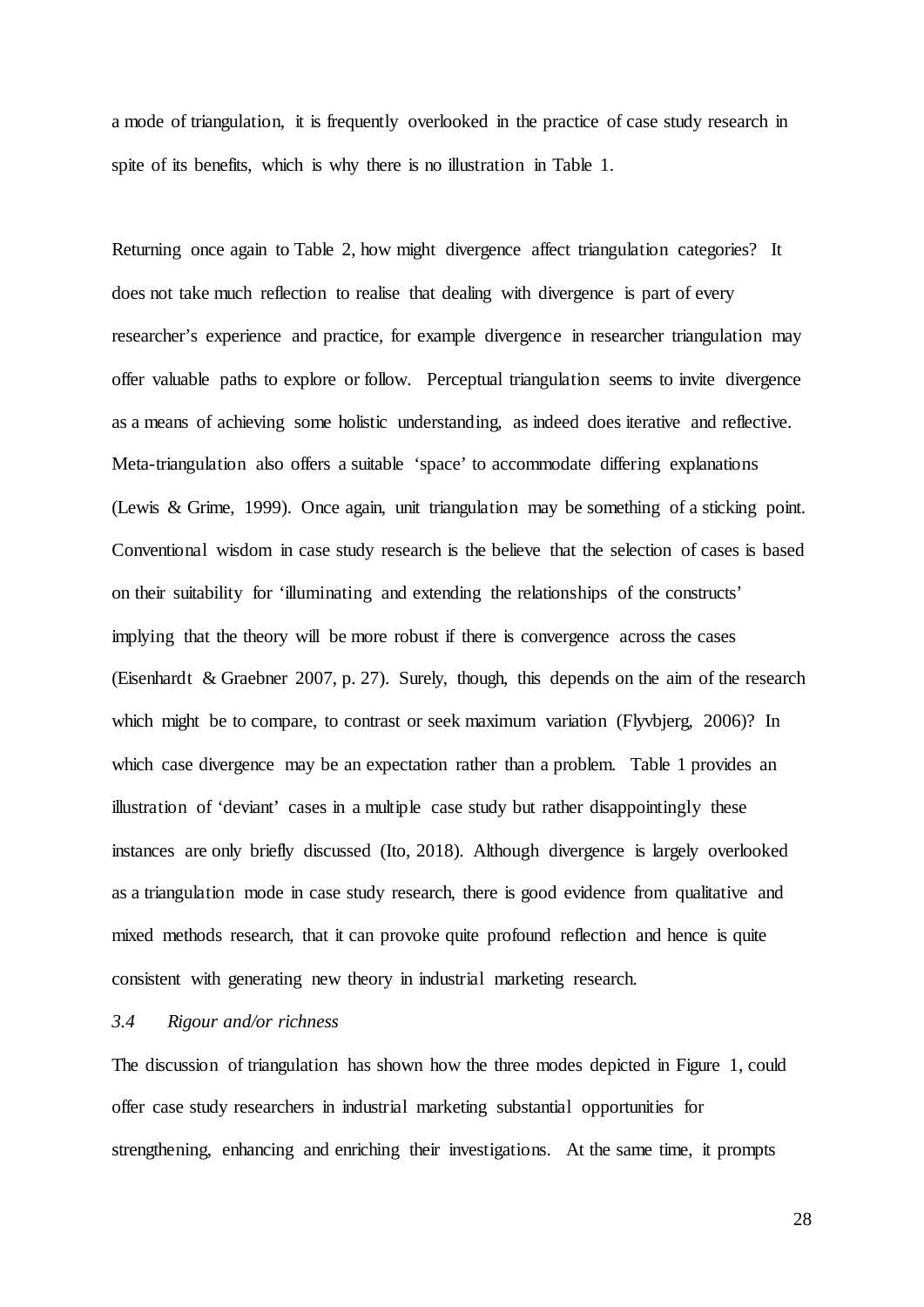some reflections about the epistemological foundations of research. If researchers are seeking to claim that their study is rigorous through such classical measures as validity (Gibbert & Ruigrok, 2010), reliability and generalizability (see also Yin, 2018), or qualitative criteria such as trustworthiness (Wallendorf and Belk, 1989), then the expectations are that triangulation will show that sources, units, theories or researchers will demonstrate a degree of corroboration. Critical realism, as an instance of post-positivism, seeks some form of independent reality that convergence or corroboration might arguably capture (Easton, 2010; Järvensivu & Törnroos, 2010). If the researchers are less disinclined to work within a language of capture and constraint (Wolfram Cox & Hassard, 2010), then they may be open to the triangulation modes and categories that reveal work running in parallel or deviating, which might be more consistent with constructivist research. We have argued that these modes have the potential to widen the scope within case study research and are suitably aligned to its aims and characteristics. However, the illustrations in Table 1, suggest that triangulation, although involving different categories such as researcher, is largely used in convergence mode. This conclusion prompts the observation that researchers seem to be missing a trick in terms of optimising the characteristics of case study research in addressing industrial marketing research questions.

#### **4 Conclusions**

The purpose of this study has been to delve into the role of triangulation in qualitative case study research in industrial marketing research to re-appraise its role and thereby contribute to the debate on good practice in qualitative case study research in industrial marketing. By adopting a constructivist stance, the investigation has been able to widen the scope of triangulation by reconsidering its emphasis on convergence. It has been argued that convergence or corroboration, favoured in traditional and in many contemporary instances of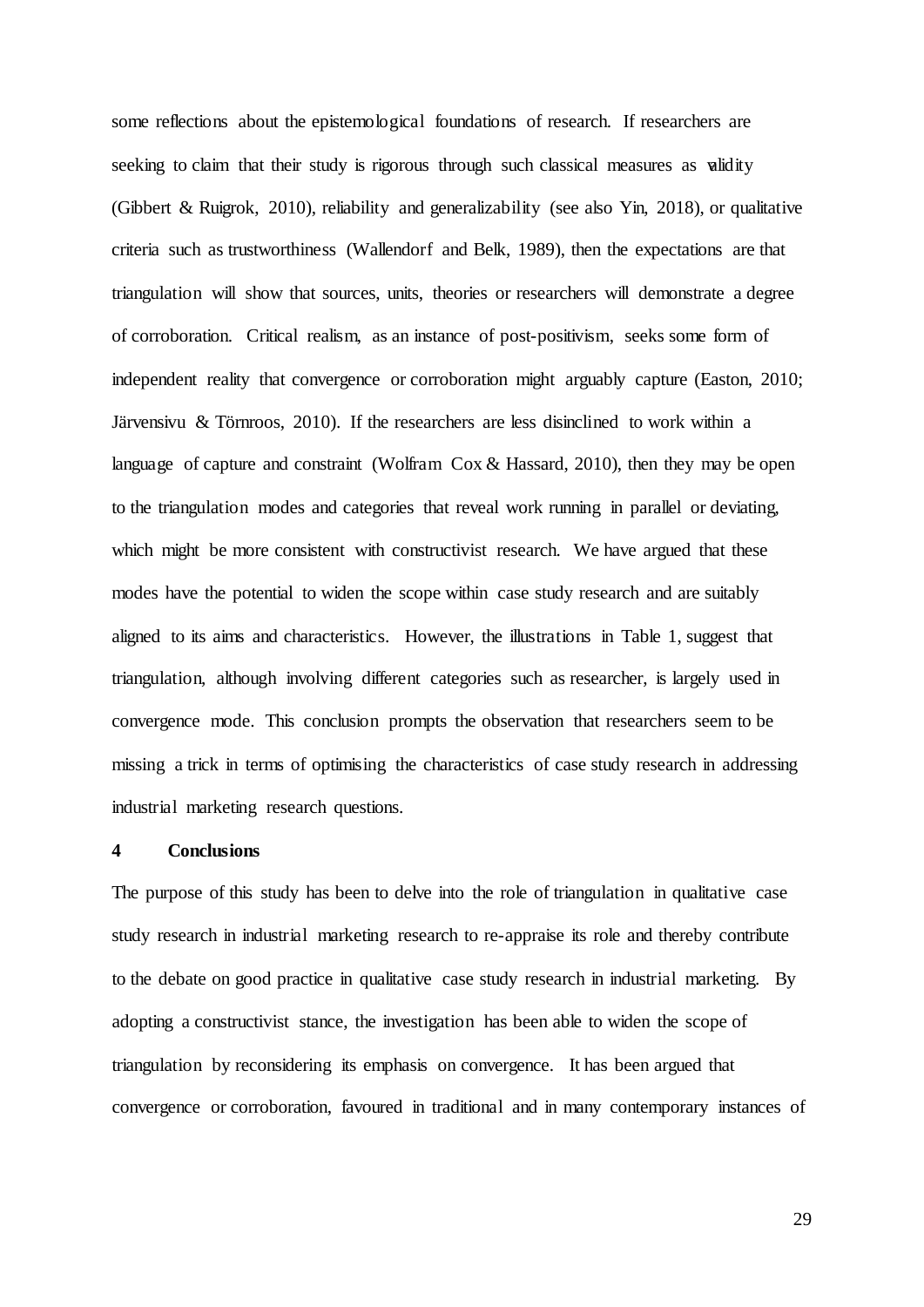case study research, may not always be aligned with the holistic nature of case study research and its purpose of generating new theory in industrial marketing.

#### *4.1 Contributions to research practice*

The study makes several contributions to qualitative case study research in industrial marketing. Firstly, it extends Denzin's (1978) original triangulation categories and reconfigures them for case study research, to include such categories as meta-triangulation and unit triangulation. These categories offer case study researchers in industrial marketing valuable ways of evaluating their findings and their practices thus enriching the discipline. It is also hoped that this inventory will lead researchers to pause and reflect more deeply on what is being triangulated, that is theory, data or reflections. Secondly, it proposes a framework of triangulation modes for case study research – of convergence, complementarity and divergence aligned to dominant epistemologies in industrial marketing in case study research. This reframing, it is argued, acknowledges the role of convergence but also marks a shift towards embracing opportunities for widening the scope of triangulation in generating new theory. The reframing provides industrial marketing researchers with the means both to strengthen insight and unlock the richness in qualitative case study research and, which according to the illustrations in Table 1, may be somewhat overdue. Thirdly, the study provides researchers with a revised and refreshed understanding of triangulation in qualitative case study research. Whilst the initial purpose of the research was to contribute to the debate in industrial marketing with its continuing focus on case study research (see for example, Beverland & Lindgreen, 2010; Dubois & Gadde, 2002; Piekkari et al. 2010), discussion has suggested that the framework may not necessarily be confined to that domain and could also be considered for case study research in marketing or, indeed, other domains where case study research is consistent with the research purpose and where consideration of convergence, complementarity and divergence are likely to be of similar value.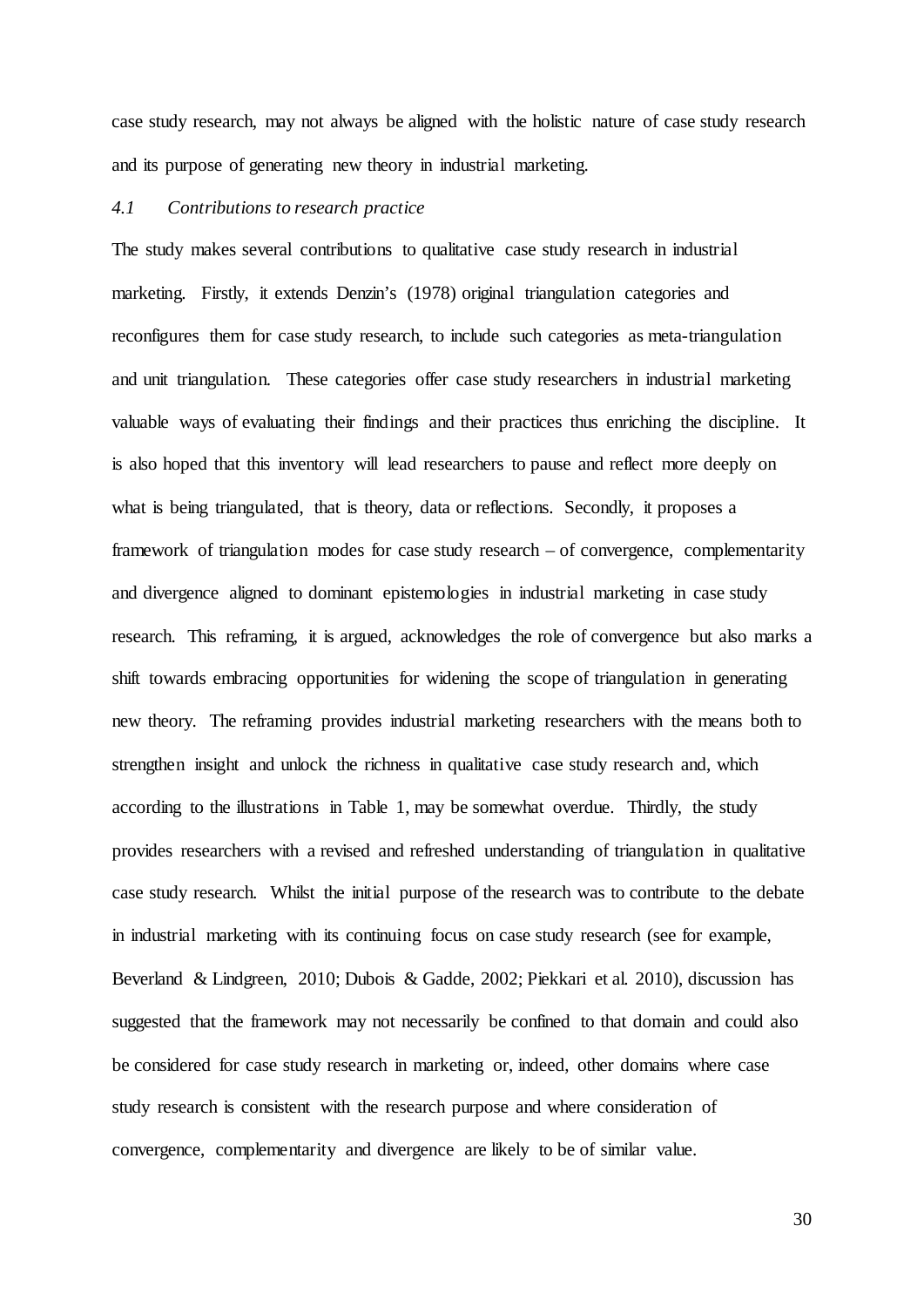#### *4.2 Further research and practitioner implications*

The study invites a number of avenues for further study. The study underlines the breadth in contemporary perspectives of triangulation, suggesting that it has drifted some way from its original moorings. Evolving understanding of a) what constitutes case study research and b) how this research is evaluated is pressing. In the light of recent observations by Symon et al. (2018), the issue is not just about judging qualitative research using appropriate criteria, but how those criteria vary according to context and culture. From the discussion, it emerges that the concept of triangulation is highly elastic and encompasses a diverse range of research thinking and practice. Is this elasticity a benefit or is the term being stretched so far that it is at risk of losing its meaning and hence usefulness? Is it just a term for stimulating better definitions and analyses of problems as Jick (1979)? A further area for attention is the conclusions that might be drawn from a case study where triangulation as corroboration has not been carried out. Such is the weight of literature in support of triangulation in case study research that its omission might provoke questions about rigour or confidence in the contribution that the study makes. A further finding that emerges from this study is the breadth of terminology in use in industrial marketing case study research. Even when pursuing overtly constructivist case studies, researchers may use positivist vocabulary such as validity. Research might consider how does this continued use of such terms impact on the contributions of studies?

This study had adopted a broadly constructivist stance but this is not the only philosophical position open to case study researchers as argued by Easton (2010) and Sobh & Perry (2006). Critical realism may indeed yield valuable insight into triangulation, in particular considering triangulation and validity. Triangulation continues to be used as a means of claiming a study's validity, is validity a goal consistent with the aims of case study research? What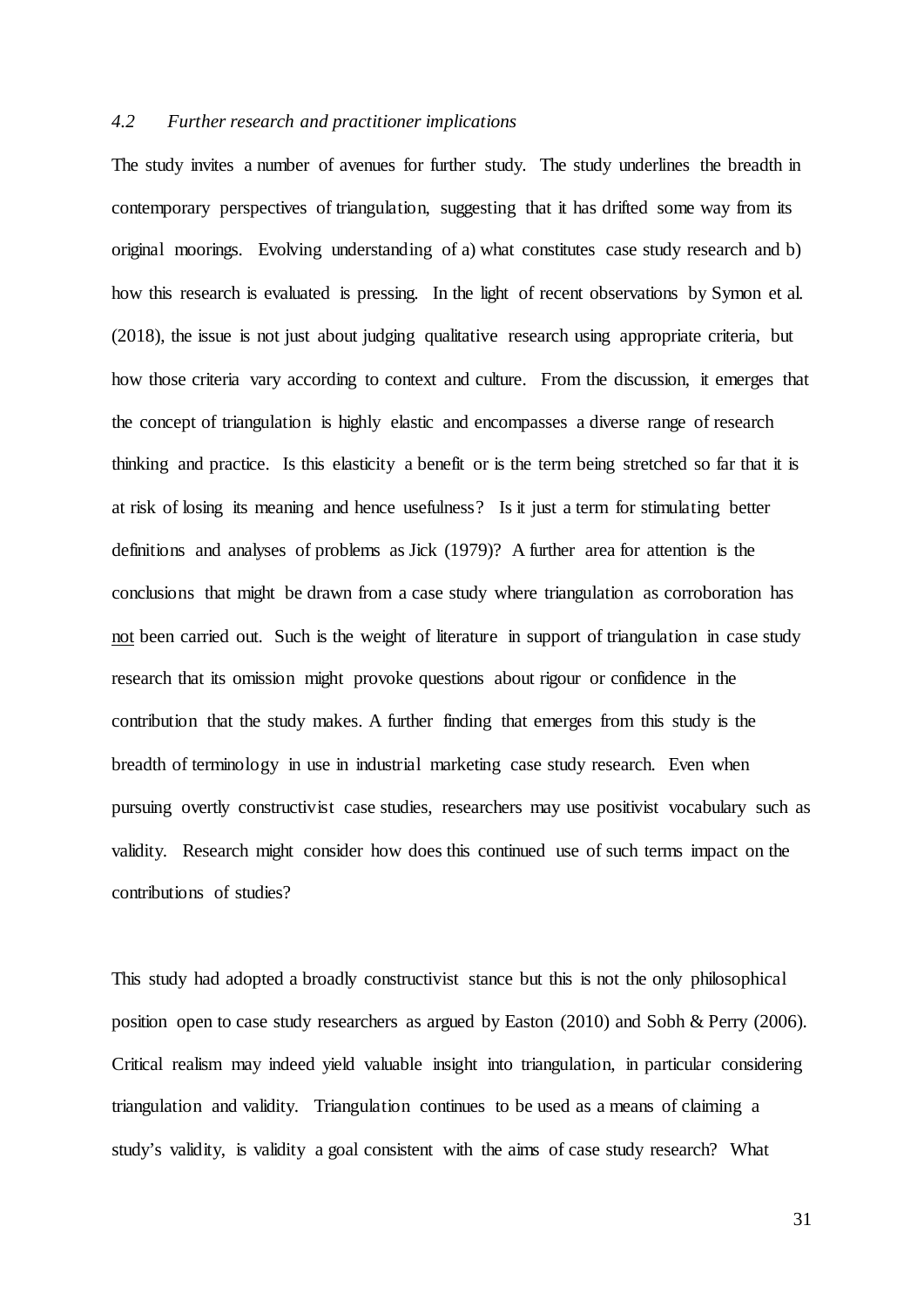other quality criteria should case study researchers in industrial marketing and marketing more generally consider? Further research may also be needed into case selection in case study research, as indicated by the unit category triangulation. The themes of replication and theoretical sampling still tend to dominate (Eisenhardt & Graebner, 2007; Yin, 2018) in spite of updates (for example, Dubois & Gadde, 2014), so further clarification is needed about how complementarity and divergence might affect selection in in multiple case study research?

It is acknowledged that this study has adopted a narrow focus by concentrating on triangulation in industrial case study marketing research, in spite of it offering a very fertile ground for this investigation. For future research, a broader consideration of how triangulation is used in marketing, such as business-to consumer and consumer-to-consumer, and management journals may bolster understanding in this topic. Given that practitioners in consumer-orientated spaces face fragmentation and even disintegration of traditional frameworks of segmentation, this provides reason enough to explore the use of triangulation further in these contexts. Such a study may involve how a particular case study investigation used triangulation, following any one of the three modes suggested or even identifying others. In addition, our focus on case studies within industrial marketing (where they are heavily relied upon) may indicate not a strength but a weakness<sup>[2](#page-32-0)</sup> that this paper is indirectly advancing. Researchers need to be mindful that despite the proliferation of case study research in this field, over-reliance on one method also has its dangers. Indeed, Edmondson and Mcmanus (2007) note that different methods are appropriate depending on the maturity of the research field. Future research should also consider the appropriateness of the case study method to industrial marketing studies and question whether other methods should be considered.

<span id="page-32-0"></span> $2 \text{ Authors would like to thank the reviewers for this comment.}$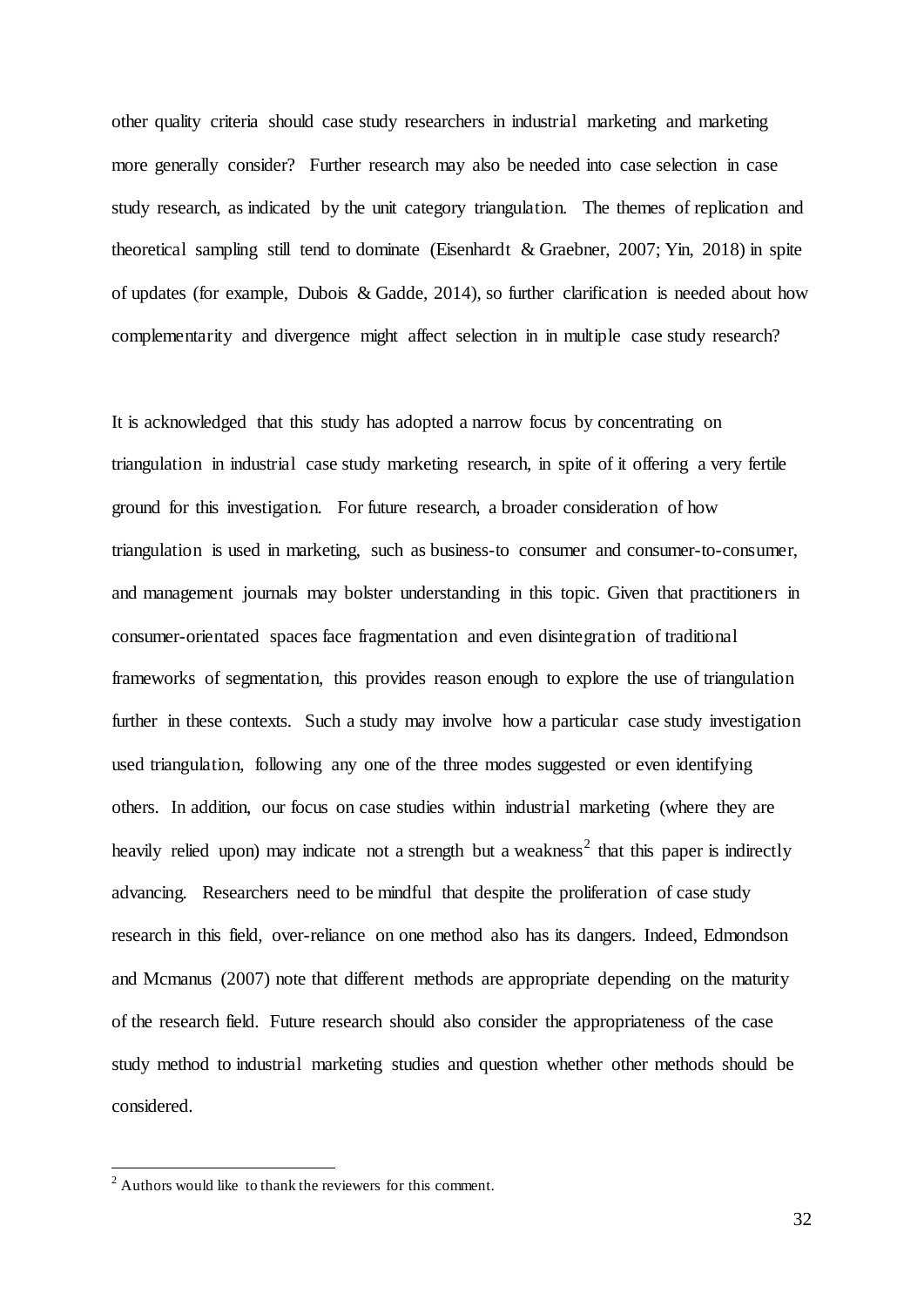For the practitioner community of industrial marketing, a greater appreciation of how triangulation can strengthen and unlock research should prove valuable. In particular, in an era which sees a proliferation of new, hitherto unimagined business models which challenge prevailing assumptions and norms, is an emphasis on convergence constraining discoveries revealed in case study research and in turn limiting firm development? Complementary and divergent modes have the potential to provide more insightful findings as managers are required to reflect upon the different interpretations in complex situations. Complementarity may already be intuitive to managers due to its use in management theory to explain how some organizational activities and practices when adopted together can enhance each other (Milgrom & Roberts, 1995). Complementarity explains differing perspectives of the phenomena under research and in so doing provides managers with a broader picture to guide their decision and actions. Divergence, where the resulting data or findings may not appear to naturally fit together, could be ignored or discounted by managers as problematic, however it should prompt managers to ask the question 'why?' and as such can identify unseen factors and a different picture of the phenomenon being investigated (Dubois & Gadde, 2002). Divergence in case study research therefore has the potential to provide industrial marketing managers with innovative insights that takes them outside of current firm thinking and widens the scope - so vital as we enter the fourth industrial revolution.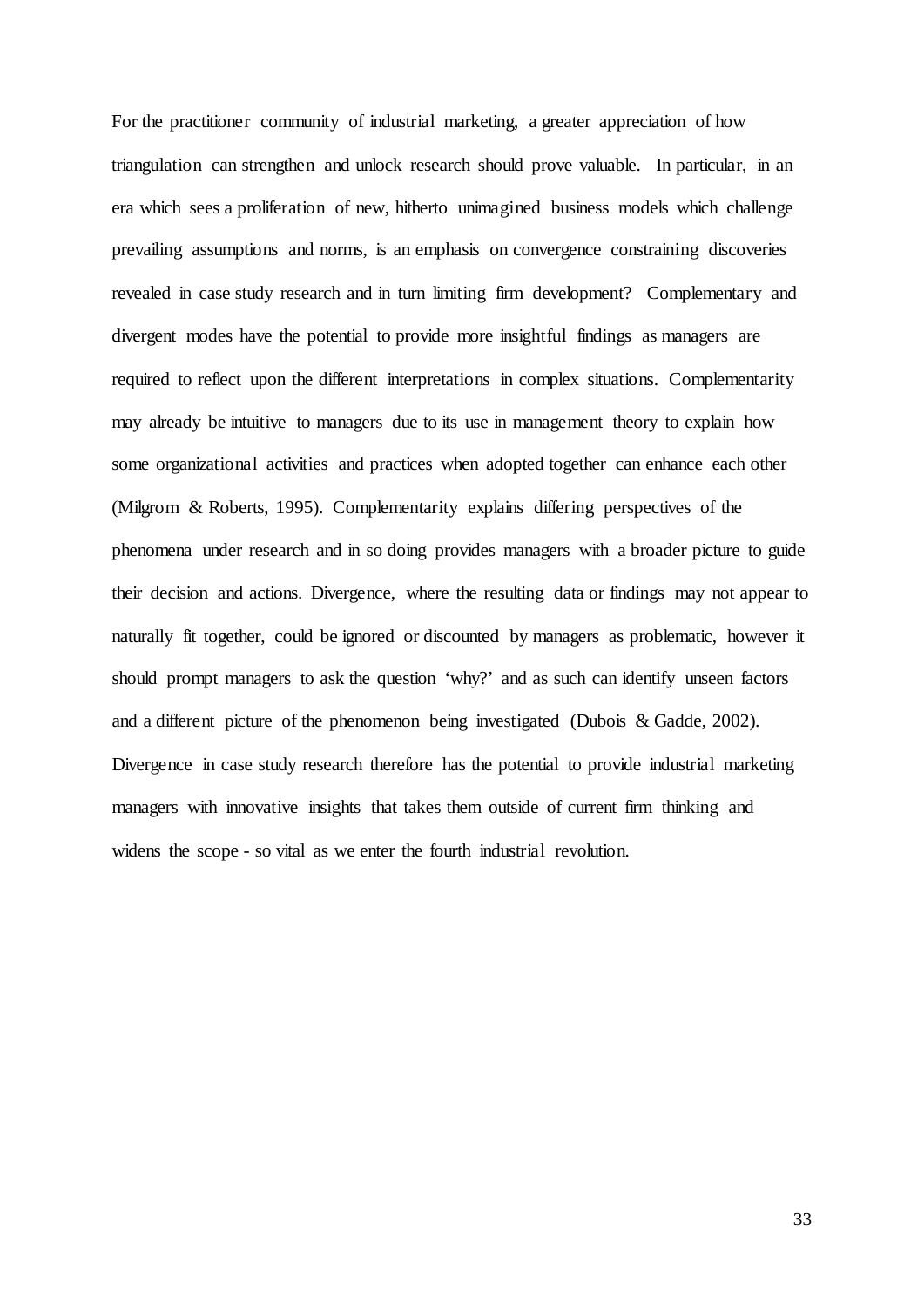# **References**

- Abma, T. & Stake, R. (2014), Science of the Particular: An Advocacy of Naturalistic Case Study in Health Research, *Qualitative Health Research*, 24(8) 1150 –1161.
- Archibald, M. (2016), Investigator Triangulation: A Collaborative Strategy with Potential for Mixed Methods Research, *Journal of Mixed Methods Research*, 10(3), 228 – 250.
- Aarikka-Stenroos, L., Jaakkola, E., Harrison, D. & Mäkitalo-Keinonen, T. (2017), How to manage innovation processes in extensive networks: A longitudinal study. *Industrial Marketing Management*, *67*, 88-105.
- Bechara, J. & Van de Ven, A. (2011), Triangulating philosophies of science to understand complex organizational and managerial problems, in H. Tsoukas, R. Chia (ed.) *Philosophy and Organization Theory* (Research in the Sociology of Organizations), Volume 32, Emerald Group Publishing Limited, pp. 343 – 364.
- Beverland, M. (2018), Peter Laplaca: A case study, *Industrial Marketing Management*, 69, 110-115.
- Beverland, M. & Lockshin, L. (2003). A longitudinal study of customers' desired value change in business-to-business firms, *Industrial Marketing Management*, 35, 383-393.
- Beverland, M. & Lindgreen, A. (2010), What makes a good case study? A positivist review of qualitative case research published in Industrial Marketing Management, 1971-2006, *Industrial Marketing Management*, 39, 56-63.
- Borghini, S., Carù, A. & Cova, B. (2010), Representing BtoB reality in case study research: Challenges and new opportunities, *Industrial Marketing Management*, 39, 16-24,

Bilandzic, H. (2008), Triangulation,

onlinelibrary.wiley.com/doi/abs/10.1002/9781405186407.wbiect060, accessed 10/03/18.

Bonoma, T. (1985), Case Research in Marketing: Opportunities, Problems and a Process, *Journal of Marketing Research*, 2, 199-208.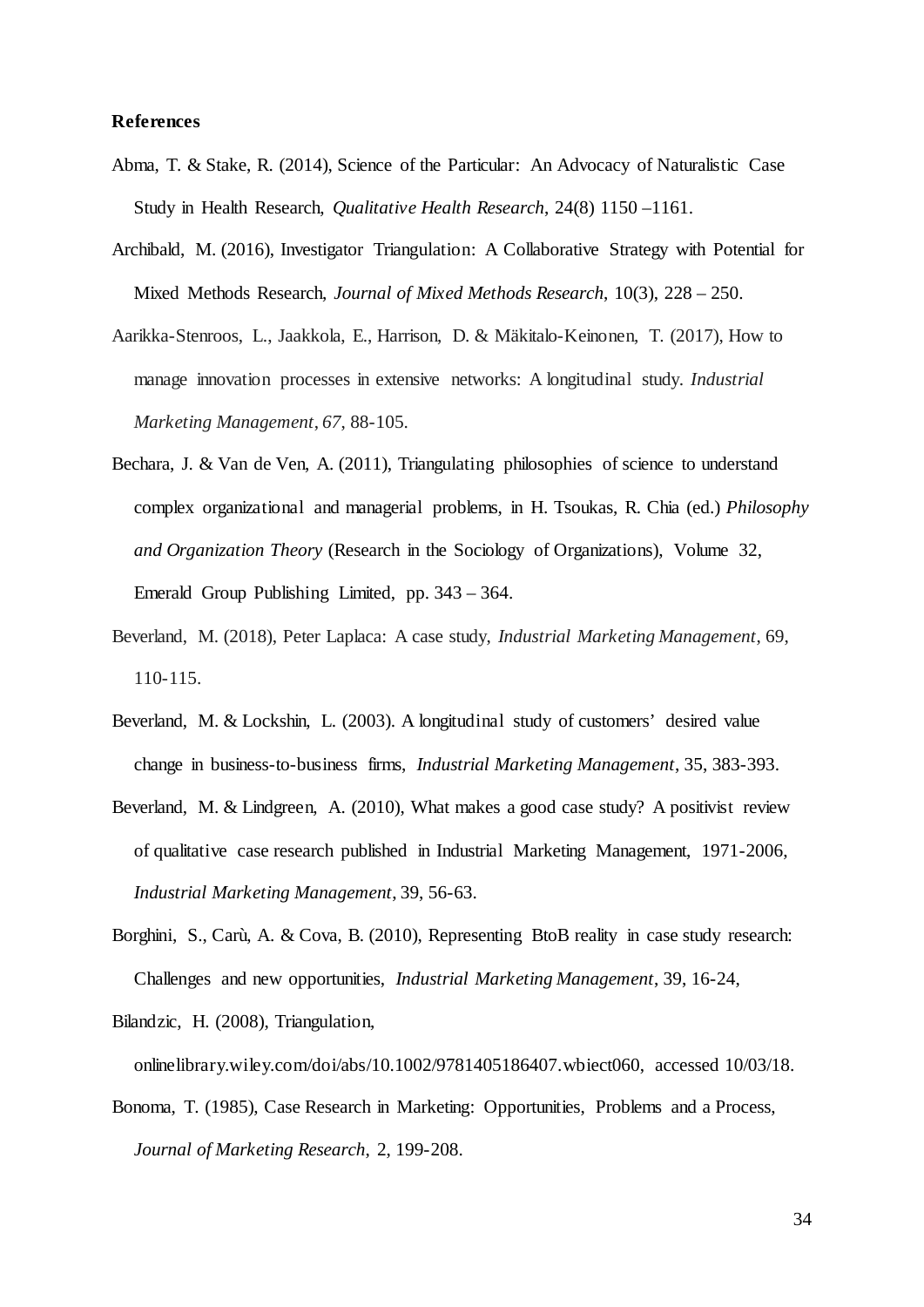Bryman, A. (n.d.), Triangulation, retrieved from

[www.referenceworld.com/sage/socialscience/triangulation.pdf,](http://www.referenceworld.com/sage/socialscience/triangulation.pdf) 24/04/2015.

- Bryman, A. (2006), Integrating quantitative and qualitative research: how is it done? *Qualitative Research*, 6(1) 97–113.
- Campbell, D. & Fiske, D. (1959), Convergent and discriminant validation by the multi-trait multimethod matrix, *Psychological Bulletin*, 56(2), 81-105.
- Carroll, L. & Rothe, J. (2010), Levels of Reconstruction as Complementarity in Mixed Methods Research: A Social Theory-Based Conceptual Framework for Integrating Qualitative and Quantitative Research, *International Journal of Environmental Research & Public Health,* 7, 3478-3488.
- Gonçalves, S., da Silva, R. & Teixeira, N. (2019), Individual actors and embeddedness in business-to-business interactions. *Industrial Marketing Management*, *76*, 181-191.
- Creswell, J. (2007), *Qualitative Enquiry and Research Design: Choosing Among Five Approaches*. Thousand Oaks, Sage Publications.
- Crump, B. & Logan, K. (2008), A Framework for Mixed Stakeholders and Mixed Methods, *The Electronic Journal of Business Research Methods,* 6(1) 21–28.
- Daft, R. (1983), Learning the Craft of Organizational Research, *The Academy of Management Review*, 8(4), 539-546.
- Davis, A. & Fitchett, J. (2005), Beyond incommensurability? Empirical expansion on diversity in research, *European Journal of Marketing*, 39(3/4), 272-293.
- Davis, D., Golicic, S. & Boerstier, C. (2011), Benefits and challenges of conducting multiple methods research in marketing, *Journal of the Academy of Marketing Science*, 39, 467- 479.
- Decrop, A. (1999) Triangulation in qualitative tourism research, *Tourism Management*, 20, 157-161.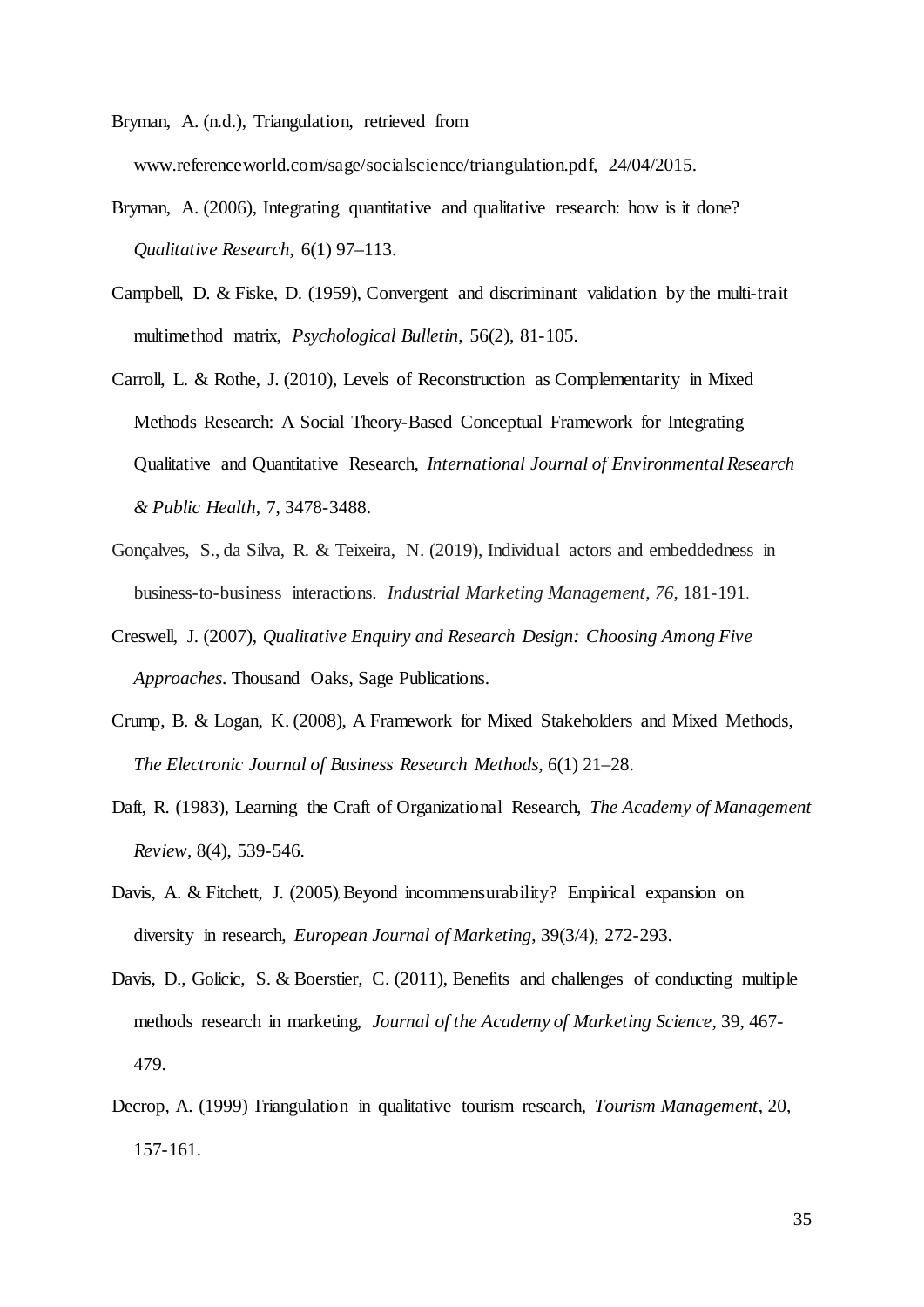Decrop, A. (2004), Trustworthiness in qualitative tourism research, In J. Phillimore and L. Goodson (Eds) Qualitative research practice A guide for social science students and researchers, pp 156-169.

Denzin, N. (1978), *The Research Act*, Chicago, Aldine.

- Denzin, N. (2010), Moments, Mixed Methods, and Paradigm Dialogs, *Qualitative Enquiry*, 16(6) 419–427.
- Diaz Ruiz, C. & Holmlund, M. (2017), Actionable Marketing Knowledge: A Close Reading of Representation, Knowledge and Action in Market Research. *Industrial Marketing Management,* 66, 172-180.
- Downward, P. & Mearman, A. (2007), Retroduction as mixed-methods triangulation in economic research: reorienting economics into social science, *Cambridge Journal of Economics*, 31(1) 77-99.
- Dubé, L & Paré, G. (2003), Rigor in Information Systems Positivist Case Research; Current Practices, Trends and Recommendations, *MIS Quarterly*, 27 (4) 597-635.
- Dubois, A. & Araujo, L. (2007), Case research in purchasing and supply management: Opportunities and challenges, *Journal of Purchasing & Supply Management,*13, 170–181.
- Dubois, A. and Gadde, L-E. (2002), Systematic combining: An abductive approach to case research, *Journal of Business Research*, 55(7), 553-560.
- Dubois, A. & Gadde, L-E. (2014), Systematic Combining: a decade on, *Journal of Business Research*, 67(6) 1277-1284.
- Dubois, A & Gibbert, M. (2010), From complexity to transparency: managing the interplay between theory, method, and empirical phenomena in IMM case studies, *Industrial Marketing Management*, 39, 129–136.
- Easton, G. (1995), Case Research as A Methodology for Industrial Networks: A Realist Apologia, In: Turnbull, P., Yorke, D; Naudé, P. IMP Conference (11th)*: Interaction,*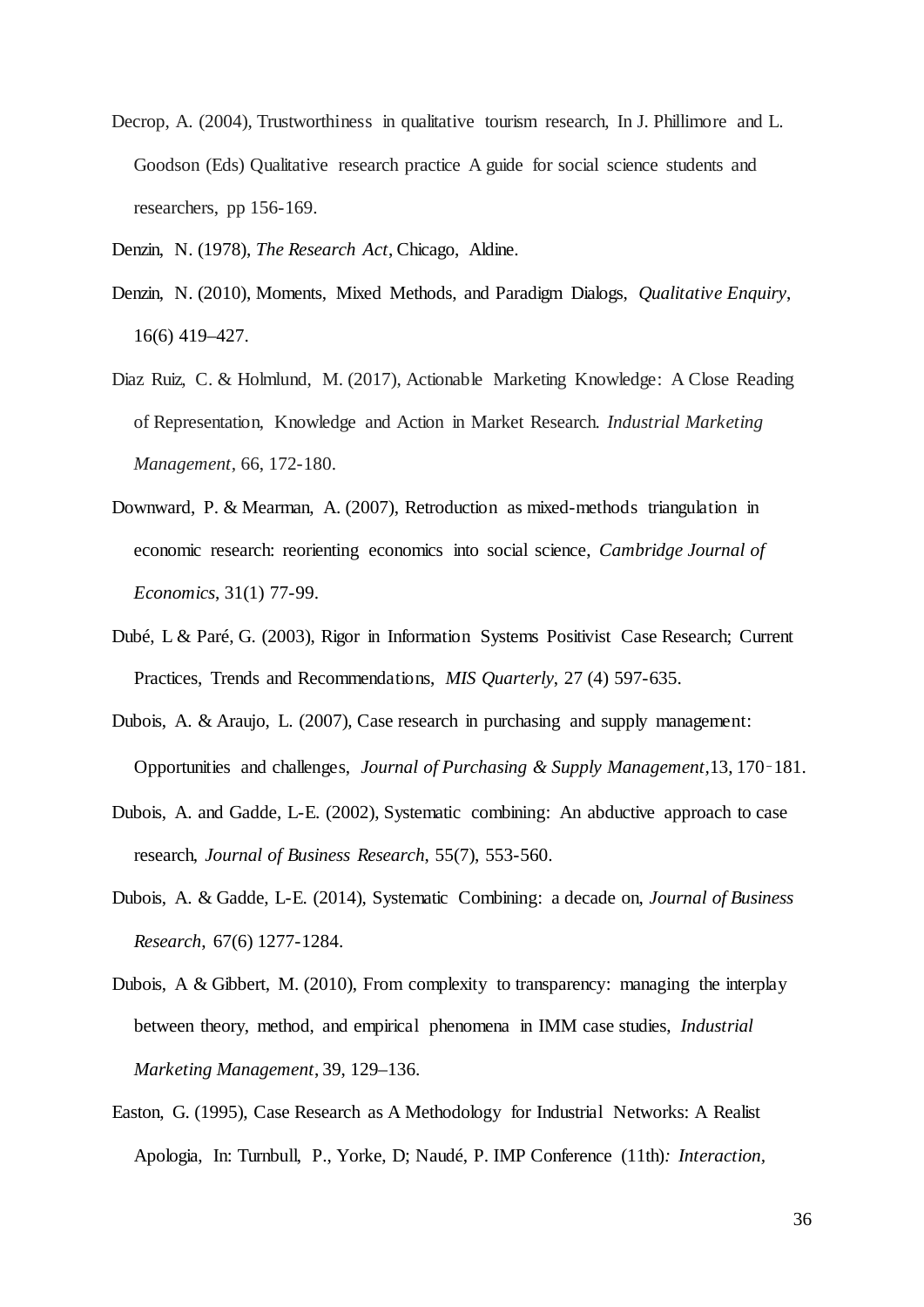*Relationships and Networks: Past- Present-Future*, Manchester Federal School of Business and Management, Manchester, UK. Pp. 368-391.

- Easton, G. (2010), Critical realism in case study research, *Industrial Marketing Management,* 39, 118-128*.*
- Edmondson, A. & Mcmanus, S. (2007). Methodological fit in management field research, *Academy of Management Review*, 32(4), 1246-1264
- Eisenhardt, K. (1989). Building Theories from Case Study Research, *Academy of Management Review*, 14(4), 532-550.
- Eisenhardt, K. & Graebner, M. (2007). Theory Building from Cases: Opportunities and Challenges", *Academy of Management Journal*, 50(1), 25-32.
- en.oxforddictionaries.com/definition/complementarity, accessed 03/01/2018.
- Erzberger, C. & Prein, G. (1997). Triangulation; validity and empirically based hypothesis construction, *Quality and Quantity*, 31, 141-154.
- Farmer, T., Robinson, K., Elliott, S. & Eyles, J. (2006), Developing and Implementing a Triangulation Protocol for Qualitative Health Research, *Qualitative Health Research*, 16(3) 377-394.
- Fielding, N. (2009), Going out on a Limb: Postmodernism and Multiple Method Research, *Current Sociology* 57(3), 427-447.
- Fielding, N. G. & Fielding, J. L. (1986), Linking data: The articulation of qualitative and quantitative methods in social research. Beverly Hills, CA: Sage.
- Flick, U. (1992), Triangulation Revisited: Strategy of Validation or Alternative, *Journal of the Theory of Social Behaviour*, 22(2) 175-197.
- Flick, U. (2004), Triangulation in Qualitative Research, in (eds) U. Flick, E. von Kardoff and I. Steinke, *A Companion to Qualitative Research*, Thousand Oaks, Sage Publications, pp 131-181.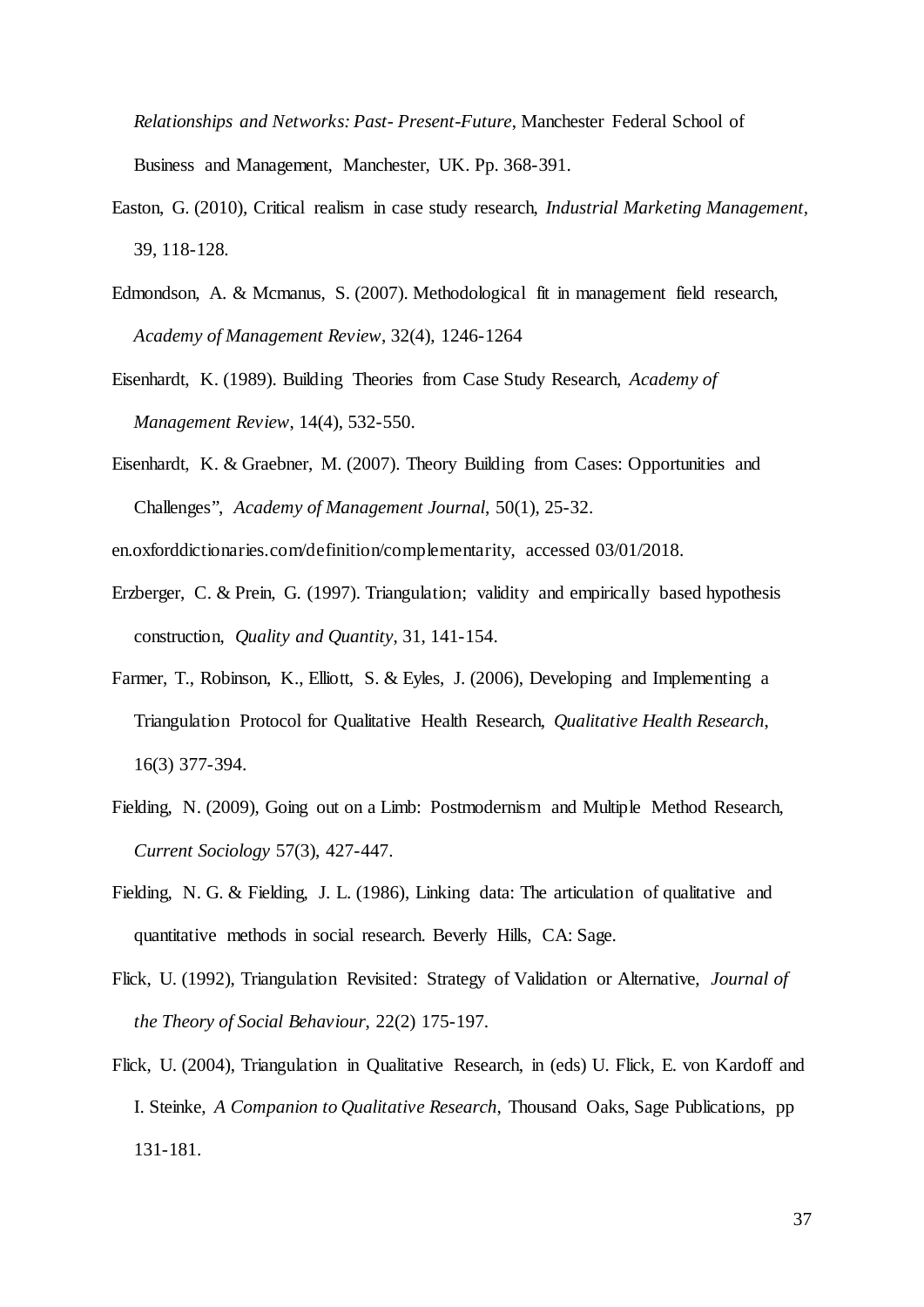- Flick, U. (2017), Mantras and Myths: The Disenchantment of Mixed-Methods Research and Revisiting Triangulation as a Perspective, *Qualitative Inquiry*, 23(1) 46–57.
- Flyvbjerg, B. (2006), Five Misunderstandings About Case Study Research. *Qualitative Inquiry*, 12(2) 219-245.
- Fox, N. (2008), Post-positivism, in (ed) L. Given, *The SAGE Encyclopaedia of Qualitative Research Methods*. London, Sage, pp. 659-664.
- Gephart, R. (2004), Qualitative Research and the Academy of Management Journal, *Academy of Management Journal,* 47(4) 454–462.
- Gerring, J. (2004), What Is a Case Study and What Is It Good for? American Political Science Review, 98(2), 341-354.
- Gibbert, M., Ruigrok, W. & Wicki, B. (2008), What passes as a rigorous case study? *Strategic Management. Journal*, 29, 1465-1474.
- Gibbert, M. & Ruigrok, W. (2010), The What and How of Case Study Rigor: Three strategies based on Published Work, *Organizational Research Methods*, 13(4), 710-737.
- Greene, J., Caracelli, V. & Graham, W. (1989), Toward a Conceptual Framework for Mixed-Method Evaluation Designs, *Educational Evaluation and Policy Analysis*, 11(3), 255-274.
- Guba, E. (1979), Naturalistic Inquiry**,** *Improving Human Performance Quarterly*, 8, 268-76
- Guba, E. & Lincoln, Y. (1994), Competing paradigms in qualitative research. In N. Denzin, & Y. Lincoln (Eds.), *Handbook of Qualitative Research*, pp. 105-117.
- Guenzi, P. & Storbacka, K. (2015), The organizational implications of implementing key account management: A case-based examination, *Industrial Marketing Management*, 45, 84–97.
- Hallinger, P. & Truong, T. (2016), Above must be above, and below must be below": enactment of relational school leadership in Vietnam, *Asia Pacific Educational Review*, 17, 677-690.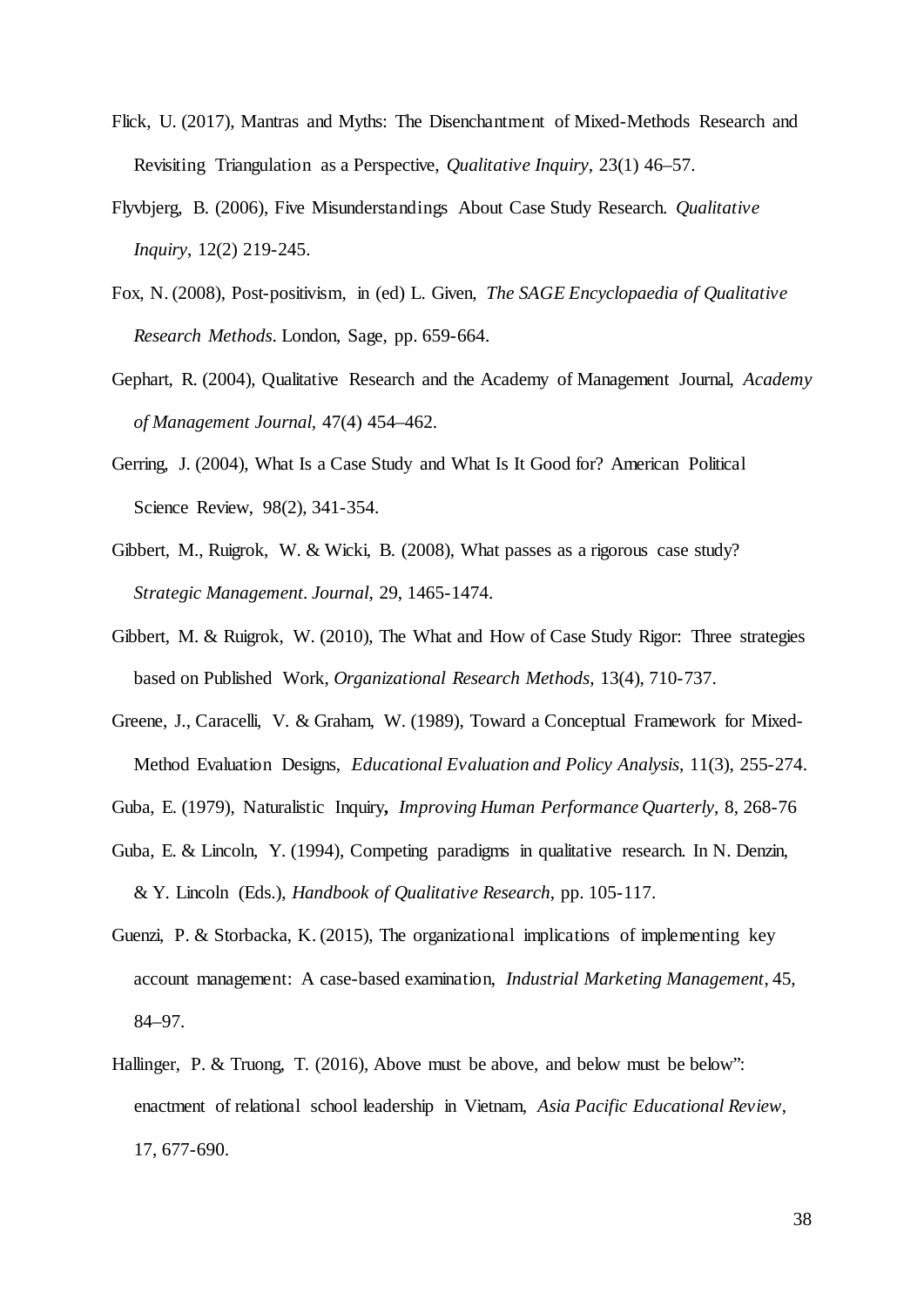- Hammersley, M. (2008), Troubles with Triangulation, in (Ed) M. Bergman, *Advances in Mixed Methods Research*, London, Sage, pp. 22-36.
- Hammersley, M. & Atkinson, P. (1983), *Ethnography: Principles in Practice*, Tavistock, New York, NY.
- Harrison, D., Hoholm, T., Prenkert, F. & Olsen, P. (2018). Boundary objects in network interactions. *Industrial Marketing Management*, 74, 187-194.
- Hesse-Biber, S. (2010), Qualitative Approaches to Mixed Methods Practice, *Qualitative Inquiry*, 16, 6, 455-468.
- Hirschman, E. (1986), Humanistic Inquiry in Marketing Research: Philosophy, Method, and Criteria, *Journal of Marketing Research*, 23(3), 237-249.
- Homburg, C., Klarmann, M., Reimann, M. and Schilke, O. (2012). What drives key informant accuracy? *Journal of Marketing Research*, 49(4), 594-608.
- Hoque, Z., Covaleski, M. & Gooneratne, T. (2013), Theoretical triangulation and pluralism in research methods in organizational and accounting research, *Auditing, Accounting & Accountability Journal*, 26(7) 1170-1198.
- Ito, Y. (2018), Interorganizational Business Development Utilizing Legitimacy for Resource Mobilization in Large Firms: Successful and Unsuccessful Cases. *Industrial Marketing Management*, *75*, 80-89.
- Ivens, B., Pardo, C., Niersbach, B. & Leischnig, A. (2016), Firm-internal key account management networks: Framework, case study, avenues for future research, *Industrial Marketing Management*, 58, 102-109.
- Jack, E. & Raturi, A. (2006). Lessons learned from methodological triangulation in management research, *Management Research News*, 29(6) 345-357.
- Järvinen, J. & Taiminen, H. (2016). Harnessing marketing automation for B2B content marketing, *Industrial Marketing Management*, 54, 164-175.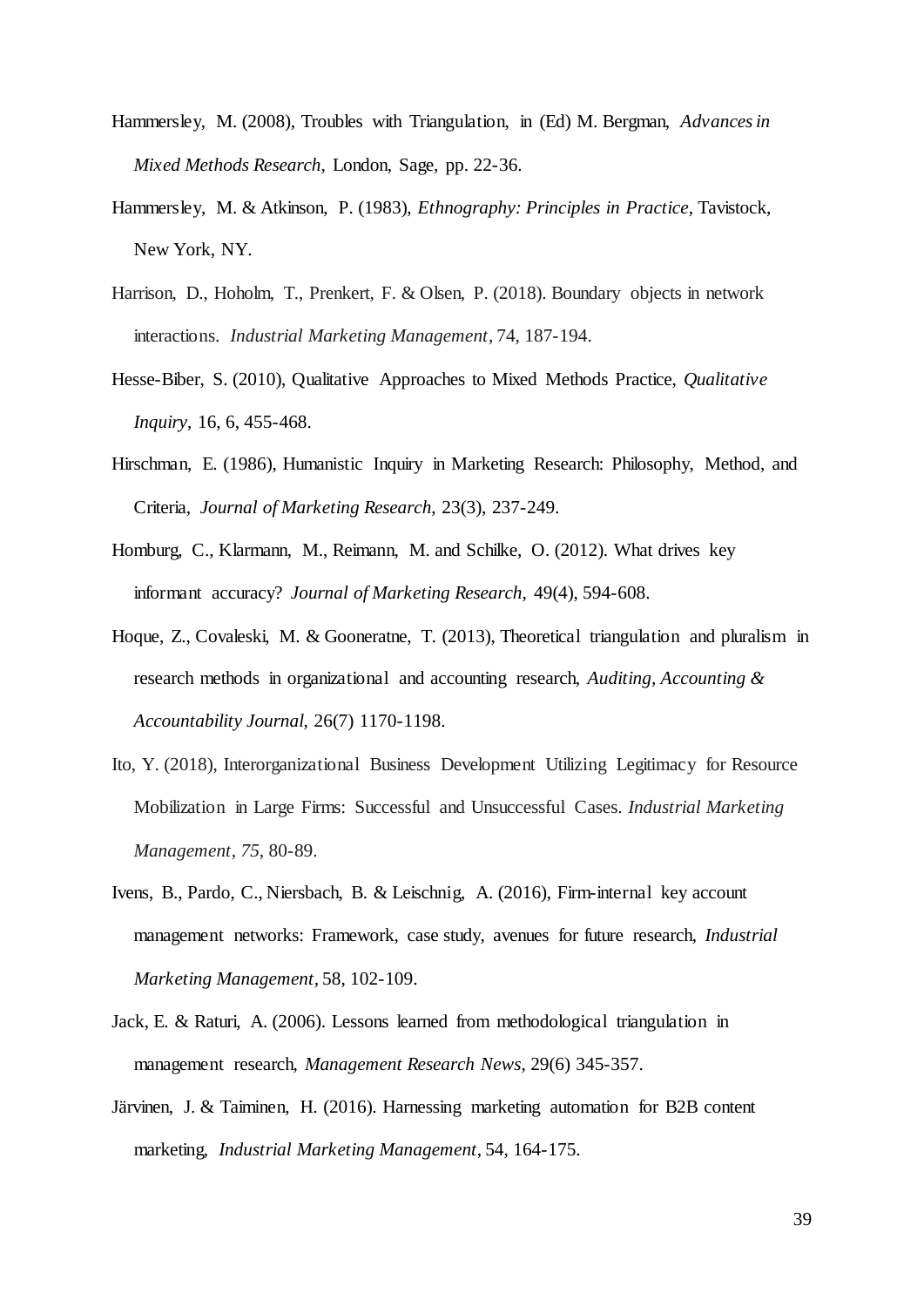- Järvensivu, T. &Törnroos, Å-K (2010), Case study research with moderate constructionism: Conceptualization and practical illustration, *Industrial Marketing Management,* 39, 100- 108.
- Jick, T. (1979), Mixing Qualitative and Quantitative Methods: Triangulation in Action, *Administrative Science Quarterly*, 24(4), 602-611.
- Johnston, W., Leach, M. & Liu, A. (1999), Theory Testing Using Case Studies in Businessto-Business Research, *Industrial Marketing Management*, 28, 201-213.
- Karjaluoto, H., Mustonen, N., & Ulkuniemi, P. (2015). The role of digital channels in industrial marketing communications, *Journal of Business and Industrial Marketing*, 30(6), 703-710.
- Kelle, U. & Erzberger, C. (2004). Qualitative and Quantitative Methods: Not in Opposition. U. Flick, E. von Kardorff & I. Steinke (eds), *A Companion to Qualitative Research*, London, Sage Publications, pp. 172-178.
- Kowalkowski, C., Windahl, C., Kindström, D., & Gebauer, H. (2015). What service transition? Rethinking established assumptions about manufacturers' service-led growth strategies. *Industrial Marketing Management*, 45, 59-69.
- Kushner, K. & Morrow, R. (2003), Grounded Theory, Feminist Theory, Critical Theory: Toward Theoretical Triangulation, *Advances in Nursing Science*, 26(1), 30–43.
- Lewis, M. (1998), Iterative triangulation: a theory development process using existing case studies, *Journal of Operations Management*, 16(4), 455-469.
- Lewis, M. & Grimes, A. (1999), Metatriangulation: Building Theory from Multiple Paradigms, *Academy of Management Review*, 24(4), 670-690.
- Lincoln, Y. (2007). Naturalistic Inquiry. in The Blackwell Encyclopaedia of Sociology, G. Ritzer (Ed).
- Lincoln, Y. & Guba, EG. (1985), *Naturalistic Inquiry*, Newbury Park, CA: Sage Publications.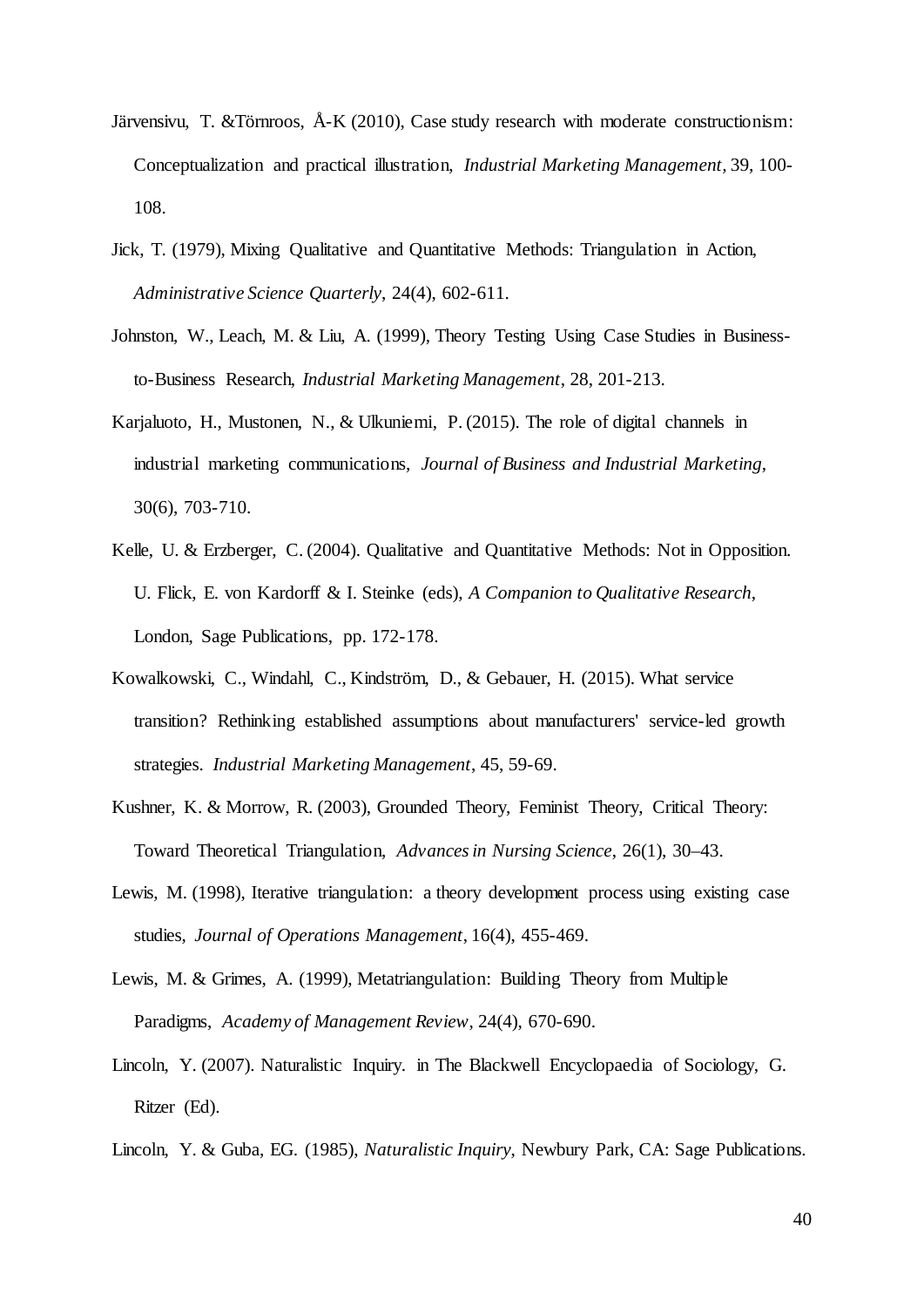- Lincoln, Y. & Guba, E. (1994), Competing paradigms in qualitative research. In NK. Denzin & YS. Lincoln (Eds.), *Handbook of Qualitative Research*), London, Sage. pp. 105-117.
- Lopes de Sousa Jabbour, A., Vazquez-Brust, D., Jabbour, C. and Latan, H. (2017), Green supply chain practices and environmental performance in Brazil: Survey, case studies, and implications for B2B. *Industrial Marketing Management*, 66, 13-28.
- Lundgren-Henriksson, E-L. & Kock, S. (2016), A sensemaking perspective on coopetition, *Industrial Marketing Management*, 57, 97-108.
- Marschan-Piekkari, R., Welch, C., Penttinen, H. & Tahvanainen, M. (2004), Interviewing in the multinational corporation: Challenges of the organisational context. In R. Marschan-Piekkari & C. Welch (Eds.), *Handbook of Qualitative Research Methods for International Business* Cheltenham & Northampton, MA. Edward Elgar pp. 244-263.
- Meredith, J. (1998), Building operations management theory through case and field research, *Journal of Operations Management*, 16(4), 441-454.
- Mertens, D. & Hesse-Biber, S. (2012). Triangulation and Mixed Methods Research: Provocative Positions. *Journal of Mixed Methods Research*, 6(2), 75–79.
- Milgrom P. & Roberts J. (1995), Complementarities of fit: strategy, structure, and organizational change. *Journal of Accounting and Economics*, 19, 179–208.
- Miles, M. & Huberman, A. (1994), *Qualitative Data Analysis* (2<sup>nd</sup> Edition), Thousand Oaks, Sage Publications.
- Modell, S. (2009), In defence of triangulation: A critical realist approach to mixed methods research in management accounting, *Management Accounting Research*, 20, 208–221.
- Modell, S. (2010), Bridging the paradigm divide in management accounting research: The role of mixed methods approaches, *Management Accounting Research*, 21(2), 124-129.
- Modell, S. (2015), Theoretical triangulation and pluralism in accounting research: a critical realist critique, *Accounting, Auditing & Accountability Journal*, 28(7)1138 – 1150.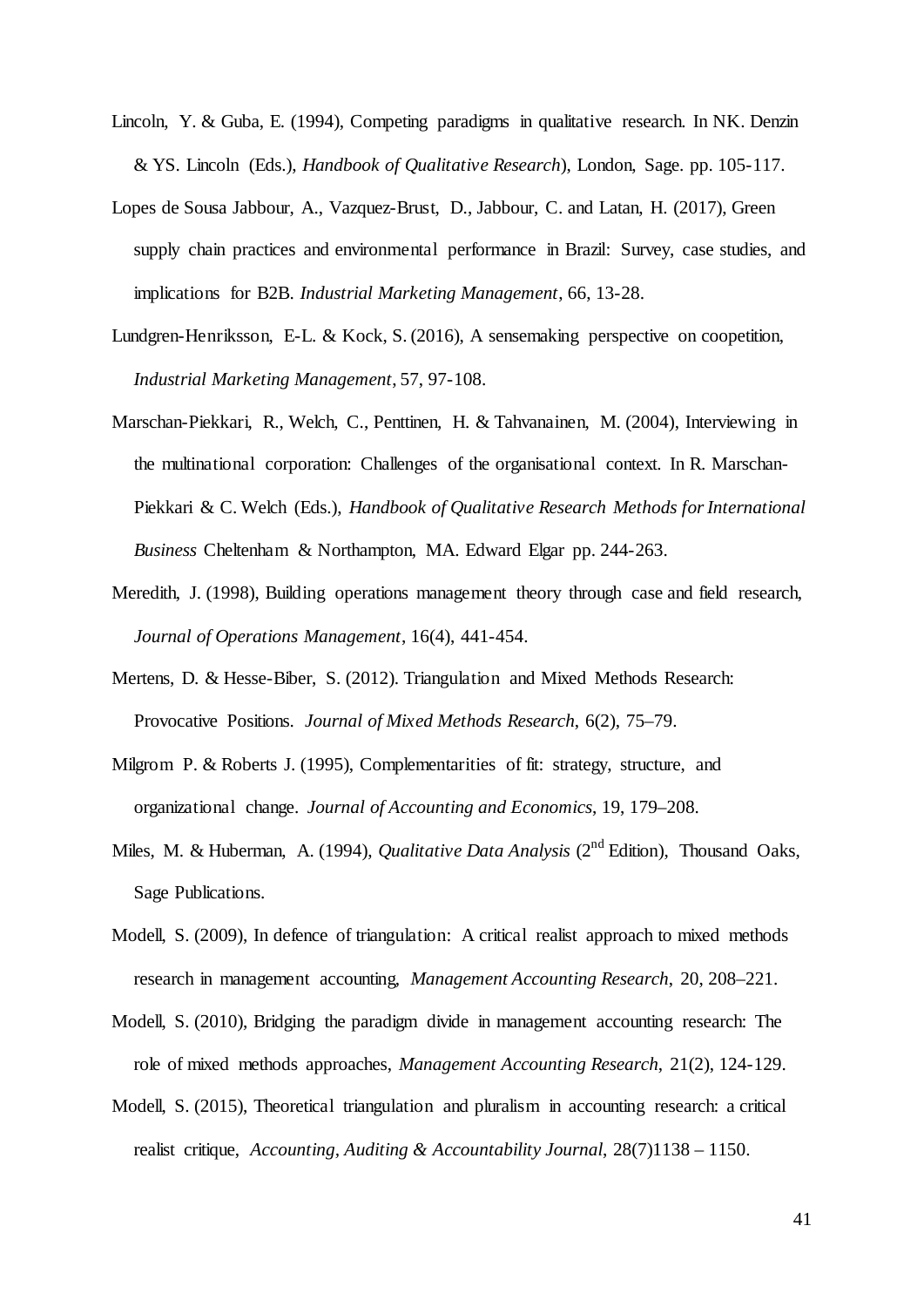- Möller, K. & Parvinen, P. (2015), An impact-oriented implementation approach in business marketing research, *Industrial Marketing Management* 45, 3–11
- Olsen, W (2004), Triangulation in Social Research: Qualitative and Quantitative Methods Can Really Be Mixed. In M. Holborn and C. Haralambos, *Developments in Sociology*, Causeway Press, pp. 3-30.
- Patton, M. (1989), Enhancing the Quality and Credibility of Qualitative Analysis. *Health Services Research*, 34(5), 1189-1208.
- Pattinson, S., Nicholson, J. and Lindgreen, A. (2018), Emergent coopetition from a sensemaking perspective: A multi-level analysis. *Industrial Marketing Management*. 68, 25-35.
- Peters, L., Pressey, A., Vanharanta, M. & Johnston, W. (2013), Constructivism and critical realism as alternative approaches to the study of business networks: Convergences and divergences in theory and in research practice, *Industrial Marketing Management*, 42(3), 336-346
- Piekkari, R., Welch, C. & Paavilainen, E. (2009), The Case Study as Disciplinary Convention: Evidence from International Business Journals, *Organizational Research Methods*, 12(3), 567-589.
- Piekkari, R., Plakoyiannaki, E. & Welch, C. (2010), 'Good' case research in industrial marketing: Insights from research practice, *Industrial Marketing Management*, 29(1) 109- 117.
- Ragin, C. (1992), Cases of 'What is a case? In C. Ragin and H. Becker (Eds), *What Is A Case?* New York, Cambridge University Press, pp. 1-17.
- Richardson, L. (2000), Writing: A method of inquiry. In N. K. Denzin & Y. S. Lincoln (Eds.), *Handbook of qualitative research* (2nd ed), Thousand Oaks, CA, Sage Publications, pp. 923-948.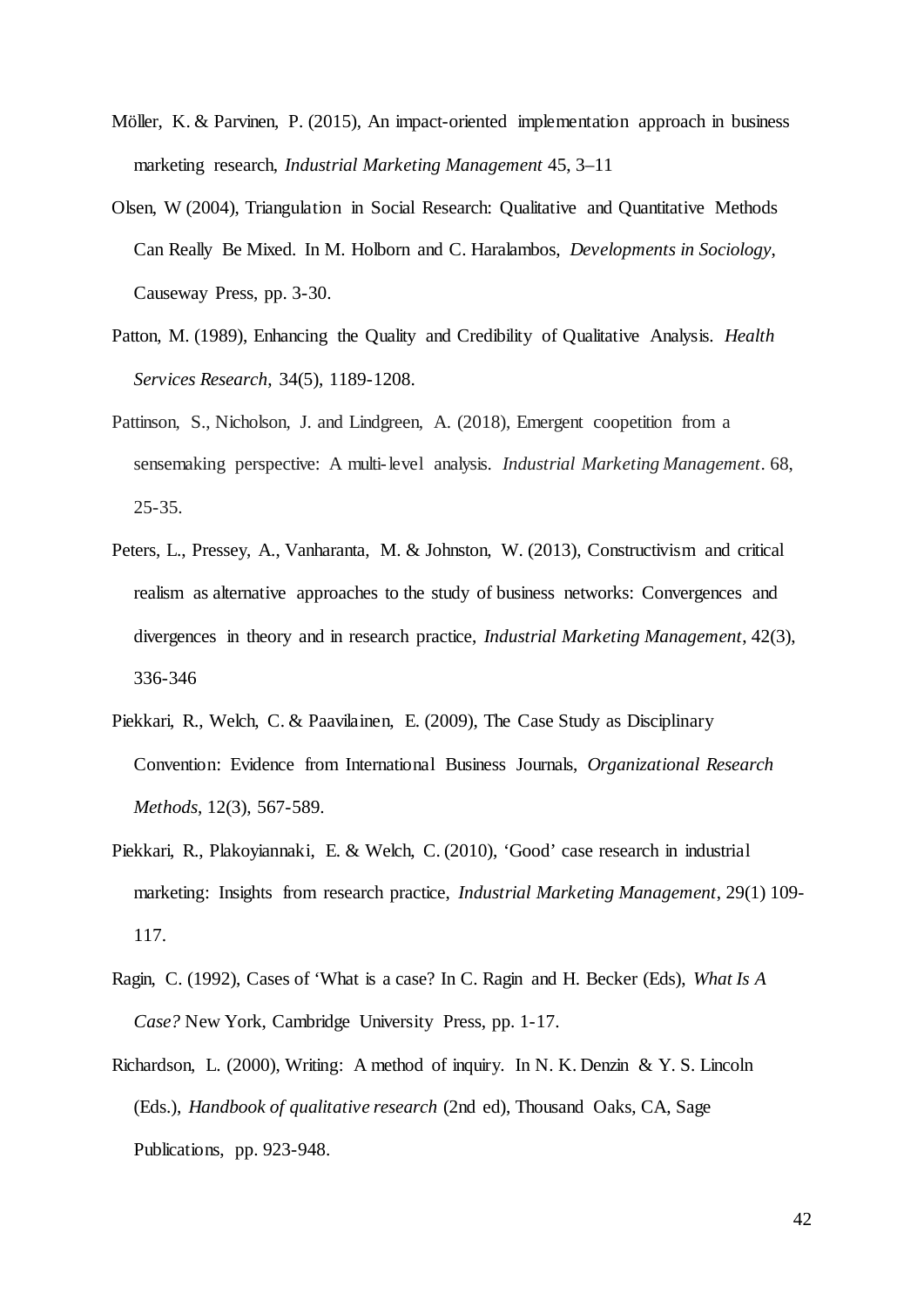- Scandura, T. & Williams, E. (2000). Research Methodology in Management: Current Practices, Trends and Implication for Future Research, *Academy of Management Journal*, 42(8) 1248-1264.
- Schwandt, T. (1998), Constructivist, Interpretivist Approaches to Human Inquiry, *The Landscape of Qualitative Research* eds N. Denzin and Y. Lincoln, Thousand Oaks, Sage. pp. 221-259
- Shotter, J. (2006). Understanding Process From Within: An Argument for 'Withness'- Thinking. *Organization Studies*, 27(4) 585–604.
- Siggelkow, N. (2007). Persuasion with case studies, *Academy of Management Journal*, 50(1), 20-24.
- Silverman, D. (2006), *Interpreting Qualitative Data: Methods for Analysing Talk, Text and Interaction*, 3rd Edition. London: Sage.
- Sinkovics, R., Penz, E. & Ghauri, P. (2008), Enhancing the Trustworthiness of Qualitative Research in International Business, *Management International Review*, 48(6) 689-714.
- Sobh, R. & Perry, C. (2006), Research design and data analysis in realism research, *European Journal of Marketing*, 40(11/12) 1194-1209.
- Stake, R. (1995), *The Art of Case Study Research.* Thousand Oaks CA. Sage Publications.
- Stake, R. (2004), Case Studies. In N. Denzin and Y. Lincoln (Eds), *Handbook of Qualitative Research (2nd edition)*, Thousand Oaks, Sage, pp. 435-454.
- Storbacka, K., Windahl, C., Nenonen, S. & Salonen, A. (2013). Solution business models: Transformation along four continua. *Industrial Marketing Management*, 42, 705-716.
- Symon, G., Cassell, C. & Johnson, P. (2018), Evaluative Practices in Qualitative Management Research: A Critical Review, *International Journal of Management Reviews*, 20(1) 134–154.
- Swanborn, P. (2010), *Case Study Research: what, why and how?* London, Sage Publications.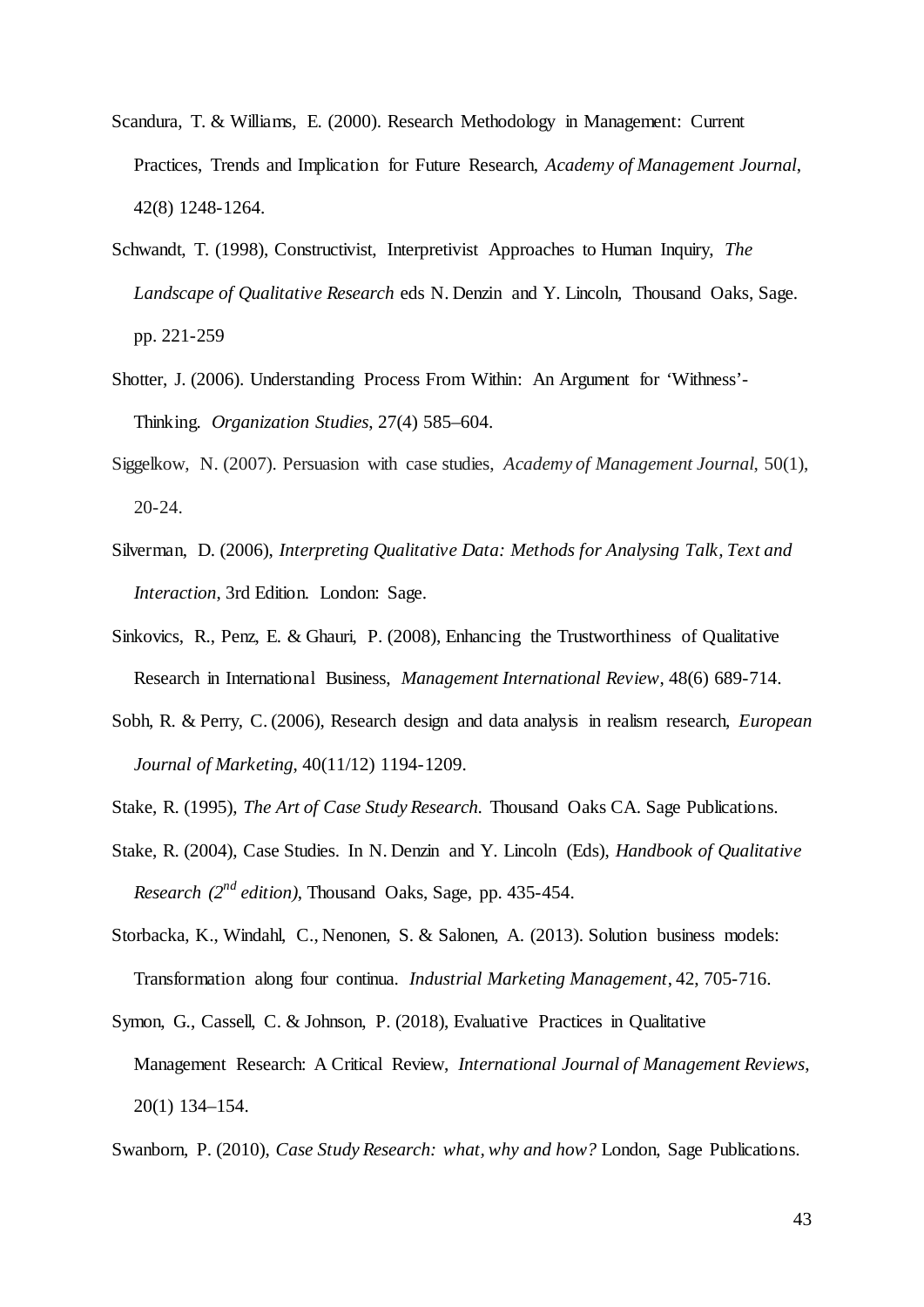- Tanskanen, K. & Aminoff, A. (2015). Buyer and supplier attractiveness in a strategic relationship-A dyadic multiple-case study, *Industrial Marketing Management*, 50, 128- 141.
- Töytäri, P., Rajala, R. & Alejandro, T. (2015), Organizational and institutional barriers to value-based pricing in industrial relationships, *Industrial Marketing Management*, 47, 53- 64.
- Varadarajan, R, (2003), Musings on relevance and rigor of scholarly research in marketing, *Journal of the Academy of Marketing Science*, 31(4) 368-376.
- Verschuren, P. (2003), Case study as research strategy: some ambiguities and opportunities. *International Journal of Research Methodology*, 6(2), 121-139.
- Voss, C., Tsikriktsis, N. & Frohlich, M. (2002), Case research in operations management, *International Journal of Operations & Production Management*, 22(2) 195-219.
- Wallendorf, M. & Belk, R. (1989), Assessing Trustworthiness in Naturalistic Consumer Research. *Special Volumes-Interpretive Consumer Research*, Association for Consumer Research, 69-84.
- Welch, C., Piekkari, R., Plakoyiannaki, E. & Paavilainen-Mäntymäki, E. (2011), Theorising from case studies: Towards a pluralist future for international business research, *Journal of International Business*, 42, 740–762.
- Wilson, H. & Hutchinson, S. (1991). Triangulation of Qualitative Methods: Heideggerian Hermeneutics and Grounded Theory, *Qualitative Health Research*, 1(2) 263-276.
- Windler, K., Jüttner, U., Michel, S., Maklan, S. & Macdonald, E. (2017), Identifying the right solution customers: A managerial methodology, *Industrial Marketing Management*, 60, 173-186,
- Wolfram Cox, J. & Hassard, J. (2005), Triangulation in Organizational Research: A Representation, *Organization*, 12, 109-133.